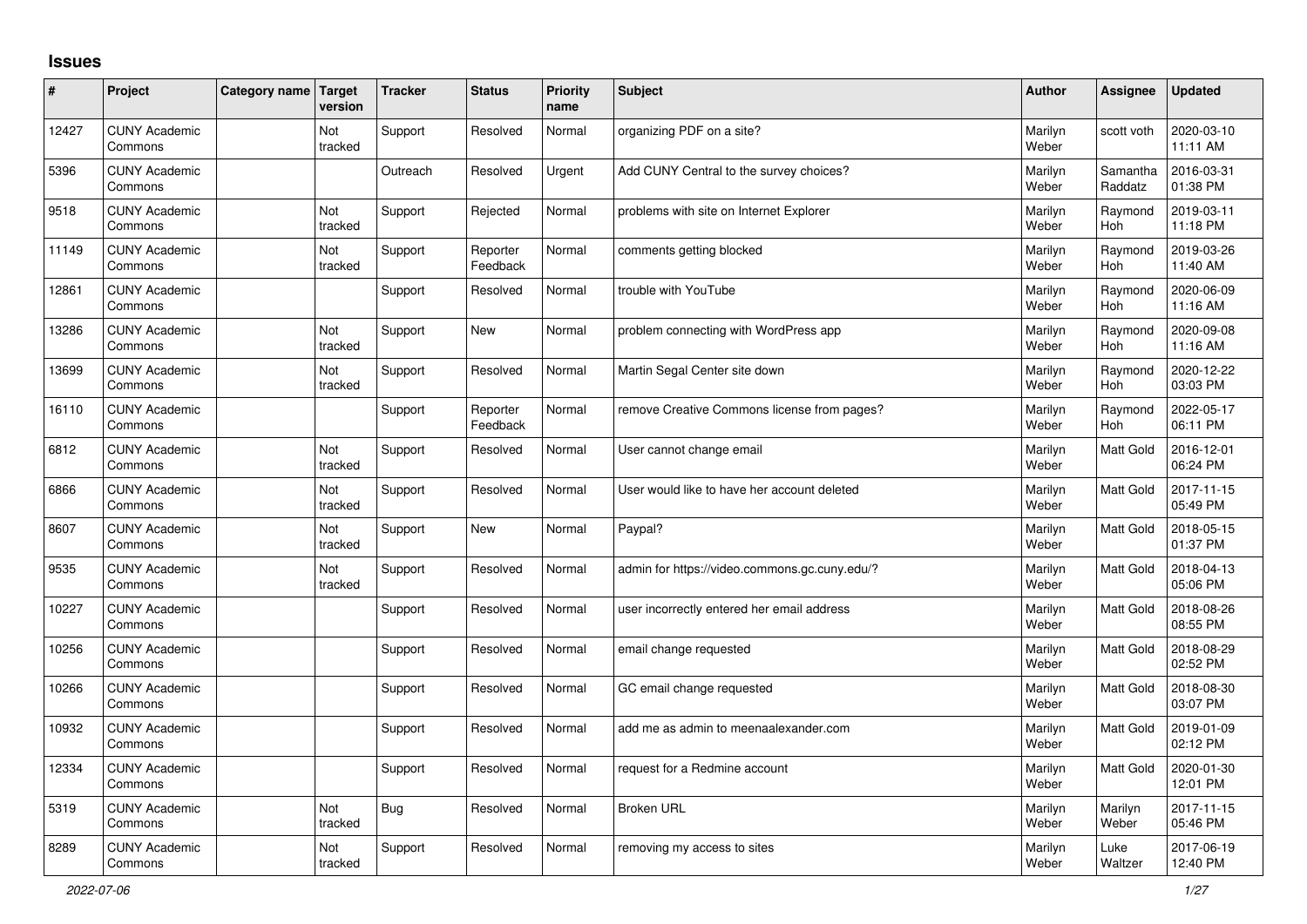| $\vert$ # | Project                         | Category name   Target | version           | <b>Tracker</b> | <b>Status</b>        | <b>Priority</b><br>name | <b>Subject</b>                                  | <b>Author</b>    | Assignee        | <b>Updated</b>         |
|-----------|---------------------------------|------------------------|-------------------|----------------|----------------------|-------------------------|-------------------------------------------------|------------------|-----------------|------------------------|
| 5072      | <b>CUNY Academic</b><br>Commons |                        |                   | Feature        | Duplicate            | Normal                  | redirect shortcode handler                      | Marilyn<br>Weber | Boone<br>Gorges | 2016-01-07<br>12:34 PM |
| 5436      | <b>CUNY Academic</b><br>Commons |                        | Not<br>tracked    | <b>Bug</b>     | Resolved             | Normal                  | Trying to change email settings for             | Marilyn<br>Weber | Boone<br>Gorges | 2016-04-21<br>10:12 PM |
| 5834      | <b>CUNY Academic</b><br>Commons |                        |                   | Bug            | Resolved             | Normal                  | My access to cdev                               | Marilyn<br>Weber | Boone<br>Gorges | 2016-07-25<br>03:12 PM |
| 6107      | <b>CUNY Academic</b><br>Commons |                        |                   | <b>Bug</b>     | Resolved             | High                    | site redirect?                                  | Marilyn<br>Weber | Boone<br>Gorges | 2016-09-29<br>03:45 PM |
| 6338      | <b>CUNY Academic</b><br>Commons |                        |                   | <b>Bug</b>     | Rejected             | Normal                  | Multiple email notifications for each blog post | Marilyn<br>Weber | Boone<br>Gorges | 2016-10-18<br>08:45 PM |
| 6410      | <b>CUNY Academic</b><br>Commons |                        |                   | <b>Bug</b>     | Duplicate            | Immediate               | Cannot log in - gives privacy error             | Marilyn<br>Weber | Boone<br>Gorges | 2016-10-24<br>10:01 AM |
| 7310      | <b>CUNY Academic</b><br>Commons |                        | 1.10.7            | Bug            | Resolved             | Normal                  | Friendship request mystery.                     | Marilyn<br>Weber | Boone<br>Gorges | 2017-01-05<br>03:12 PM |
| 7700      | <b>CUNY Academic</b><br>Commons |                        | Not<br>tracked    | Support        | Abandoned            | Normal                  | slow loading Page on site                       | Marilyn<br>Weber | Boone<br>Gorges | 2017-11-15<br>11:02 AM |
| 7724      | <b>CUNY Academic</b><br>Commons |                        | Not<br>tracked    | Support        | Abandoned            | Normal                  | User name confusion                             | Marilyn<br>Weber | Boone<br>Gorges | 2017-11-15<br>11:12 AM |
| 7785      | <b>CUNY Academic</b><br>Commons |                        | Not<br>tracked    | Support        | Resolved             | Normal                  | ftp access or files?                            | Marilyn<br>Weber | Boone<br>Gorges | 2017-03-13<br>02:34 PM |
| 9207      | <b>CUNY Academic</b><br>Commons |                        | Future<br>release | Support        | Reporter<br>Feedback | Normal                  | display dashboards made in Tableau?             | Marilyn<br>Weber | Boone<br>Gorges | 2018-04-10<br>10:42 AM |
| 9275      | <b>CUNY Academic</b><br>Commons |                        |                   | Support        | Rejected             | Normal                  | soft chalk page?                                | Marilyn<br>Weber | Boone<br>Gorges | 2018-04-09<br>10:37 AM |
| 9768      | <b>CUNY Academic</b><br>Commons |                        | 1.13.2            | <b>Bug</b>     | Resolved             | High                    | search function on the Directory page           | Marilyn<br>Weber | Boone<br>Gorges | 2018-05-14<br>08:45 PM |
| 9949      | <b>CUNY Academic</b><br>Commons |                        | 1.13.4            | Support        | Resolved             | Normal                  | raise storage space limit?                      | Marilyn<br>Weber | Boone<br>Gorges | 2018-06-26<br>12:00 PM |
| 10407     | <b>CUNY Academic</b><br>Commons |                        | Not<br>tracked    | Support        | Resolved             | Normal                  | toolbar problem                                 | Marilyn<br>Weber | Boone<br>Gorges | 2018-10-23<br>10:52 AM |
| 12905     | <b>CUNY Academic</b><br>Commons |                        | 1.16.14           | Support        | Resolved             | Normal                  | trouble embedding a flipbook from Flipsnack     | Marilyn<br>Weber | Boone<br>Gorges | 2020-06-23<br>10:53 AM |
| 12960     | <b>CUNY Academic</b><br>Commons |                        | 1.16.14           | Support        | Resolved             | Normal                  | mutiple plugin in requests                      | Marilyn<br>Weber | Boone<br>Gorges | 2020-06-23<br>10:53 AM |
| 12999     | <b>CUNY Academic</b><br>Commons |                        | 1.18.1            | Support        | Resolved             | Normal                  | request for Dentist theme                       | Marilyn<br>Weber | Boone<br>Gorges | 2020-12-22<br>03:31 PM |
| 13641     | <b>CUNY Academic</b><br>Commons |                        | 1.18.2            | Support        | Resolved             | Normal                  | follow up to migration request                  | Marilyn<br>Weber | Boone<br>Gorges | 2021-01-12<br>10:59 AM |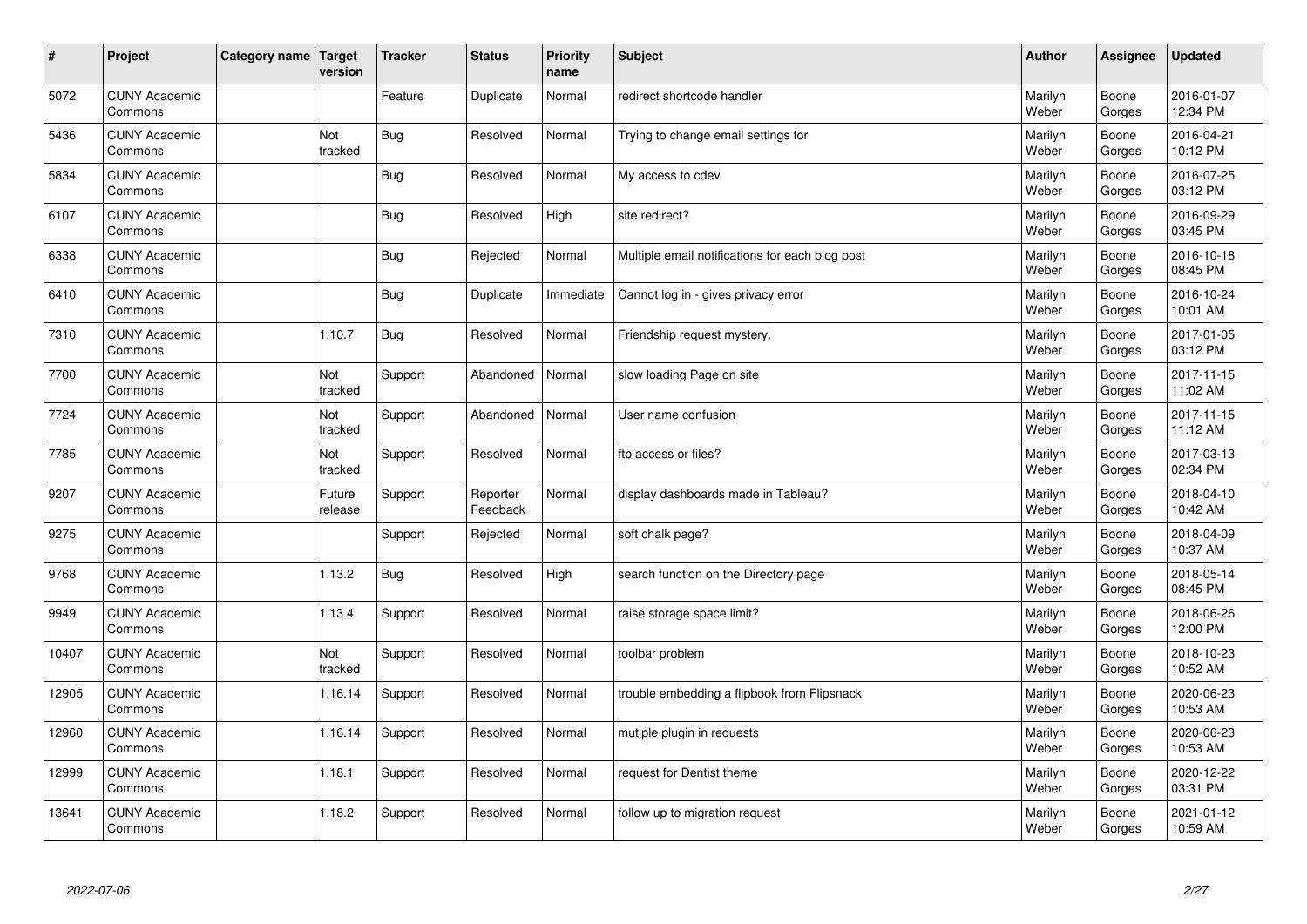| $\vert$ # | Project                         | Category name   Target | version        | <b>Tracker</b>     | <b>Status</b> | <b>Priority</b><br>name | <b>Subject</b>                                        | <b>Author</b>    | <b>Assignee</b> | <b>Updated</b>         |
|-----------|---------------------------------|------------------------|----------------|--------------------|---------------|-------------------------|-------------------------------------------------------|------------------|-----------------|------------------------|
| 13929     | <b>CUNY Academic</b><br>Commons |                        | 1.18.4         | Support            | Resolved      | Normal                  | update error message                                  | Marilyn<br>Weber | Boone<br>Gorges | 2021-02-09<br>11:05 AM |
| 16198     | <b>CUNY Academic</b><br>Commons |                        | 2.0.1          | <b>Bug</b>         | Resolved      | Normal                  | Change role to                                        | Marilyn<br>Weber | Boone<br>Gorges | 2022-06-14<br>11:35 AM |
| 3673      | <b>CUNY Academic</b><br>Commons |                        |                | <b>Bug</b>         | Rejected      | Normal                  | CBox pagination issue with the Wiki                   | Marilyn<br>Weber |                 | 2014-11-20<br>04:08 PM |
| 3674      | <b>CUNY Academic</b><br>Commons |                        |                | <b>Bug</b>         | Rejected      | Normal                  | CBox pagination issue with the Wiki                   | Marilyn<br>Weber |                 | 2014-11-20<br>05:03 PM |
| 4012      | <b>CUNY Academic</b><br>Commons |                        | 1.7.20         | Bug                | Resolved      | Normal                  | Two users reporting same Forbidden 403 error message. | Marilyn<br>Weber |                 | 2015-05-01<br>08:13 PM |
| 4013      | <b>CUNY Academic</b><br>Commons |                        |                | <b>Bug</b>         | Duplicate     | Normal                  | Math question?                                        | Marilyn<br>Weber |                 | 2015-04-22<br>04:05 PM |
| 5059      | <b>CUNY Academic</b><br>Commons |                        | Not<br>tracked | <b>Bug</b>         | Resolved      | Normal                  | Instagram embed?                                      | Marilyn<br>Weber |                 | 2016-01-26<br>12:05 AM |
| 5435      | <b>CUNY Academic</b><br>Commons |                        | Not<br>tracked | <b>Bug</b>         | Resolved      | Urgent                  | Can't see the dashboard                               | Marilyn<br>Weber |                 | 2016-04-12<br>11:33 AM |
| 5844      | <b>CUNY Academic</b><br>Commons |                        | Not<br>tracked | Support            | Resolved      | Normal                  | edit Host Files on Windows 10 problems                | Marilyn<br>Weber |                 | 2016-07-27<br>09:08 AM |
| 6800      | <b>CUNY Academic</b><br>Commons |                        |                | <b>Bug</b>         | Rejected      | Immediate               | Is something going on?                                | Marilyn<br>Weber |                 | 2016-11-18<br>04:40 PM |
| 7767      | <b>CUNY Academic</b><br>Commons |                        | Not<br>tracked | Bug                | Resolved      | Normal                  | Site loading problems                                 | Marilyn<br>Weber |                 | 2017-03-21<br>09:57 PM |
| 7803      | <b>CUNY Academic</b><br>Commons |                        |                | Bug                | Resolved      | Normal                  | user email change                                     | Marilyn<br>Weber |                 | 2017-03-16<br>11:58 AM |
| 7972      | <b>CUNY Academic</b><br>Commons |                        | Not<br>tracked | Support            | Resolved      | Normal                  | expand the memory limit for videos?                   | Marilyn<br>Weber |                 | 2017-04-20<br>10:07 AM |
| 8195      | <b>CUNY Academic</b><br>Commons |                        |                | Support            | Rejected      | Normal                  | possible to make the Profile pic semi-hidden?         | Marilyn<br>Weber |                 | 2017-05-24<br>11:00 PM |
| 8259      | <b>CUNY Academic</b><br>Commons |                        | Not<br>tracked | <b>Bug</b>         | Resolved      | Normal                  | missing dashboard                                     | Marilyn<br>Weber |                 | 2017-11-15<br>01:28 PM |
| 8379      | <b>CUNY Academic</b><br>Commons |                        | Not<br>tracked | Support            | Resolved      | Normal                  | request for site build help                           | Marilyn<br>Weber |                 | 2017-07-01<br>10:48 AM |
| 8459      | <b>CUNY Academic</b><br>Commons |                        | Not<br>tracked | Documentatio<br>n. | Resolved      | Normal                  | comprehensive list of plugins?                        | Marilyn<br>Weber |                 | 2017-10-11<br>11:24 AM |
| 8464      | <b>CUNY Academic</b><br>Commons |                        | Not<br>tracked | Support            | Resolved      | Normal                  | WP UI                                                 | Marilyn<br>Weber |                 | 2017-10-11<br>11:23 AM |
| 8471      | <b>CUNY Academic</b><br>Commons |                        | Not<br>tracked | Support            | Resolved      | Normal                  | admin at https://commons.gc.cuny.edu/                 | Marilyn<br>Weber |                 | 2017-09-06<br>01:50 PM |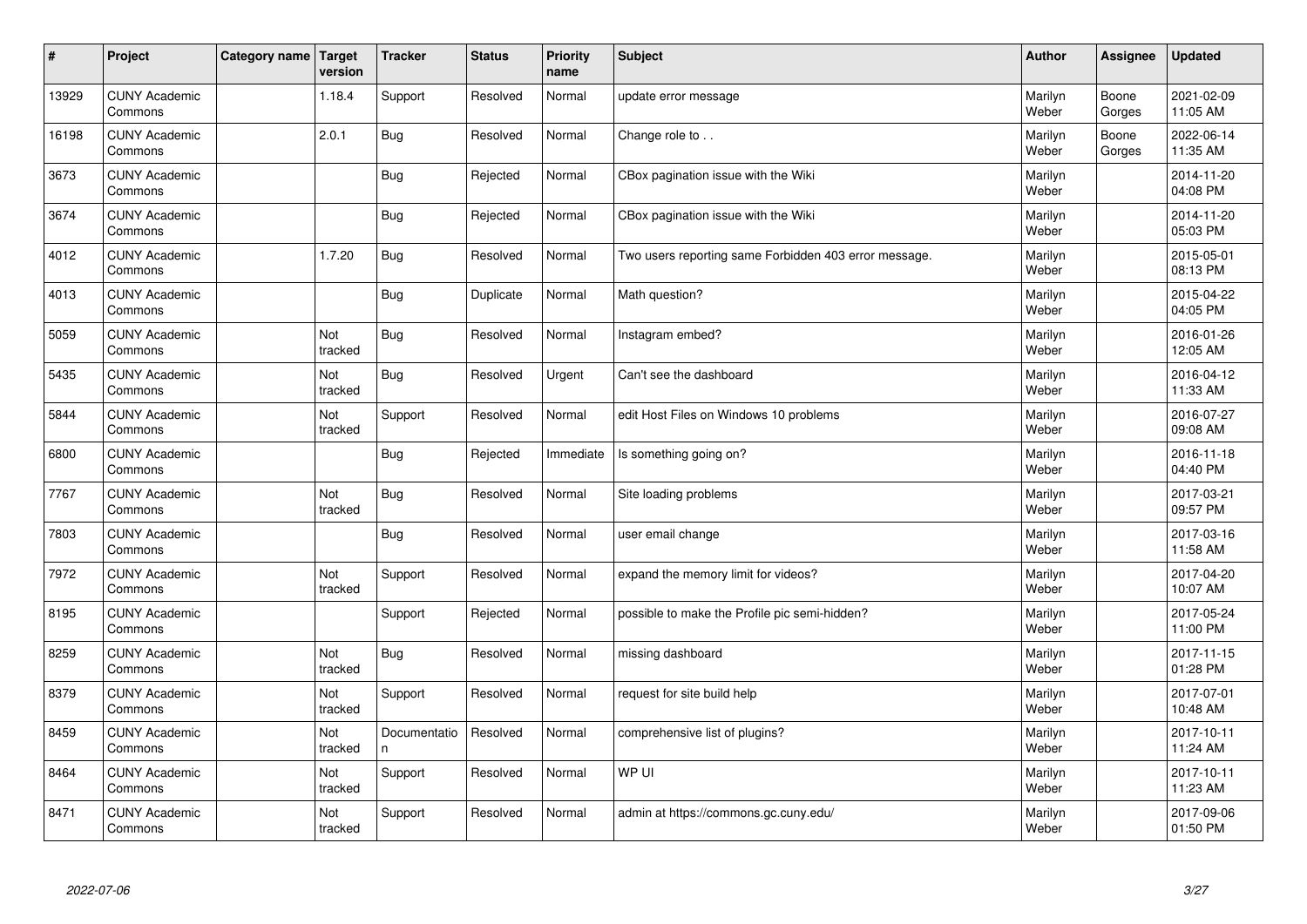| $\vert$ # | Project                         | Category name   Target | version        | <b>Tracker</b> | <b>Status</b> | <b>Priority</b><br>name | <b>Subject</b>                                       | <b>Author</b>    | Assignee | <b>Updated</b>         |
|-----------|---------------------------------|------------------------|----------------|----------------|---------------|-------------------------|------------------------------------------------------|------------------|----------|------------------------|
| 8529      | <b>CUNY Academic</b><br>Commons |                        | Not<br>tracked | Support        | Resolved      | Normal                  | Iframe regiest?                                      | Marilyn<br>Weber |          | 2017-08-16<br>04:40 PM |
| 8553      | <b>CUNY Academic</b><br>Commons |                        | Not<br>tracked | Support        | Resolved      | Normal                  | storage limits?                                      | Marilyn<br>Weber |          | 2017-08-18<br>04:36 PM |
| 8726      | <b>CUNY Academic</b><br>Commons |                        |                | Support        | Resolved      | Normal                  | Redirect problem                                     | Marilyn<br>Weber |          | 2017-09-21<br>12:14 PM |
| 8729      | <b>CUNY Academic</b><br>Commons |                        | Not<br>tracked | Support        | Resolved      | Normal                  | email change                                         | Marilyn<br>Weber |          | 2017-09-25<br>02:14 PM |
| 8768      | <b>CUNY Academic</b><br>Commons |                        | Not<br>tracked | Support        | Resolved      | Normal                  | unsafe redirect?                                     | Marilyn<br>Weber |          | 2017-10-06<br>12:14 PM |
| 8848      | <b>CUNY Academic</b><br>Commons |                        | Not<br>tracked | Support        | Resolved      | Normal                  | email change request                                 | Marilyn<br>Weber |          | 2017-10-24<br>11:19 AM |
| 8855      | <b>CUNY Academic</b><br>Commons |                        | Not<br>tracked | Support        | Resolved      | Normal                  | another email change request                         | Marilyn<br>Weber |          | 2017-10-25<br>10:55 AM |
| 8873      | <b>CUNY Academic</b><br>Commons |                        | Not<br>tracked | Support        | Resolved      | Normal                  | maximum file upload size?                            | Marilyn<br>Weber |          | 2017-10-30<br>11:23 AM |
| 8882      | <b>CUNY Academic</b><br>Commons |                        | Not<br>tracked | Support        | Resolved      | Normal                  | question about search engines                        | Marilyn<br>Weber |          | 2017-11-01<br>03:26 PM |
| 8937      | <b>CUNY Academic</b><br>Commons |                        | Not<br>tracked | Bug            | Resolved      | Normal                  | videos gone                                          | Marilyn<br>Weber |          | 2017-12-01<br>11:27 AM |
| 9033      | <b>CUNY Academic</b><br>Commons |                        |                | Support        | Rejected      | Normal                  | Site search terms                                    | Marilyn<br>Weber |          | 2017-12-22<br>01:10 PM |
| 9062      | <b>CUNY Academic</b><br>Commons |                        | Not<br>tracked | <b>Bug</b>     | Resolved      | Normal                  | re-add me as admin of https://commons.gc.cuny.edu/   | Marilyn<br>Weber |          | 2018-01-08<br>12:03 PM |
| 9131      | <b>CUNY Academic</b><br>Commons |                        |                | Support        | Resolved      | Normal                  | webrecorder.io via Firefox                           | Marilyn<br>Weber |          | 2018-01-29<br>11:11 AM |
| 9133      | <b>CUNY Academic</b><br>Commons |                        |                | Support        | Duplicate     | Normal                  | webrecorder.io                                       | Marilyn<br>Weber |          | 2018-01-29<br>10:34 AM |
| 9223      | <b>CUNY Academic</b><br>Commons |                        | Not<br>tracked | Support        | Resolved      | Normal                  | moving wordpress sites                               | Marilyn<br>Weber |          | 2018-02-18<br>08:44 PM |
| 9276      | <b>CUNY Academic</b><br>Commons |                        |                | Bug            | Resolved      | High                    | problem adding a member to a group - wrong username? | Marilyn<br>Weber |          | 2018-02-25<br>12:47 PM |
| 9355      | <b>CUNY Academic</b><br>Commons |                        | Not<br>tracked | Support        | Resolved      | Normal                  | 14gb of video?                                       | Marilyn<br>Weber |          | 2018-03-13<br>11:56 AM |
| 9470      | <b>CUNY Academic</b><br>Commons |                        |                | <b>Bug</b>     | Resolved      | Normal                  | Users not appearing via "Add New"                    | Marilyn<br>Weber |          | 2018-03-22<br>07:44 PM |
| 9587      | <b>CUNY Academic</b><br>Commons |                        |                | Support        | Rejected      | Normal                  | possible request for the "PDF Poster" plugin         | Marilyn<br>Weber |          | 2018-04-24<br>10:52 AM |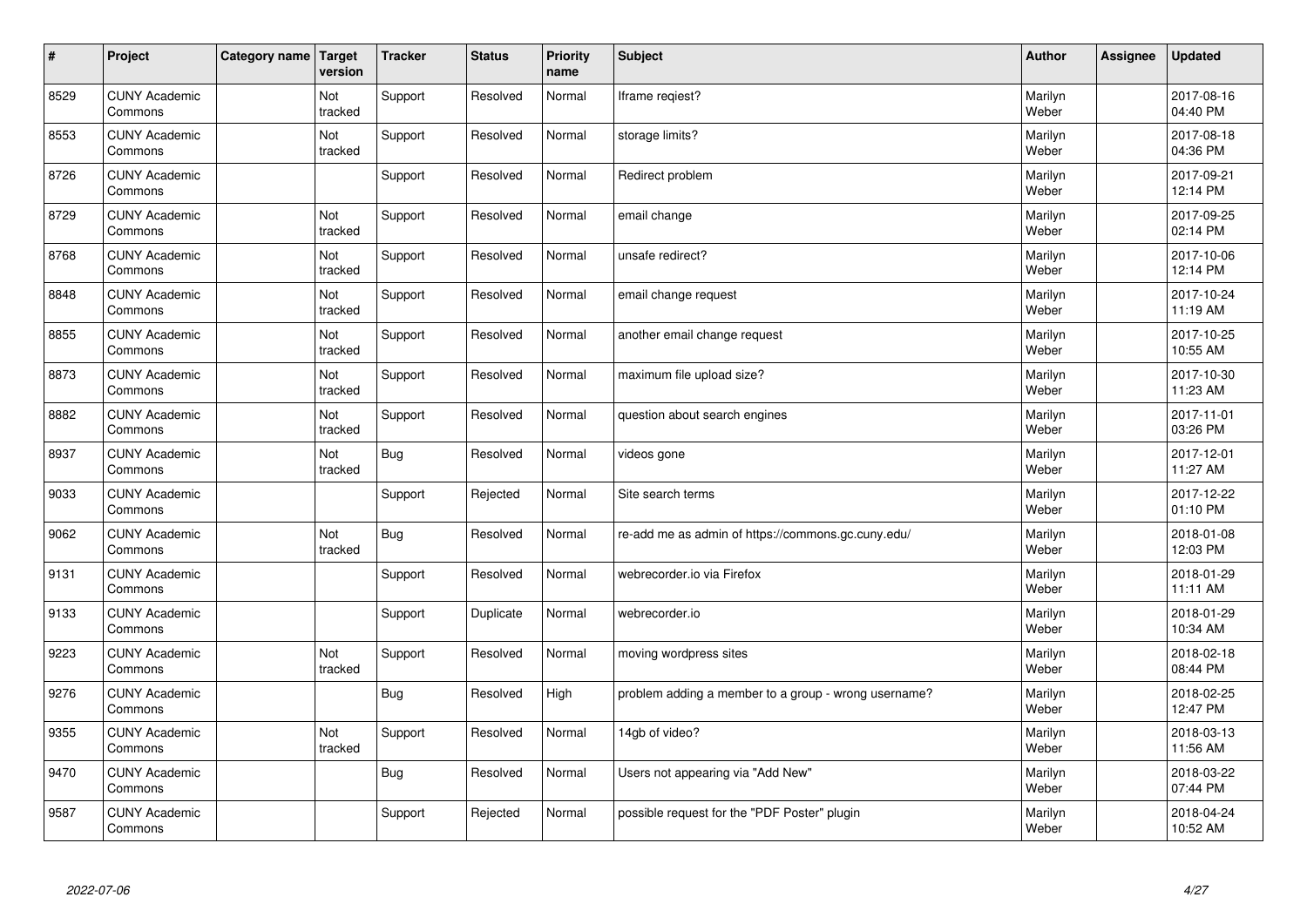| $\sharp$ | Project                         | Category name | Target<br>version | <b>Tracker</b> | <b>Status</b>        | <b>Priority</b><br>name | <b>Subject</b>                                     | <b>Author</b>    | Assignee | <b>Updated</b>         |
|----------|---------------------------------|---------------|-------------------|----------------|----------------------|-------------------------|----------------------------------------------------|------------------|----------|------------------------|
| 9604     | <b>CUNY Academic</b><br>Commons |               | Not<br>tracked    | Support        | Resolved             | Normal                  | I (Marilyn) can only log into cdev as teststudent  | Marilyn<br>Weber |          | 2018-04-21<br>10:20 AM |
| 9684     | <b>CUNY Academic</b><br>Commons |               |                   | Support        | Rejected             | Normal                  | SEO cleanup for newlaborforum.cuny.edu             | Marilyn<br>Weber |          | 2018-04-30<br>10:29 AM |
| 9725     | <b>CUNY Academic</b><br>Commons |               | Not<br>tracked    | Support        | Resolved             | Normal                  | problems with deleting a site                      | Marilyn<br>Weber |          | 2018-05-07<br>10:24 PM |
| 9780     | <b>CUNY Academic</b><br>Commons |               | Not<br>tracked    | Support        | Resolved             | Normal                  | remove the phone number on this profile?           | Marilyn<br>Weber |          | 2018-05-15<br>10:35 AM |
| 9834     | <b>CUNY Academic</b><br>Commons |               |                   | Support        | Duplicate            | Normal                  | add a "like" function                              | Marilyn<br>Weber |          | 2018-05-25<br>10:38 AM |
| 9885     | <b>CUNY Academic</b><br>Commons |               |                   | Support        | Rejected             | Normal                  | Publications field problem                         | Marilyn<br>Weber |          | 2018-06-06<br>01:18 PM |
| 9889     | <b>CUNY Academic</b><br>Commons |               | Not<br>tracked    | Support        | Resolved             | Normal                  | remove comments from activity feed?                | Marilyn<br>Weber |          | 2018-12-10<br>03:53 PM |
| 9919     | <b>CUNY Academic</b><br>Commons |               | Not<br>tracked    | <b>Bug</b>     | Resolved             | Normal                  | admin of https://sphcurriculum.commons.gc.cuny.edu | Marilyn<br>Weber |          | 2018-06-12<br>09:37 PM |
| 9992     | <b>CUNY Academic</b><br>Commons |               | 1.13.6            | Bug            | Resolved             | Normal                  | ACERT website down again                           | Marilyn<br>Weber |          | 2018-07-10<br>12:15 PM |
| 10035    | <b>CUNY Academic</b><br>Commons |               | Not<br>tracked    | <b>Bug</b>     | Resolved             | Normal                  | Reconnecting user to site                          | Marilyn<br>Weber |          | 2018-07-23<br>11:55 AM |
| 10101    | <b>CUNY Academic</b><br>Commons |               | 1.13.7            | <b>Bug</b>     | Resolved             | Normal                  | URL changes within Manage section of groups        | Marilyn<br>Weber |          | 2018-08-03<br>01:54 PM |
| 10239    | <b>CUNY Academic</b><br>Commons |               | Not<br>tracked    | Support        | Resolved             | Normal                  | musicroombooking.commons.gc.cuny.edu               | Marilyn<br>Weber |          | 2018-08-29<br>03:06 PM |
| 10260    | <b>CUNY Academic</b><br>Commons |               |                   | <b>Bug</b>     | Rejected             | Normal                  | bad activation email                               | Marilyn<br>Weber |          | 2018-08-30<br>01:25 PM |
| 10298    | <b>CUNY Academic</b><br>Commons |               | Not<br>tracked    | Support        | Resolved             | Normal                  | RSS feed to itunes problem                         | Marilyn<br>Weber |          | 2018-12-10<br>03:57 PM |
| 10440    | <b>CUNY Academic</b><br>Commons |               | Not<br>tracked    | Support        | Resolved             | Normal                  | Acert post problem                                 | Marilyn<br>Weber |          | 2018-12-10<br>03:57 PM |
| 10537    | <b>CUNY Academic</b><br>Commons |               | Not<br>tracked    | Bug            | Resolved             | Normal                  | jpegs not showing                                  | Marilyn<br>Weber |          | 2018-10-23<br>10:51 AM |
| 10562    | <b>CUNY Academic</b><br>Commons |               |                   | <b>Bug</b>     | Rejected             | Normal                  | Commons is down                                    | Marilyn<br>Weber |          | 2018-10-23<br>10:49 AM |
| 10571    | <b>CUNY Academic</b><br>Commons |               | Not<br>tracked    | Support        | Abandoned            | Normal                  | newsletter queue problem                           | Marilyn<br>Weber |          | 2018-12-10<br>03:58 PM |
| 10657    | <b>CUNY Academic</b><br>Commons |               | Not<br>tracked    | Support        | Reporter<br>Feedback | Normal                  | child theme problems                               | Marilyn<br>Weber |          | 2018-11-08<br>01:19 PM |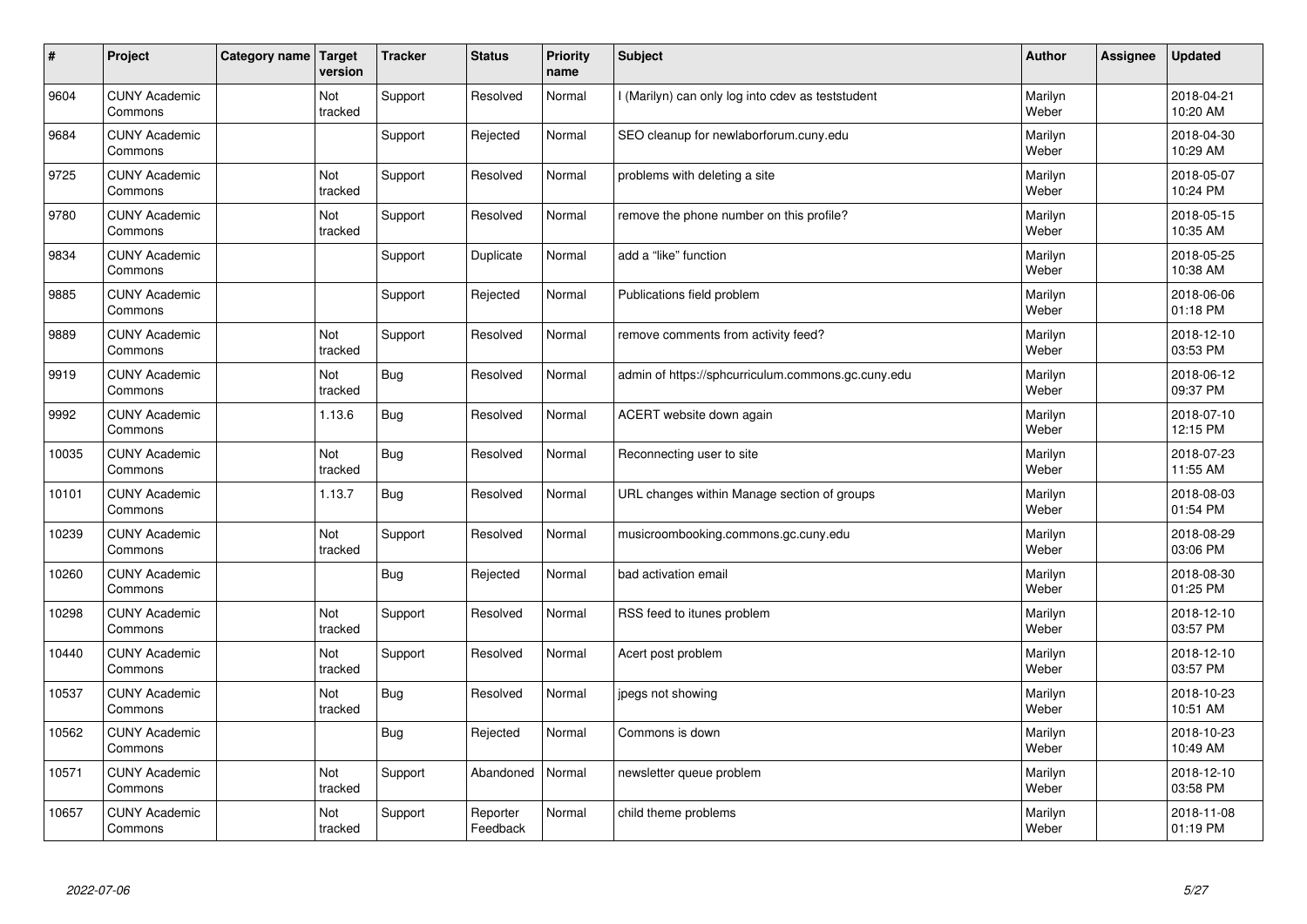| $\sharp$ | Project                         | Category name | Target<br>version | <b>Tracker</b> | <b>Status</b>        | <b>Priority</b><br>name | <b>Subject</b>                                                                                        | <b>Author</b>    | <b>Assignee</b> | <b>Updated</b>         |
|----------|---------------------------------|---------------|-------------------|----------------|----------------------|-------------------------|-------------------------------------------------------------------------------------------------------|------------------|-----------------|------------------------|
| 10820    | <b>CUNY Academic</b><br>Commons |               | Not<br>tracked    | Support        | Resolved             | Normal                  | retrieve deleted pages/posts                                                                          | Marilyn<br>Weber |                 | 2018-12-13<br>06:33 PM |
| 10838    | <b>CUNY Academic</b><br>Commons |               | 1.15.3            | Support        | Rejected             | Normal                  | two plugin/theme requests from a digital fellow                                                       | Marilyn<br>Weber |                 | 2019-06-11<br>10:31 AM |
| 10850    | <b>CUNY Academic</b><br>Commons |               |                   | Support        | Rejected             | Normal                  | Gravity form being resent                                                                             | Marilyn<br>Weber |                 | 2018-12-20<br>10:18 PM |
| 10986    | <b>CUNY Academic</b><br>Commons |               | Not<br>tracked    | Support        | Resolved             | Normal                  | PDF embedder provoking error                                                                          | Marilyn<br>Weber |                 | 2019-03-29<br>04:28 PM |
| 11002    | <b>CUNY Academic</b><br>Commons |               | Not<br>tracked    | Support        | Resolved             | Normal                  | open link in a new tab not working                                                                    | Marilyn<br>Weber |                 | 2019-06-03<br>07:57 PM |
| 11003    | <b>CUNY Academic</b><br>Commons |               | Not<br>tracked    | Support        | Resolved             | Normal                  | user email change                                                                                     | Marilyn<br>Weber |                 | 2019-01-24<br>02:50 PM |
| 11017    | <b>CUNY Academic</b><br>Commons |               | Not<br>tracked    | Support        | Resolved             | Normal                  | site didn't save?                                                                                     | Marilyn<br>Weber |                 | 2019-01-25<br>03:47 PM |
| 11031    | <b>CUNY Academic</b><br>Commons |               | Not<br>tracked    | Support        | Resolved             | Normal                  | new group with seemingly old topics                                                                   | Marilyn<br>Weber |                 | 2019-02-11<br>12:17 PM |
| 11198    | <b>CUNY Academic</b><br>Commons |               | Not<br>tracked    | Support        | Resolved             | Normal                  | former CUNY employee                                                                                  | Marilyn<br>Weber |                 | 2019-03-07<br>02:21 PM |
| 11225    | <b>CUNY Academic</b><br>Commons |               | Not<br>tracked    | Support        | Resolved             | Normal                  | bulk upload?                                                                                          | Marilyn<br>Weber |                 | 2019-09-18<br>10:31 AM |
| 11233    | <b>CUNY Academic</b><br>Commons |               | 1.14.9            | Support        | Resolved             | Normal                  | Hotjar?                                                                                               | Marilyn<br>Weber |                 | 2019-03-26<br>12:10 PM |
| 11267    | <b>CUNY Academic</b><br>Commons |               |                   | Support        | Rejected             | Normal                  | signing up with a nonCUNY signup code from the Register page                                          | Marilyn<br>Weber |                 | 2019-03-26<br>03:00 PM |
| 11483    | <b>CUNY Academic</b><br>Commons |               | 1.15.2            | Bug            | Resolved             | Normal                  | "Add New user" not working                                                                            | Marilyn<br>Weber |                 | 2019-05-21<br>02:26 PM |
| 11509    | <b>CUNY Academic</b><br>Commons |               | Not<br>tracked    | Support        | Reporter<br>Feedback | Normal                  | deleted Page causing a Menu problem?                                                                  | Marilyn<br>Weber |                 | 2019-06-04<br>09:54 AM |
| 11519    | <b>CUNY Academic</b><br>Commons |               | Not<br>tracked    | Support        | Assigned             | Normal                  | comment option not appearing                                                                          | Marilyn<br>Weber |                 | 2019-09-24<br>10:28 AM |
| 11609    | <b>CUNY Academic</b><br>Commons |               | 1.15.5            | Support        | Resolved             | Normal                  | <b>Mixed Content flag</b>                                                                             | Marilyn<br>Weber |                 | 2019-06-27<br>06:54 PM |
| 11647    | <b>CUNY Academic</b><br>Commons |               | 1.15.6            | Support        | Resolved             | Normal                  | Tribulant Newsletters update                                                                          | Marilyn<br>Weber |                 | 2019-07-18<br>02:27 PM |
| 11650    | <b>CUNY Academic</b><br>Commons |               | Not<br>tracked    | Support        | Resolved             | Normal                  | https://commons.gc.cuny.edu/groups/introduction-to-literary-studies-eng<br>ish-252-at-hunter-college/ | Marilyn<br>Weber |                 | 2019-07-18<br>02:28 PM |
| 11665    | <b>CUNY Academic</b><br>Commons |               |                   | Support        | Resolved             | Immediate               | "My Groups" conflating two groups                                                                     | Marilyn<br>Weber |                 | 2019-07-24<br>10:43 PM |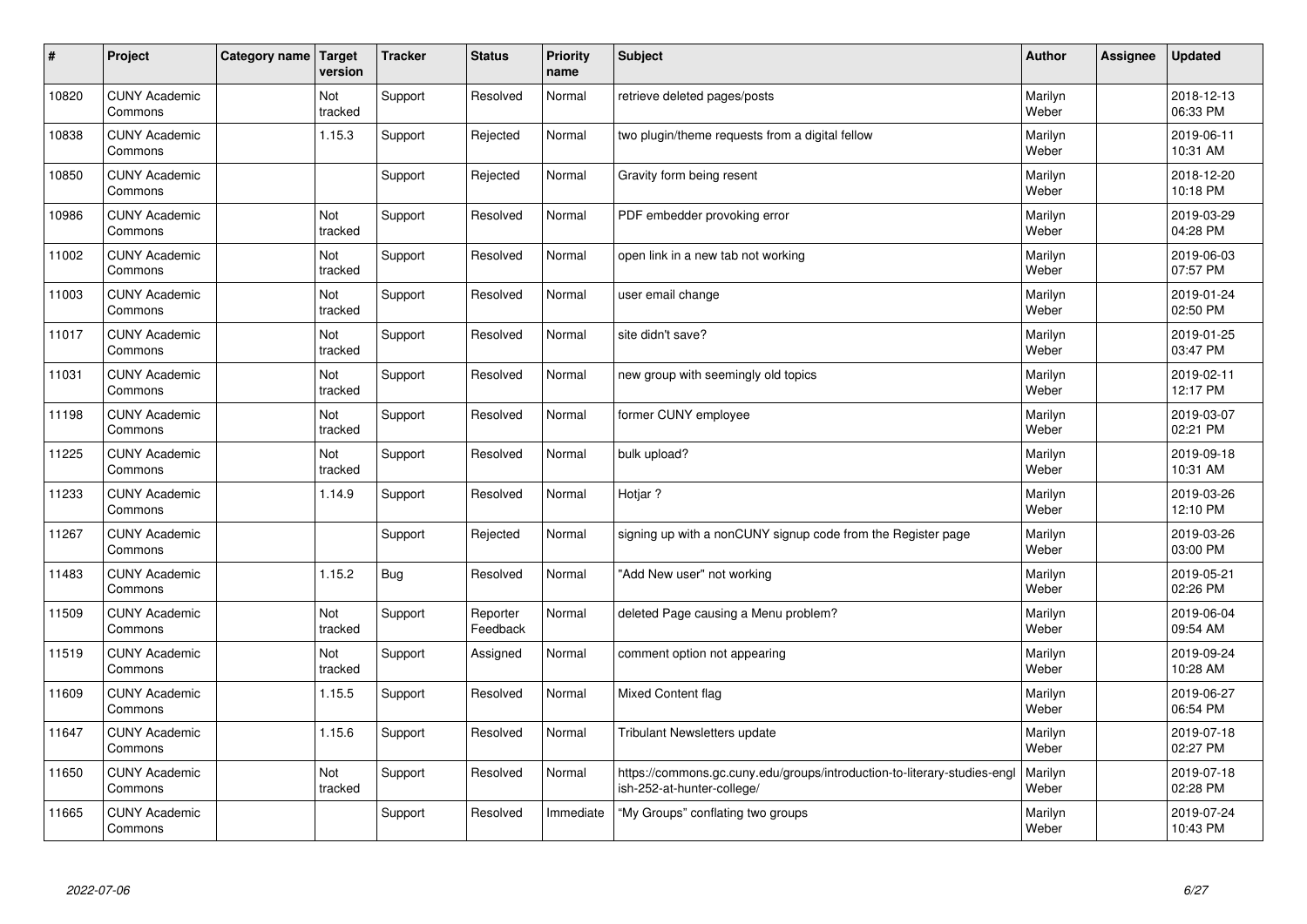| $\vert$ # | Project                         | Category name | Target<br>version     | <b>Tracker</b> | <b>Status</b>        | <b>Priority</b><br>name | <b>Subject</b>                                                       | <b>Author</b>    | <b>Assignee</b> | <b>Updated</b>         |
|-----------|---------------------------------|---------------|-----------------------|----------------|----------------------|-------------------------|----------------------------------------------------------------------|------------------|-----------------|------------------------|
| 11771     | <b>CUNY Academic</b><br>Commons |               | Not<br>tracked        | Support        | Reporter<br>Feedback | Normal                  | post displays in sections                                            | Marilyn<br>Weber |                 | 2019-08-20<br>10:34 AM |
| 11787     | <b>CUNY Academic</b><br>Commons |               | Not<br>tracked        | Support        | Reporter<br>Feedback | Normal                  | automated comments notifications on ZenDesk                          | Marilyn<br>Weber |                 | 2019-08-26<br>06:18 PM |
| 11811     | <b>CUNY Academic</b><br>Commons |               | Not<br>tracked        | Support        | Duplicate            | Normal                  | Content of Publications widget on profile page being erased on save  | Marilyn<br>Weber |                 | 2019-10-08<br>11:16 AM |
| 11848     | <b>CUNY Academic</b><br>Commons |               | Not<br>tracked        | Support        | Hold                 | Normal                  | a Dean of Faculty wants to share a large file                        | Marilyn<br>Weber |                 | 2019-09-24<br>08:44 AM |
| 11896     | <b>CUNY Academic</b><br>Commons |               | <b>Not</b><br>tracked | Support        | Resolved             | Normal                  | https://thenurseswritingproject.commons.gc.cuny.edu                  | Marilyn<br>Weber |                 | 2019-09-24<br>08:09 AM |
| 11912     | <b>CUNY Academic</b><br>Commons |               |                       | Support        | Resolved             | Normal                  | influence search results?                                            | Marilyn<br>Weber |                 | 2020-02-11<br>10:51 AM |
| 11915     | <b>CUNY Academic</b><br>Commons |               | Not<br>tracked        | Support        | Resolved             | Normal                  | User not in list                                                     | Marilyn<br>Weber |                 | 2019-10-28<br>10:13 AM |
| 11977     | <b>CUNY Academic</b><br>Commons |               | Not<br>tracked        | Support        | Resolved             | Normal                  | please remove me from many sites                                     | Marilyn<br>Weber |                 | 2019-11-21<br>01:05 PM |
| 12038     | <b>CUNY Academic</b><br>Commons |               | 1.15.13               | <b>Bug</b>     | Resolved             | Normal                  | admin visibility problem at careerplan.commons.gc.cuny.edu           | Marilyn<br>Weber |                 | 2019-11-12<br>10:20 AM |
| 12176     | <b>CUNY Academic</b><br>Commons |               | Not<br>tracked        | Support        | Resolved             | Normal                  | Mp4s?                                                                | Marilyn<br>Weber |                 | 2019-12-05<br>11:04 AM |
| 12205     | <b>CUNY Academic</b><br>Commons |               |                       | Support        | Rejected             | Normal                  | possible update to the 2019 theme?                                   | Marilyn<br>Weber |                 | 2020-01-14<br>12:08 PM |
| 12352     | <b>CUNY Academic</b><br>Commons |               | Not<br>tracked        | Support        | <b>New</b>           | Normal                  | 'posts list" page builder block option                               | Marilyn<br>Weber |                 | 2020-02-03<br>01:29 PM |
| 12483     | <b>CUNY Academic</b><br>Commons |               | 1.16.7                | <b>Bug</b>     | Resolved             | High                    | post error                                                           | Marilyn<br>Weber |                 | 2020-02-28<br>02:44 PM |
| 12584     | <b>CUNY Academic</b><br>Commons |               | Not<br>tracked        | <b>Bug</b>     | Resolved             | Urgent                  | No way to register                                                   | Marilyn<br>Weber |                 | 2020-03-27<br>02:38 PM |
| 12777     | <b>CUNY Academic</b><br>Commons |               | 1.16.14               | Support        | Resolved             | Normal                  | request to include custom javascript into a Commons-hosted site      | Marilyn<br>Weber |                 | 2020-06-16<br>04:03 PM |
| 12986     | <b>CUNY Academic</b><br>Commons |               |                       | Support        | Rejected             | Normal                  | Someone is trying to create accounts using random CUNY entity emails | Marilyn<br>Weber |                 | 2020-07-02<br>09:47 PM |
| 13013     | <b>CUNY Academic</b><br>Commons |               | Not<br>tracked        | Bug            | Resolved             | Normal                  | an invite to Group Admins from Brian Foote?!                         | Marilyn<br>Weber |                 | 2020-07-07<br>02:36 PM |
| 13034     | <b>CUNY Academic</b><br>Commons |               | Not<br>tracked        | Support        | Reporter<br>Feedback | Normal                  | a site is asking people to join the Commons to get a download        | Marilyn<br>Weber |                 | 2020-07-12<br>07:23 AM |
| 13065     | <b>CUNY Academic</b><br>Commons |               | Not<br>tracked        | Support        | Resolved             | Normal                  | can't invite new user to group                                       | Marilyn<br>Weber |                 | 2020-07-22<br>04:24 PM |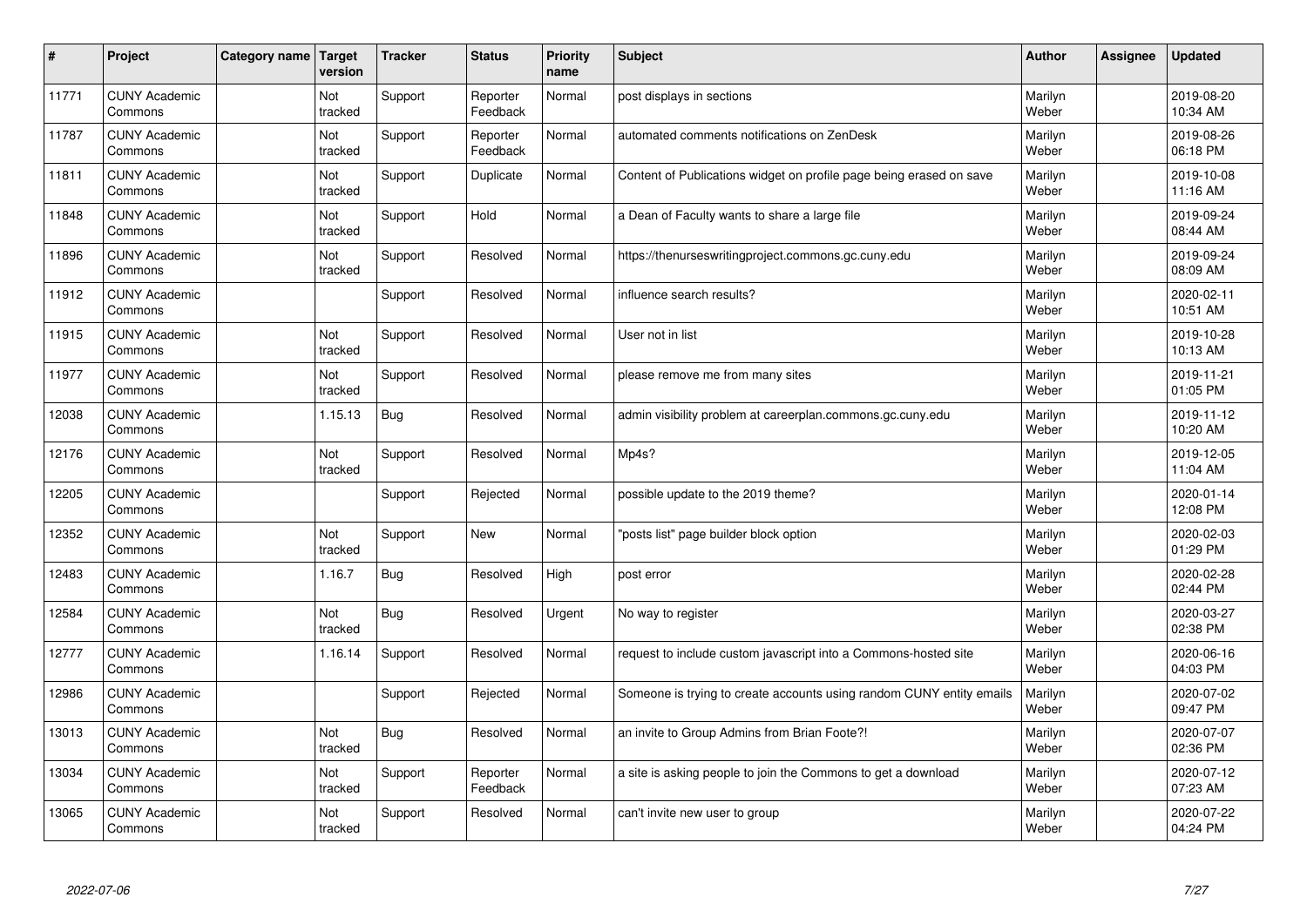| $\sharp$ | Project                         | Category name   Target | version        | <b>Tracker</b> | <b>Status</b>        | <b>Priority</b><br>name | <b>Subject</b>                            | <b>Author</b>    | Assignee | <b>Updated</b>         |
|----------|---------------------------------|------------------------|----------------|----------------|----------------------|-------------------------|-------------------------------------------|------------------|----------|------------------------|
| 13091    | <b>CUNY Academic</b><br>Commons |                        | 1.17.0         | Support        | Resolved             | Normal                  | problem with latex (math equations)       | Marilyn<br>Weber |          | 2020-07-28<br>11:09 AM |
| 13121    | <b>CUNY Academic</b><br>Commons |                        |                | Support        | Rejected             | Normal                  | embed a DropBox Paper file                | Marilyn<br>Weber |          | 2020-08-25<br>10:56 AM |
| 13160    | <b>CUNY Academic</b><br>Commons |                        |                | Support        | Rejected             | Normal                  | site not working on iphone                | Marilyn<br>Weber |          | 2020-08-25<br>10:58 AM |
| 13169    | <b>CUNY Academic</b><br>Commons |                        | 1.17.4         | Support        | Rejected             | Normal                  | footer logo image has no alt-text         | Marilyn<br>Weber |          | 2020-09-22<br>10:18 AM |
| 13201    | <b>CUNY Academic</b><br>Commons |                        |                | Support        | Rejected             | Low                     | PDF embedder                              | Marilyn<br>Weber |          | 2020-09-29<br>11:37 AM |
| 13217    | <b>CUNY Academic</b><br>Commons |                        |                | Support        | Rejected             | Normal                  | upload recordings of our past webinars?   | Marilyn<br>Weber |          | 2020-08-25<br>07:56 AM |
| 13255    | <b>CUNY Academic</b><br>Commons |                        | Not<br>tracked | Support        | Reporter<br>Feedback | Normal                  | Accessibility problems                    | Marilyn<br>Weber |          | 2020-09-01<br>05:48 PM |
| 13288    | <b>CUNY Academic</b><br>Commons |                        |                | Support        | Abandoned            | Normal                  | log in problems on iPhone 6               | Marilyn<br>Weber |          | 2020-10-27<br>10:26 AM |
| 13295    | <b>CUNY Academic</b><br>Commons |                        | Not<br>tracked | Support        | Resolved             | Normal                  | can't find new user                       | Marilyn<br>Weber |          | 2020-09-08<br>10:18 AM |
| 13378    | <b>CUNY Academic</b><br>Commons |                        | 1.17.5         | <b>Bug</b>     | Resolved             | Normal                  | problem on one of my sites                | Marilyn<br>Weber |          | 2020-09-24<br>05:27 PM |
| 13441    | <b>CUNY Academic</b><br>Commons |                        | 1.17.5         | Support        | Resolved             | Normal                  | ongoing user problems with daily digests  | Marilyn<br>Weber |          | 2020-10-13<br>10:02 AM |
| 13541    | <b>CUNY Academic</b><br>Commons |                        | Not<br>tracked | Support        | Resolved             | Normal                  | add a page template to OER site.          | Marilyn<br>Weber |          | 2020-11-11<br>11:12 AM |
| 13584    | <b>CUNY Academic</b><br>Commons |                        |                | Support        | Abandoned            | Normal                  | Graphy theme question                     | Marilyn<br>Weber |          | 2021-09-14<br>10:41 AM |
| 13596    | <b>CUNY Academic</b><br>Commons |                        |                | Support        | Abandoned            | Normal                  | invited as Author but show as Contributor | Marilyn<br>Weber |          | 2021-09-14<br>10:41 AM |
| 13633    | <b>CUNY Academic</b><br>Commons |                        | Not<br>tracked | Bug            | Resolved             | High                    | PublicsLab site down                      | Marilyn<br>Weber |          | 2020-11-30<br>02:01 PM |
| 13637    | <b>CUNY Academic</b><br>Commons |                        |                | Support        | Abandoned            | Normal                  | All-in-One Migration plugin request       | Marilyn<br>Weber |          | 2020-12-08<br>10:46 AM |
| 13656    | <b>CUNY Academic</b><br>Commons |                        |                | Bug            | Resolved             | High                    | site down                                 | Marilyn<br>Weber |          | 2020-12-11<br>12:50 PM |
| 13710    | <b>CUNY Academic</b><br>Commons |                        | Not<br>tracked | Support        | Resolved             | Normal                  | small change to Hosting Partner Handbook  | Marilyn<br>Weber |          | 2020-12-16<br>04:29 PM |
| 13715    | <b>CUNY Academic</b><br>Commons |                        | Not<br>tracked | Bug            | Resolved             | High                    | https://ulysses.commons.gc.cuny.edu down  | Marilyn<br>Weber |          | 2020-12-22<br>03:02 PM |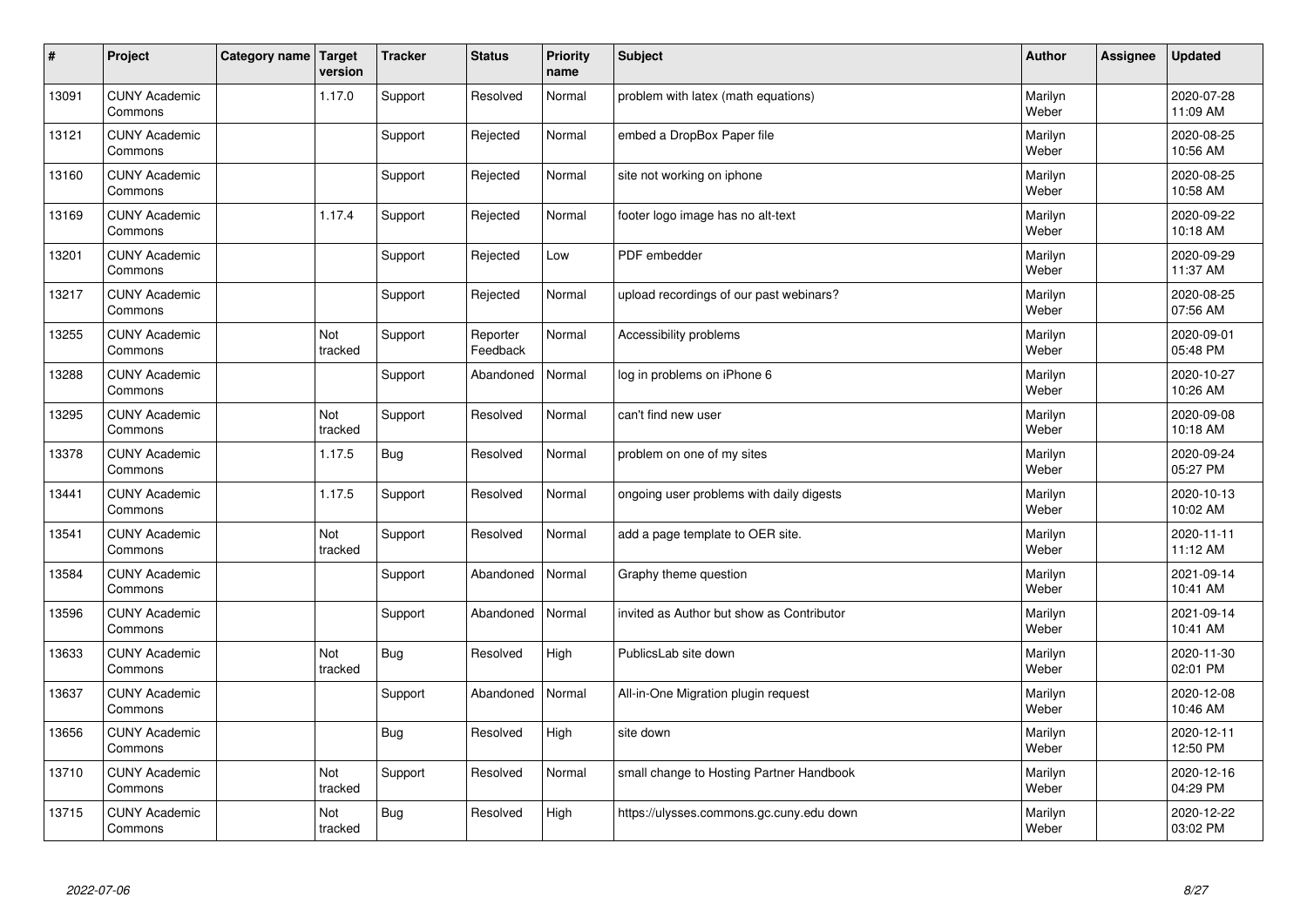| $\sharp$ | Project                         | Category name   Target | version               | <b>Tracker</b> | <b>Status</b>        | <b>Priority</b><br>name | <b>Subject</b>                        | <b>Author</b>    | Assignee | <b>Updated</b>         |
|----------|---------------------------------|------------------------|-----------------------|----------------|----------------------|-------------------------|---------------------------------------|------------------|----------|------------------------|
| 13738    | <b>CUNY Academic</b><br>Commons |                        | 1.18.1                | Support        | Resolved             | Normal                  | theme requests from a non-CUY person  | Marilyn<br>Weber |          | 2020-12-23<br>11:34 AM |
| 13783    | <b>CUNY Academic</b><br>Commons |                        | 1.18.2                | Support        | Resolved             | Normal                  | new CUNY OneSearch url                | Marilyn<br>Weber |          | 2021-01-14<br>04:53 PM |
| 13826    | <b>CUNY Academic</b><br>Commons |                        |                       | Support        | Resolved             | Normal                  | January 14th                          | Marilyn<br>Weber |          | 2021-01-26<br>04:26 PM |
| 13912    | <b>CUNY Academic</b><br>Commons |                        | Not<br>tracked        | Feature        | Hold                 | Low                     | posting "missed schedule"             | Marilyn<br>Weber |          | 2021-02-23<br>10:46 AM |
| 13916    | <b>CUNY Academic</b><br>Commons |                        |                       | Support        | Rejected             | Normal                  | <b>Custom Sidebars</b>                | Marilyn<br>Weber |          | 2021-02-23<br>10:45 AM |
| 13918    | <b>CUNY Academic</b><br>Commons |                        | <b>Not</b><br>tracked | Support        | Rejected             | Normal                  | MailPoet Newsletters Premium plugin   | Marilyn<br>Weber |          | 2021-02-09<br>11:01 AM |
| 13958    | <b>CUNY Academic</b><br>Commons |                        | 1.18.4                | Support        | Resolved             | Normal                  | calendar widget problem               | Marilyn<br>Weber |          | 2021-02-09<br>11:05 AM |
| 14008    | <b>CUNY Academic</b><br>Commons |                        |                       | <b>Bug</b>     | Resolved             | High                    | invisible user                        | Marilyn<br>Weber |          | 2021-02-18<br>05:53 PM |
| 14016    | <b>CUNY Academic</b><br>Commons |                        |                       | Support        | Rejected             | Normal                  | PDFs not downloading                  | Marilyn<br>Weber |          | 2021-02-22<br>11:00 AM |
| 14148    | <b>CUNY Academic</b><br>Commons |                        |                       | Support        | Abandoned            | Normal                  | post notification problem             | Marilyn<br>Weber |          | 2021-09-14<br>10:43 AM |
| 14242    | <b>CUNY Academic</b><br>Commons |                        |                       | Support        | Resolved             | Normal                  | LAILAC site missing content           | Marilyn<br>Weber |          | 2021-03-27<br>08:40 AM |
| 14246    | <b>CUNY Academic</b><br>Commons |                        | 1.18.8                | Support        | Resolved             | Normal                  | "Weekly jQuery Migrate Status Update" | Marilyn<br>Weber |          | 2021-04-13<br>11:08 AM |
| 14360    | <b>CUNY Academic</b><br>Commons |                        |                       | Support        | Rejected             | Normal                  | danielgerouldarchives.org?            | Marilyn<br>Weber |          | 2021-04-27<br>10:42 AM |
| 14378    | <b>CUNY Academic</b><br>Commons |                        | Not<br>tracked        | Support        | Resolved             | Normal                  | PPTX files unfetchable                | Marilyn<br>Weber |          | 2021-05-11<br>11:25 AM |
| 14389    | <b>CUNY Academic</b><br>Commons |                        |                       | Support        | Abandoned            | Normal                  | WebflowIO ?                           | Marilyn<br>Weber |          | 2021-09-14<br>10:45 AM |
| 14398    | <b>CUNY Academic</b><br>Commons |                        | Not<br>tracked        | Support        | Reporter<br>Feedback | Normal                  | Events plug-in notification problem   | Marilyn<br>Weber |          | 2021-05-11<br>11:21 AM |
| 14404    | <b>CUNY Academic</b><br>Commons |                        | Not<br>tracked        | Support        | Resolved             | Normal                  | blocked IP of user?                   | Marilyn<br>Weber |          | 2021-05-10<br>01:00 PM |
| 14410    | <b>CUNY Academic</b><br>Commons |                        | 1.18.10               | Bug            | Resolved             | Normal                  | events calendar problem?              | Marilyn<br>Weber |          | 2021-05-10<br>04:45 PM |
| 14594    | <b>CUNY Academic</b><br>Commons |                        | Not<br>tracked        | Support        | Resolved             | Normal                  | Administration email verification?    | Marilyn<br>Weber |          | 2021-07-12<br>11:40 AM |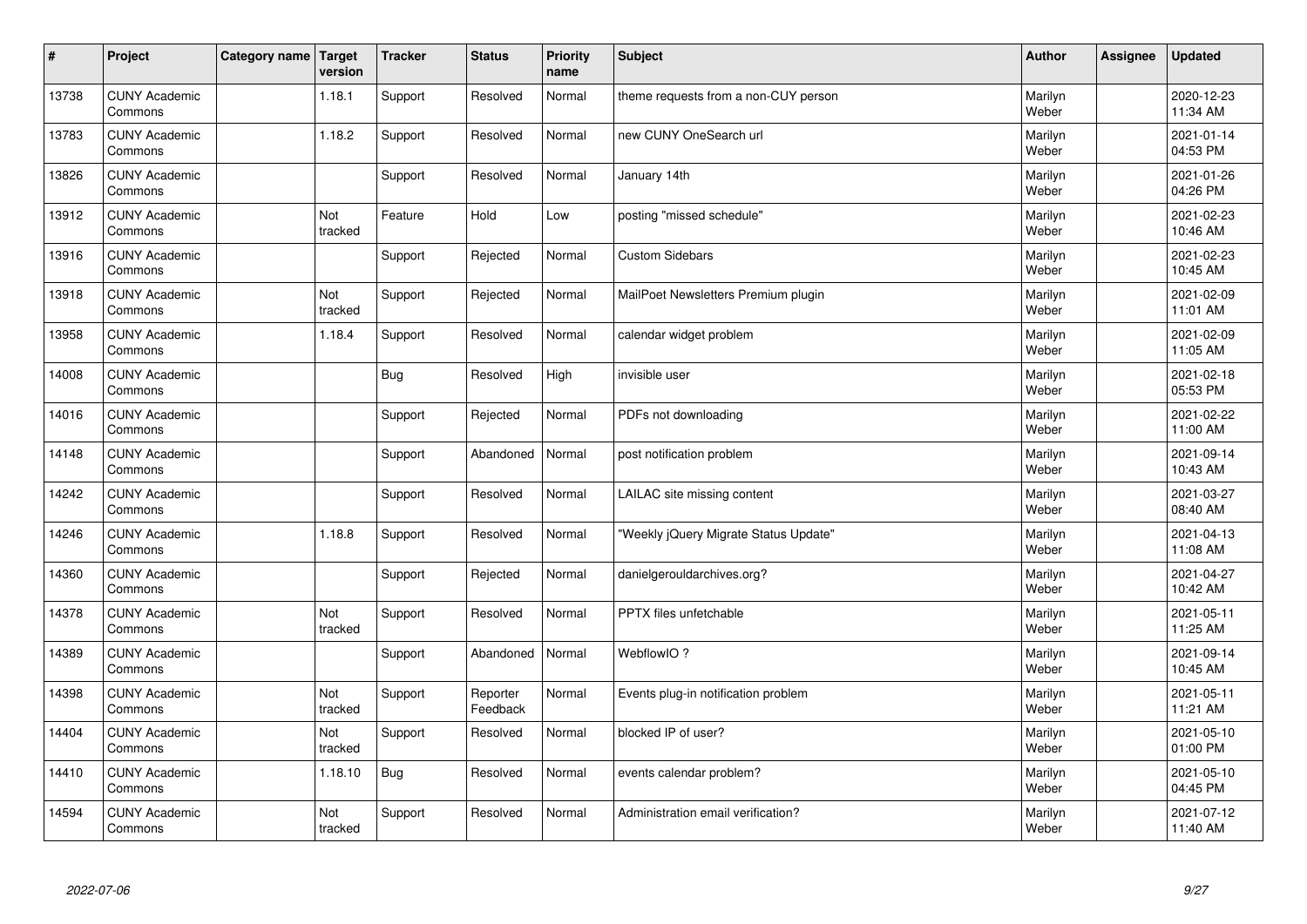| $\vert$ # | Project                         | <b>Category name</b> | Target<br>version | <b>Tracker</b> | <b>Status</b>        | <b>Priority</b><br>name | Subject                                                         | <b>Author</b>    | Assignee | <b>Updated</b>         |
|-----------|---------------------------------|----------------------|-------------------|----------------|----------------------|-------------------------|-----------------------------------------------------------------|------------------|----------|------------------------|
| 14625     | <b>CUNY Academic</b><br>Commons |                      | Not<br>tracked    | Support        | Rejected             | Normal                  | image won't appear in slideshow.                                | Marilyn<br>Weber |          | 2021-07-27<br>10:33 AM |
| 14711     | <b>CUNY Academic</b><br>Commons |                      |                   | Support        | Rejected             | Normal                  | Custom Facebook Feed plugin problem                             | Marilyn<br>Weber |          | 2022-04-27<br>04:29 PM |
| 14718     | <b>CUNY Academic</b><br>Commons |                      | Not<br>tracked    | Support        | Resolved             | Normal                  | User wants to recover deleted account                           | Marilyn<br>Weber |          | 2021-08-30<br>02:46 PM |
| 14784     | <b>CUNY Academic</b><br>Commons |                      |                   | Support        | Reporter<br>Feedback | Normal                  | User report of logo problem when using Customizer theme         | Marilyn<br>Weber |          | 2021-09-17<br>10:25 AM |
| 14799     | <b>CUNY Academic</b><br>Commons |                      | 1.18.19           | Support        | Resolved             | High                    | install the official Classic Widgets?                           | Marilyn<br>Weber |          | 2021-09-22<br>02:17 PM |
| 14812     | <b>CUNY Academic</b><br>Commons |                      | Not<br>tracked    | Support        | Resolved             | Normal                  | Custom Sidebars and Wordpress 5.6                               | Marilyn<br>Weber |          | 2021-09-30<br>10:43 AM |
| 14813     | <b>CUNY Academic</b><br>Commons |                      | Not<br>tracked    | Support        | Resolved             | Normal                  | raise the file size limit                                       | Marilyn<br>Weber |          | 2021-09-30<br>12:02 PM |
| 14850     | <b>CUNY Academic</b><br>Commons |                      |                   | Support        | Abandoned            | Normal                  | brooklyn waterfront site "connection not secure"                | Marilyn<br>Weber |          | 2022-04-27<br>04:56 PM |
| 14891     | <b>CUNY Academic</b><br>Commons |                      | Not<br>tracked    | Support        | Resolved             | Normal                  | changing site template after creation?                          | Marilyn<br>Weber |          | 2022-04-27<br>04:58 PM |
| 14900     | <b>CUNY Academic</b><br>Commons |                      | Not<br>tracked    | Support        | Reporter<br>Feedback | Normal                  | previous theme?                                                 | Marilyn<br>Weber |          | 2021-10-25<br>10:31 AM |
| 14972     | <b>CUNY Academic</b><br>Commons |                      |                   | Support        | Rejected             | Normal                  | Mailchimp plugin                                                | Marilyn<br>Weber |          | 2021-11-17<br>02:13 PM |
| 14973     | <b>CUNY Academic</b><br>Commons |                      |                   | Support        | Resolved             | Normal                  | <b>Mail Poet</b>                                                | Marilyn<br>Weber |          | 2021-12-06<br>10:20 AM |
| 15022     | <b>CUNY Academic</b><br>Commons |                      |                   | Support        | Rejected             | High                    | ArabStages                                                      | Marilyn<br>Weber |          | 2021-12-06<br>10:16 AM |
| 15025     | <b>CUNY Academic</b><br>Commons |                      |                   | Support        | Duplicate            | Normal                  | emails for all the papers on the commons that have been changed | Marilyn<br>Weber |          | 2021-12-02<br>11:57 AM |
| 15045     | <b>CUNY Academic</b><br>Commons |                      |                   | Support        | <b>New</b>           | Normal                  | no result for KCeL in the search box on the commons             | Marilyn<br>Weber |          | 2021-12-10<br>11:29 AM |
| 15120     | <b>CUNY Academic</b><br>Commons |                      |                   | Support        | Resolved             | Normal                  | embed Zoom recordings in a post?                                | Marilyn<br>Weber |          | 2021-12-29<br>08:15 AM |
| 15169     | <b>CUNY Academic</b><br>Commons |                      | 2.0.3             | Support        | Reporter<br>Feedback | Normal                  | new Prelude website zipfiles for custom theme and other files.  | Marilyn<br>Weber |          | 2022-06-29<br>11:32 AM |
| 15260     | <b>CUNY Academic</b><br>Commons |                      |                   | Support        | Reporter<br>Feedback | Normal                  | Diacritical markings   European Stages                          | Marilyn<br>Weber |          | 2022-02-04<br>08:16 AM |
| 15266     | <b>CUNY Academic</b><br>Commons |                      |                   | Support        | Resolved             | Normal                  | Just an appreciation                                            | Marilyn<br>Weber |          | 2022-02-07<br>10:42 AM |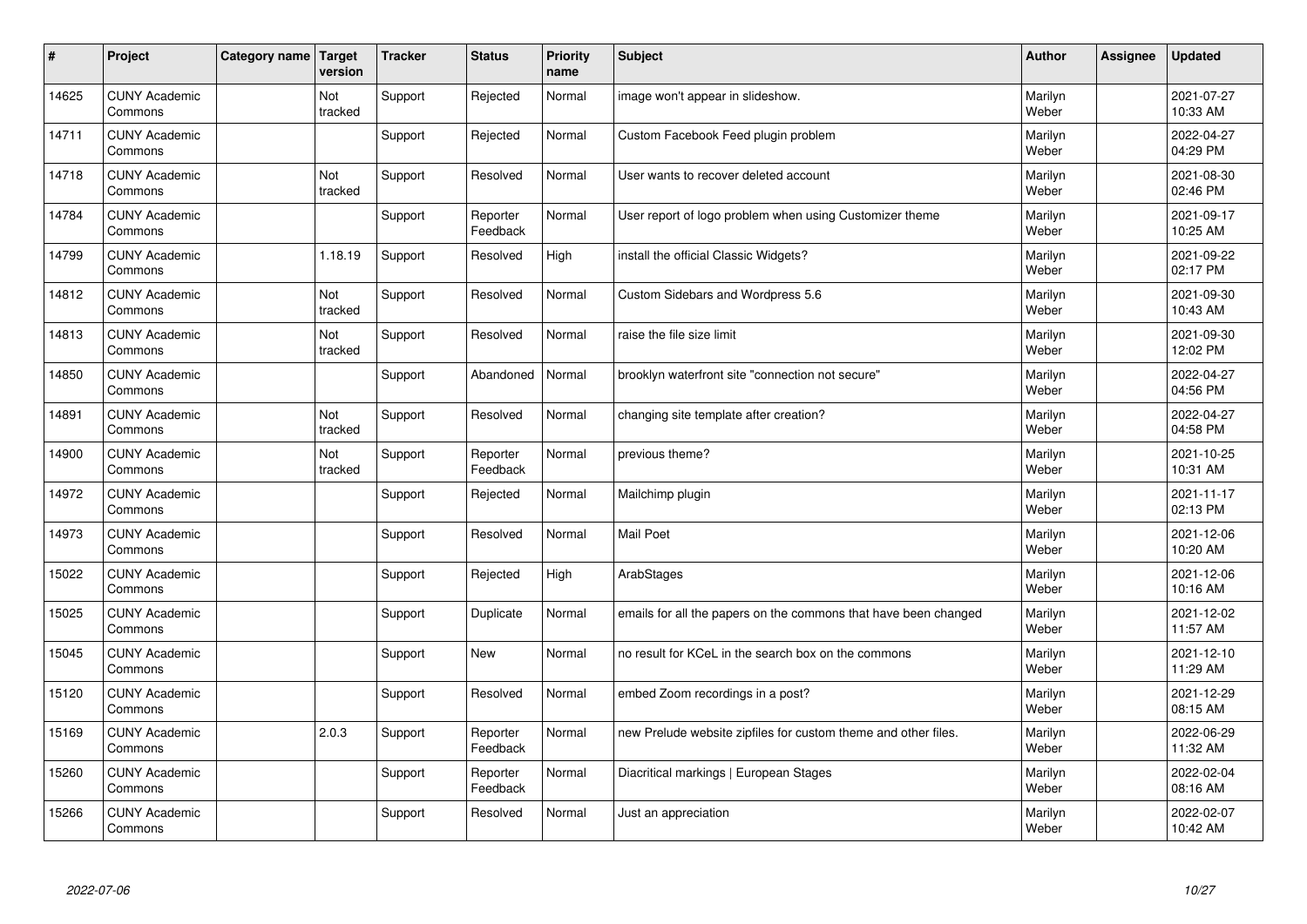| $\sharp$ | Project                         | Category name   Target       | version        | <b>Tracker</b> | <b>Status</b>        | <b>Priority</b><br>name | <b>Subject</b>                                                                          | <b>Author</b>    | Assignee              | <b>Updated</b>         |
|----------|---------------------------------|------------------------------|----------------|----------------|----------------------|-------------------------|-----------------------------------------------------------------------------------------|------------------|-----------------------|------------------------|
| 15279    | <b>CUNY Academic</b><br>Commons |                              |                | Bug            | Rejected             | Normal                  | big delay - cloning the history site                                                    | Marilyn<br>Weber |                       | 2022-02-09<br>01:49 PM |
| 15370    | <b>CUNY Academic</b><br>Commons |                              |                | Support        | Reporter<br>Feedback | Normal                  | All-in-One Event Calendar?                                                              | Marilyn<br>Weber |                       | 2022-02-17<br>11:03 AM |
| 15565    | <b>CUNY Academic</b><br>Commons |                              |                | Support        | <b>New</b>           | Normal                  | Events - send updates to an email listserv                                              | Marilyn<br>Weber |                       | 2022-03-10<br>01:06 PM |
| 15655    | <b>CUNY Academic</b><br>Commons |                              | 2.0.3          | Support        | Reporter<br>Feedback | Normal                  | Event Aggregator plugin?                                                                | Marilyn<br>Weber |                       | 2022-06-29<br>11:32 AM |
| 15685    | <b>CUNY Academic</b><br>Commons |                              |                | Support        | New                  | High                    | problem with chrome?                                                                    | Marilyn<br>Weber |                       | 2022-04-25<br>03:40 PM |
| 15816    | <b>CUNY Academic</b><br>Commons |                              | Not<br>tracked | Support        | <b>New</b>           | Normal                  | slow loading at SPS                                                                     | Marilyn<br>Weber |                       | 2022-04-05<br>01:26 PM |
| 16099    | <b>CUNY Academic</b><br>Commons |                              |                | Support        | Reporter<br>Feedback | Normal                  | request for Newsletter Glue                                                             | Marilyn<br>Weber |                       | 2022-05-13<br>12:14 PM |
| 6175     | <b>CUNY Academic</b><br>Commons | Account<br>settings          |                | Support        | Resolved             | Normal                  | Email address (user cannot access old)                                                  | Marilyn<br>Weber | Matt Gold             | 2016-11-29<br>06:31 PM |
| 9477     | <b>CUNY Academic</b><br>Commons | Account<br>settings          |                | Support        | Resolved             | Normal                  | email change request                                                                    | Marilyn<br>Weber | <b>Matt Gold</b>      | 2018-03-24<br>08:53 AM |
| 9659     | <b>CUNY Academic</b><br>Commons | Account<br>settings          |                | Support        | Resolved             | Normal                  | user email change                                                                       | Marilyn<br>Weber | <b>Matt Gold</b>      | 2018-04-24<br>12:08 PM |
| 9823     | <b>CUNY Academic</b><br>Commons | Account<br>settings          | Not<br>tracked | Support        | Resolved             | Normal                  | email change                                                                            | Marilyn<br>Weber | Matt Gold             | 2018-05-23<br>01:58 PM |
| 9928     | <b>CUNY Academic</b><br>Commons | Account<br>settings          |                | Support        | Resolved             | Normal                  | email change request from former student                                                | Marilyn<br>Weber | Matt Gold             | 2018-06-14<br>10:20 AM |
| 11294    | <b>CUNY Academic</b><br>Commons | Account<br>settings          | Not<br>tracked | Support        | Resolved             | Normal                  | student emgail change                                                                   | Marilyn<br>Weber | <b>Matt Gold</b>      | 2019-04-07<br>09:11 PM |
| 6899     | <b>CUNY Academic</b><br>Commons | Account<br>settings          | Not<br>tracked | Support        | Resolved             | Normal                  | New user has misspelled her own name                                                    | Marilyn<br>Weber | Boone<br>Gorges       | 2016-12-01<br>05:10 PM |
| 11029    | <b>CUNY Academic</b><br>Commons | Authentication               | 1.14.9         | Support        | Resolved             | Normal                  | Sujatha Fernandes cannot edit her site                                                  | Marilyn<br>Weber | Raymond<br><b>Hoh</b> | 2019-03-26<br>12:10 PM |
| 4834     | <b>CUNY Academic</b><br>Commons | <b>Blogs</b><br>(BuddyPress) |                | Bug            | Resolved             | Normal                  | Admin invite problem                                                                    | Marilyn<br>Weber | Boone<br>Gorges       | 2015-11-13<br>12:25 PM |
| 5799     | <b>CUNY Academic</b><br>Commons | <b>Blogs</b><br>(BuddyPress) | Not<br>tracked | Feature        | Resolved             | Normal                  | removing one's own access to sites?                                                     | Marilyn<br>Weber | Boone<br>Gorges       | 2016-07-26<br>01:55 PM |
| 6857     | <b>CUNY Academic</b><br>Commons | <b>Blogs</b><br>(BuddyPress) | Not<br>tracked | Support        | Resolved             | Normal                  | Committee on Religion website                                                           | Marilyn<br>Weber | Boone<br>Gorges       | 2017-08-17<br>10:24 AM |
| 15211    | <b>CUNY Academic</b><br>Commons | <b>Blogs</b><br>(BuddyPress) | 1.19.2         | Support        | Resolved             | Normal                  | No good error reporting for already-used domain name when creating a<br>site in Firefox | Marilyn<br>Weber | Boone<br>Gorges       | 2022-01-25<br>11:33 AM |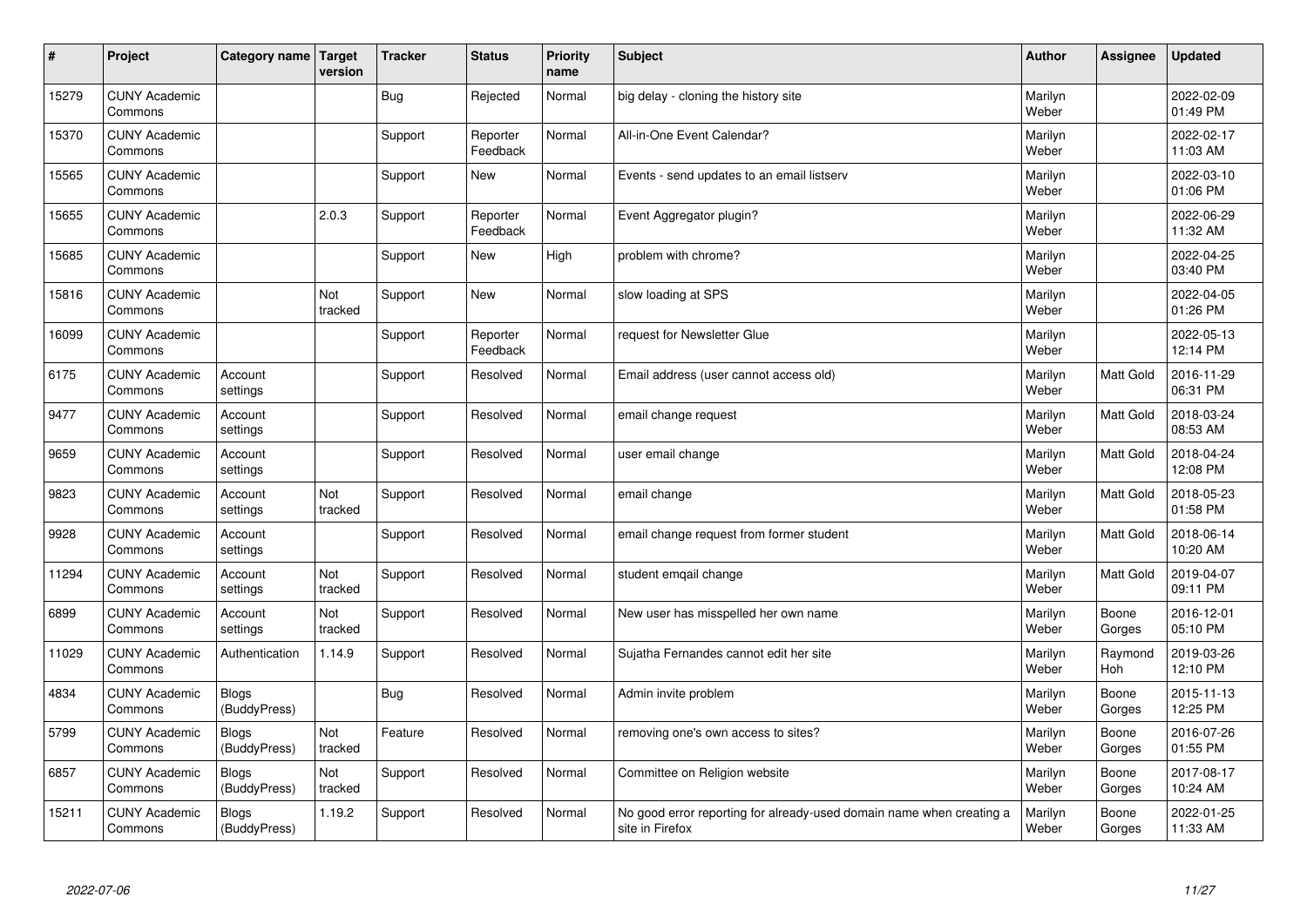| $\sharp$ | Project                         | Category name   Target           | version        | <b>Tracker</b> | <b>Status</b>        | <b>Priority</b><br>name | <b>Subject</b>                                                                       | <b>Author</b>    | Assignee              | <b>Updated</b>         |
|----------|---------------------------------|----------------------------------|----------------|----------------|----------------------|-------------------------|--------------------------------------------------------------------------------------|------------------|-----------------------|------------------------|
| 12156    | <b>CUNY Academic</b><br>Commons | <b>Blogs</b><br>(BuddyPress)     | Not<br>tracked | Support        | Resolved             | Normal                  | My Sites list (Commons Profile or Sites directory) doesn't match toolbar<br>dropdown | Marilyn<br>Weber |                       | 2019-12-11<br>10:20 AM |
| 12190    | <b>CUNY Academic</b><br>Commons | Blogs<br>(BuddyPress)            | Not<br>tracked | Support        | Resolved             | Normal                  | Site avatar in directory is not what user expects                                    | Marilyn<br>Weber |                       | 2019-12-12<br>08:51 PM |
| 12350    | <b>CUNY Academic</b><br>Commons | <b>Blogs</b><br>(BuddyPress)     | Not<br>tracked | Support        | Reporter<br>Feedback | Normal                  | URL creation problem                                                                 | Marilyn<br>Weber |                       | 2020-02-03<br>11:27 AM |
| 11448    | <b>CUNY Academic</b><br>Commons | <b>BuddyPress</b><br>(misc)      | 1.15.1         | Support        | Resolved             | Normal                  | sole administrator listed on sites is not an admin at all?                           | Marilyn<br>Weber | Raymond<br><b>Hoh</b> | 2019-05-14<br>11:15 AM |
| 3417     | <b>CUNY Academic</b><br>Commons | <b>BuddyPress</b><br>(misc)      | Not<br>tracked | Bug            | Rejected             | High                    | copying two commons groups                                                           | Marilyn<br>Weber | Marilyn<br>Weber      | 2014-11-05<br>09:56 AM |
| 2994     | <b>CUNY Academic</b><br>Commons | <b>BuddyPress</b><br>(misc)      | 1.5.16         | Bug            | Resolved             | High                    | "My forums" link gives "page not found" error                                        | Marilyn<br>Weber | Boone<br>Gorges       | 2014-01-29<br>03:44 PM |
| 12165    | <b>CUNY Academic</b><br>Commons | <b>BuddyPress</b><br>(misc)      | Not<br>tracked | Support        | Resolved             | Normal                  | two reports of Profile problems                                                      | Marilyn<br>Weber | Boone<br>Gorges       | 2019-12-04<br>05:06 PM |
| 4734     | <b>CUNY Academic</b><br>Commons | <b>BuddyPress</b><br>Docs        | 1.8.13         | Bug            | Resolved             | High                    | Problems with "Create New Doc"                                                       | Marilyn<br>Weber | Boone<br>Gorges       | 2015-10-09<br>07:53 AM |
| 11091    | <b>CUNY Academic</b><br>Commons | <b>BuddyPress</b><br><b>Docs</b> | 1.14.7         | Support        | Resolved             | Normal                  | word limit for comments on a group doc?                                              | Marilyn<br>Weber |                       | 2019-02-26<br>02:04 PM |
| 10606    | <b>CUNY Academic</b><br>Commons | cdev.gc.cuny.ed<br>u.            | Not<br>tracked | Support        | Resolved             | Normal                  | problems with testing environment                                                    | Marilyn<br>Weber |                       | 2018-11-02<br>10:27 AM |
| 6118     | <b>CUNY Academic</b><br>Commons | cuny.is                          |                | Feature        | Resolved             | Normal                  | Cuny.Is request from Javier Otero Peña                                               | Marilyn<br>Weber | Sarah<br>Morgano      | 2016-10-04<br>07:02 PM |
| 3029     | <b>CUNY Academic</b><br>Commons | cuny.is                          | Not<br>tracked | Support        | Resolved             | Normal                  | shortlink request                                                                    | Marilyn<br>Weber | Boone<br>Gorges       | 2014-02-12<br>10:03 AM |
| 4496     | <b>CUNY Academic</b><br>Commons | cuny.is                          | 1.8.9          | Bug            | Resolved             | Normal                  | Quick links broken?                                                                  | Marilyn<br>Weber | Boone<br>Gorges       | 2015-08-28<br>10:39 AM |
| 8878     | <b>CUNY Academic</b><br>Commons | cuny.is                          | Not<br>tracked | Bug            | Resolved             | Urgent                  | cuny.is site link won't work                                                         | Marilyn<br>Weber | Boone<br>Gorges       | 2017-11-01<br>03:06 PM |
| 9886     | <b>CUNY Academic</b><br>Commons | cuny.is                          | Not<br>tracked | Support        | Resolved             | Normal                  | cuny.is SSL                                                                          | Marilyn<br>Weber |                       | 2018-10-26<br>02:07 PM |
| 12515    | <b>CUNY Academic</b><br>Commons | cuny.is                          | 1.16.7         | Support        | Resolved             | Normal                  | AJAX actions on cuny is admin page are failing                                       | Marilyn<br>Weber |                       | 2020-03-10<br>11:57 AM |
| 3138     | <b>CUNY Academic</b><br>Commons | Documentation                    | Not<br>tracked | Bug            | Resolved             | Normal                  | Codex documentation                                                                  | Marilyn<br>Weber | scott voth            | 2016-03-04<br>08:49 AM |
| 10176    | <b>CUNY Academic</b><br>Commons | Documentation                    | Not<br>tracked | Bug            | Resolved             | Normal                  | domain mapping requests                                                              | Marilyn<br>Weber | scott voth            | 2018-08-29<br>05:30 PM |
| 9828     | <b>CUNY Academic</b><br>Commons | Domain<br>Mapping                | 1.13.3         | Bug            | Resolved             | High                    | redirecting problem                                                                  | Marilyn<br>Weber | Raymond<br>Hoh        | 2018-05-24<br>02:39 PM |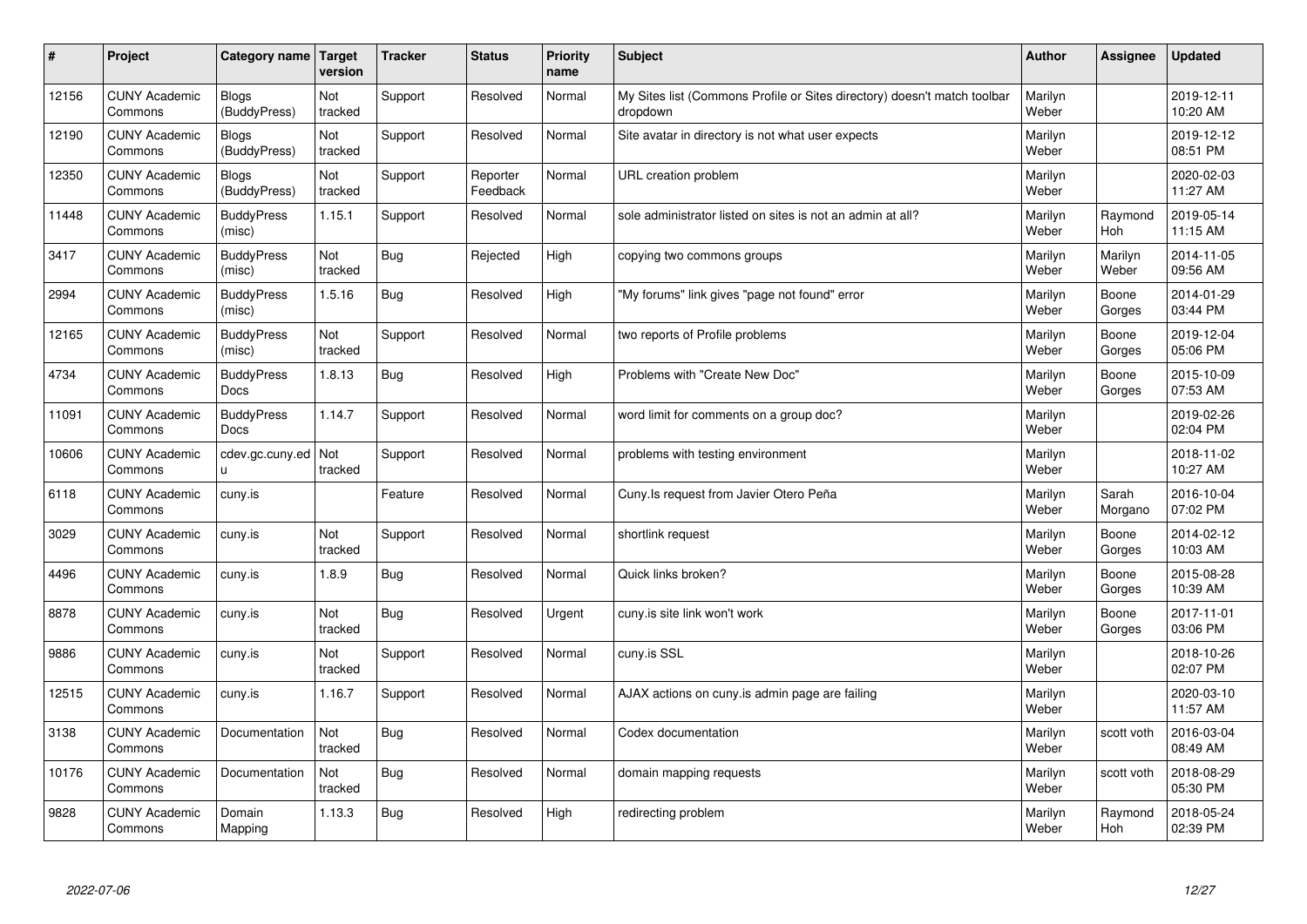| $\pmb{\sharp}$ | Project                         | Category name          | Target<br>version | <b>Tracker</b> | <b>Status</b>        | <b>Priority</b><br>name | <b>Subject</b>                                                                           | <b>Author</b>    | Assignee              | <b>Updated</b>         |
|----------------|---------------------------------|------------------------|-------------------|----------------|----------------------|-------------------------|------------------------------------------------------------------------------------------|------------------|-----------------------|------------------------|
| 13768          | <b>CUNY Academic</b><br>Commons | Domain<br>Mapping      | Not<br>tracked    | Bug            | Resolved             | Normal                  | patricksweeney.commons.gc.cuny.edu down                                                  | Marilyn<br>Weber | Raymond<br><b>Hoh</b> | 2021-01-12<br>10:47 AM |
| 14344          | <b>CUNY Academic</b><br>Commons | Domain<br>Mapping      | Not<br>tracked    | Support        | Resolved             | Normal                  | arabstages.org site down                                                                 | Marilyn<br>Weber | Raymond<br>Hoh        | 2021-04-19<br>01:42 PM |
| 13085          | <b>CUNY Academic</b><br>Commons | Domain<br>Mapping      | Not<br>tracked    | Support        | Resolved             | Normal                  | domain mapping request                                                                   | Marilyn<br>Weber | <b>Matt Gold</b>      | 2020-07-28<br>03:33 PM |
| 7995           | <b>CUNY Academic</b><br>Commons | Domain<br>Mapping      | Not<br>tracked    | <b>Bug</b>     | Resolved             | Urgent                  | http://on.socialpaper.gc.cuny.edu down?                                                  | Marilyn<br>Weber |                       | 2017-04-21<br>11:07 AM |
| 5448           | <b>CUNY Academic</b><br>Commons | Email<br>Notifications | 1.10.2            | <b>Bug</b>     | Rejected             | Normal                  | garbled CAC activity digests                                                             | Marilyn<br>Weber | Raymond<br>Hoh        | 2016-11-20<br>02:38 AM |
| 10245          | <b>CUNY Academic</b><br>Commons | Email<br>Notifications | 1.13.8            | Support        | Resolved             | Urgent                  | Placeholders in action emails (activation, password reset) not being<br>properly swapped | Marilyn<br>Weber | Raymond<br>Hoh        | 2018-08-30<br>04:02 PM |
| 11971          | <b>CUNY Academic</b><br>Commons | Email<br>Notifications | Future<br>release | <b>Bug</b>     | Reporter<br>Feedback | Low                     | Pictures obscured in emailed post notifications                                          | Marilyn<br>Weber | Raymond<br>Hoh        | 2019-11-21<br>01:14 PM |
| 5991           | <b>CUNY Academic</b><br>Commons | Email<br>Notifications | Future<br>release | Support        | Resolved             | Normal                  | change format of autogenerated blog emails                                               | Marilyn<br>Weber | Paige<br>Dupont       | 2018-01-12<br>02:55 PM |
| 7376           | <b>CUNY Academic</b><br>Commons | Email<br>Notifications |                   | Bug            | Rejected             | Normal                  | automatic forwarding of blog posts not working                                           | Marilyn<br>Weber | Boone<br>Gorges       | 2017-05-01<br>10:36 PM |
| 5992           | <b>CUNY Academic</b><br>Commons | Email<br>Notifications | Future<br>release | Feature        | <b>New</b>           | Normal                  | Changing the From line of autogenerated blog emails                                      | Marilyn<br>Weber |                       | 2018-09-27<br>05:19 PM |
| 6818           | <b>CUNY Academic</b><br>Commons | Email<br>Notifications | 1.10.3            | Support        | Resolved             | Normal                  | No more email notifications?                                                             | Marilyn<br>Weber |                       | 2016-11-22<br>02:51 PM |
| 4962           | <b>CUNY Academic</b><br>Commons | Events                 | 1.8.18            | Bug            | Resolved             | High                    | Problems with text entry field in the Events Calendar                                    | Marilyn<br>Weber | Raymond<br>Hoh        | 2015-12-01<br>06:57 PM |
| 9154           | <b>CUNY Academic</b><br>Commons | Events                 | 1.12.8            | Bug            | Resolved             | Normal                  | problem with group calendar                                                              | Marilyn<br>Weber | Raymond<br>Hoh        | 2018-02-13<br>10:49 AM |
| 14889          | <b>CUNY Academic</b><br>Commons | Events                 | 1.19.0            | Support        | Resolved             | Normal                  | events in group - can they be edited by all admins?                                      | Marilyn<br>Weber | Raymond<br><b>Hoh</b> | 2021-12-13<br>03:31 PM |
| 3037           | <b>CUNY Academic</b><br>Commons | <b>Ground Control</b>  | Not<br>tracked    | Publicity      | Resolved             | Normal                  | <b>Ground Control</b>                                                                    | Marilyn<br>Weber | scott voth            | 2016-01-26<br>05:23 PM |
| 3039           | <b>CUNY Academic</b><br>Commons | <b>Ground Control</b>  | Not<br>tracked    | Publicity      | Resolved             | Normal                  | <b>Ground Control</b>                                                                    | Marilyn<br>Weber | Sarah<br>Morgano      | 2016-01-26<br>05:19 PM |
| 3040           | <b>CUNY Academic</b><br>Commons | <b>Ground Control</b>  | Not<br>tracked    | Publicity      | Resolved             | Normal                  | <b>Ground Control</b>                                                                    | Marilyn<br>Weber | Micki<br>Kaufman      | 2016-01-26<br>05:16 PM |
| 3038           | <b>CUNY Academic</b><br>Commons | <b>Ground Control</b>  | Not<br>tracked    | Publicity      | Resolved             | Normal                  | <b>Ground Control</b>                                                                    | Marilyn<br>Weber | Matt Gold             | 2016-01-26<br>05:10 PM |
| 3035           | <b>CUNY Academic</b><br>Commons | <b>Ground Control</b>  | Not<br>tracked    | Publicity      | Deferred             | Normal                  | Ground Control article                                                                   | Marilyn<br>Weber | Marilyn<br>Weber      | 2015-03-21<br>08:54 PM |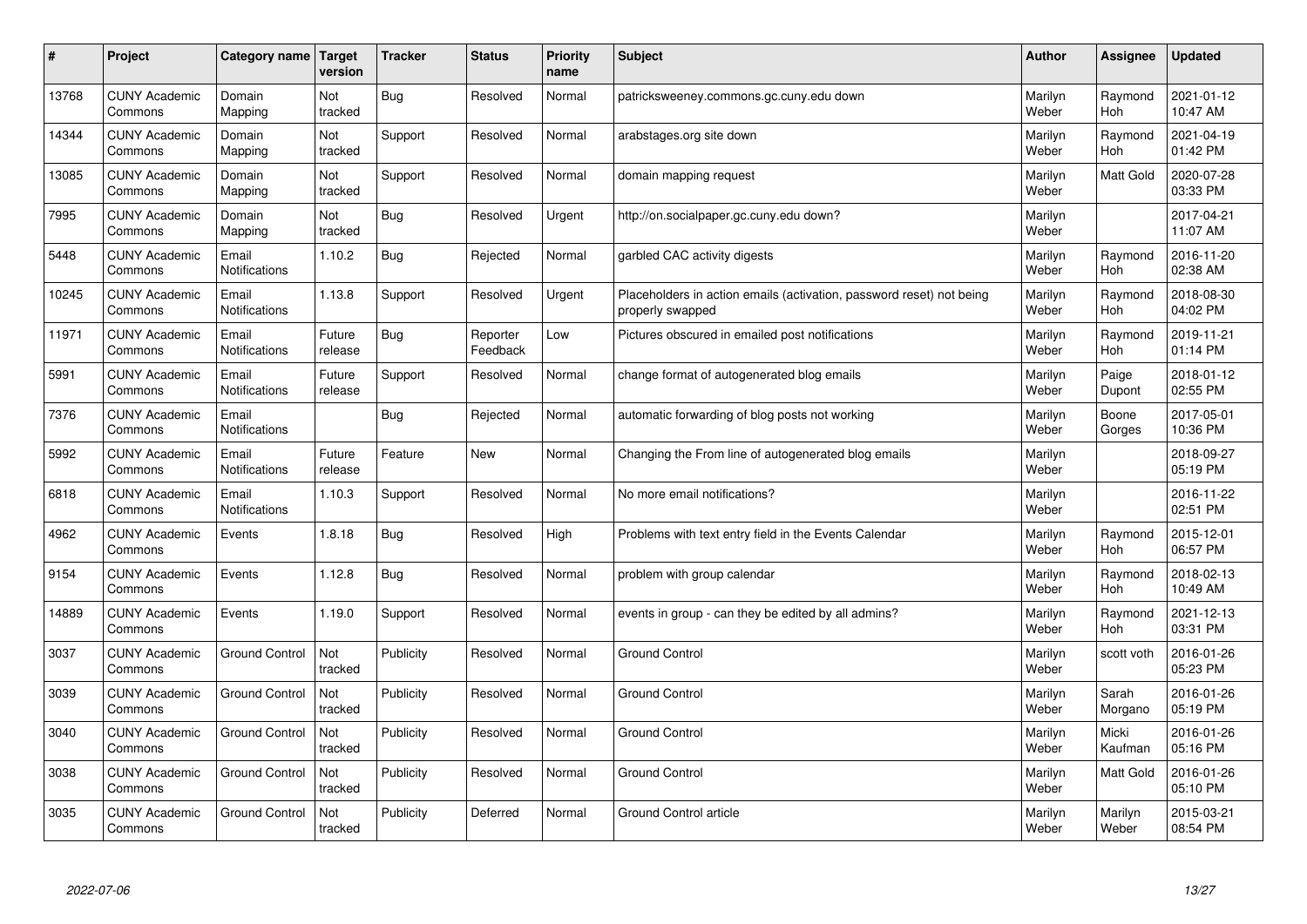| $\sharp$ | Project                         | Category name   Target | version           | <b>Tracker</b> | <b>Status</b>        | <b>Priority</b><br>name | <b>Subject</b>                                                                        | <b>Author</b>    | <b>Assignee</b>       | <b>Updated</b>         |
|----------|---------------------------------|------------------------|-------------------|----------------|----------------------|-------------------------|---------------------------------------------------------------------------------------|------------------|-----------------------|------------------------|
| 3036     | <b>CUNY Academic</b><br>Commons | <b>Ground Control</b>  | Not<br>tracked    | Publicity      | Deferred             | Normal                  | <b>Ground Control</b>                                                                 | Marilyn<br>Weber | Dominic<br>Giglio     | 2015-03-21<br>09:10 PM |
| 3041     | <b>CUNY Academic</b><br>Commons | <b>Ground Control</b>  | Not<br>tracked    | Publicity      | Resolved             | Normal                  | <b>Ground Control</b>                                                                 | Marilyn<br>Weber | <b>Chris Stein</b>    | 2016-01-26<br>04:52 PM |
| 8638     | <b>CUNY Academic</b><br>Commons | Group Blogs            | 1.11.11           | Bug            | Resolved             | Normal                  | members not syncing from group to site                                                | Marilyn<br>Weber |                       | 2017-09-01<br>03:50 PM |
| 8661     | <b>CUNY Academic</b><br>Commons | Group Blogs            | Not<br>tracked    | <b>Bug</b>     | Resolved             | Normal                  | new group, old site, can't link?                                                      | Marilyn<br>Weber |                       | 2017-11-15<br>01:26 PM |
| 11088    | <b>CUNY Academic</b><br>Commons | Group Blogs            | Not<br>tracked    | Bug            | Resolved             | Normal                  | no notification for comments                                                          | Marilyn<br>Weber |                       | 2019-02-15<br>03:30 PM |
| 13878    | <b>CUNY Academic</b><br>Commons | Group cloning          | 1.18.4            | Support        | Resolved             | High                    | When creating Group + Site and choosing 'Clone existing', cannot<br>advance to step 2 | Marilyn<br>Weber | Jeremy<br>Felt        | 2021-02-02<br>11:02 AM |
| 5684     | <b>CUNY Academic</b><br>Commons | <b>Group Files</b>     | Not<br>tracked    | Bug            | Resolved             | Normal                  | Making Group files appear as Blog entries                                             | Marilyn<br>Weber | Boone<br>Gorges       | 2017-11-20<br>03:28 PM |
| 6626     | <b>CUNY Academic</b><br>Commons | <b>Group Files</b>     | 1.10.1            | Bug            | Resolved             | Normal                  | Files from non-member showing up in private group                                     | Marilyn<br>Weber | Boone<br>Gorges       | 2016-11-07<br>03:54 PM |
| 8917     | <b>CUNY Academic</b><br>Commons | <b>Group Files</b>     | 1.12.3            | Bug            | Resolved             | High                    | Files not downloading from Groups properly                                            | Marilyn<br>Weber | Boone<br>Gorges       | 2017-11-29<br>10:04 PM |
| 9224     | <b>CUNY Academic</b><br>Commons | <b>Group Files</b>     | 1.13              | Feature        | Resolved             | Normal                  | attachments to forum posts clutter up Files area                                      | Marilyn<br>Weber | Boone<br>Gorges       | 2018-03-22<br>03:34 PM |
| 11567    | <b>CUNY Academic</b><br>Commons | <b>Group Files</b>     | 1.15.4            | Bug            | Resolved             | Normal                  | Group files pagination doesn't work properly in folders                               | Marilyn<br>Weber | Boone<br>Gorges       | 2019-06-25<br>04:22 PM |
| 4657     | <b>CUNY Academic</b><br>Commons | Group Forums           | 1.8.18            | <b>Bug</b>     | Resolved             | High                    | Submit button disappears in new post mode in forum                                    | Marilyn<br>Weber | Raymond<br>Hoh        | 2015-12-01<br>11:15 PM |
| 12487    | <b>CUNY Academic</b><br>Commons | Group Forums           | 1.16.7            | <b>Bug</b>     | Resolved             | Normal                  | group posting problems?                                                               | Marilyn<br>Weber | Raymond<br>Hoh        | 2020-03-10<br>11:40 AM |
| 13328    | <b>CUNY Academic</b><br>Commons | Group Forums           | Not<br>tracked    | Bug            | Reporter<br>Feedback | Normal                  | cross-posting in two related groups                                                   | Marilyn<br>Weber | Raymond<br><b>Hoh</b> | 2020-09-15<br>10:39 PM |
| 13341    | <b>CUNY Academic</b><br>Commons | Group Forums           | 1.17.4            | <b>Bug</b>     | Resolved             | Normal                  | Forum reply problems                                                                  | Marilyn<br>Weber | Raymond<br>Hoh        | 2020-09-22<br>12:08 PM |
| 13827    | <b>CUNY Academic</b><br>Commons | Group Forums           | 1.18.3            | Bug            | Resolved             | Normal                  | more forum post problems                                                              | Marilyn<br>Weber | Raymond<br>Hoh        | 2021-01-22<br>08:19 PM |
| 9835     | <b>CUNY Academic</b><br>Commons | Group Forums           | Future<br>release | Bug            | Assigned             | Normal                  | add a "like" function?                                                                | Marilyn<br>Weber | Erik<br>Trainer       | 2018-06-05<br>01:49 PM |
| 6893     | <b>CUNY Academic</b><br>Commons | Group Forums           |                   | <b>Bug</b>     | Resolved             | Normal                  | Forum for CUNY Academic Commons Team is gone                                          | Marilyn<br>Weber | Boone<br>Gorges       | 2016-12-01<br>08:08 AM |
| 9282     | <b>CUNY Academic</b><br>Commons | Group Forums           | 1.12.9            | <b>Bug</b>     | Resolved             | Normal                  | 'Forum ID is missing" error?                                                          | Marilyn<br>Weber |                       | 2018-02-27<br>10:32 AM |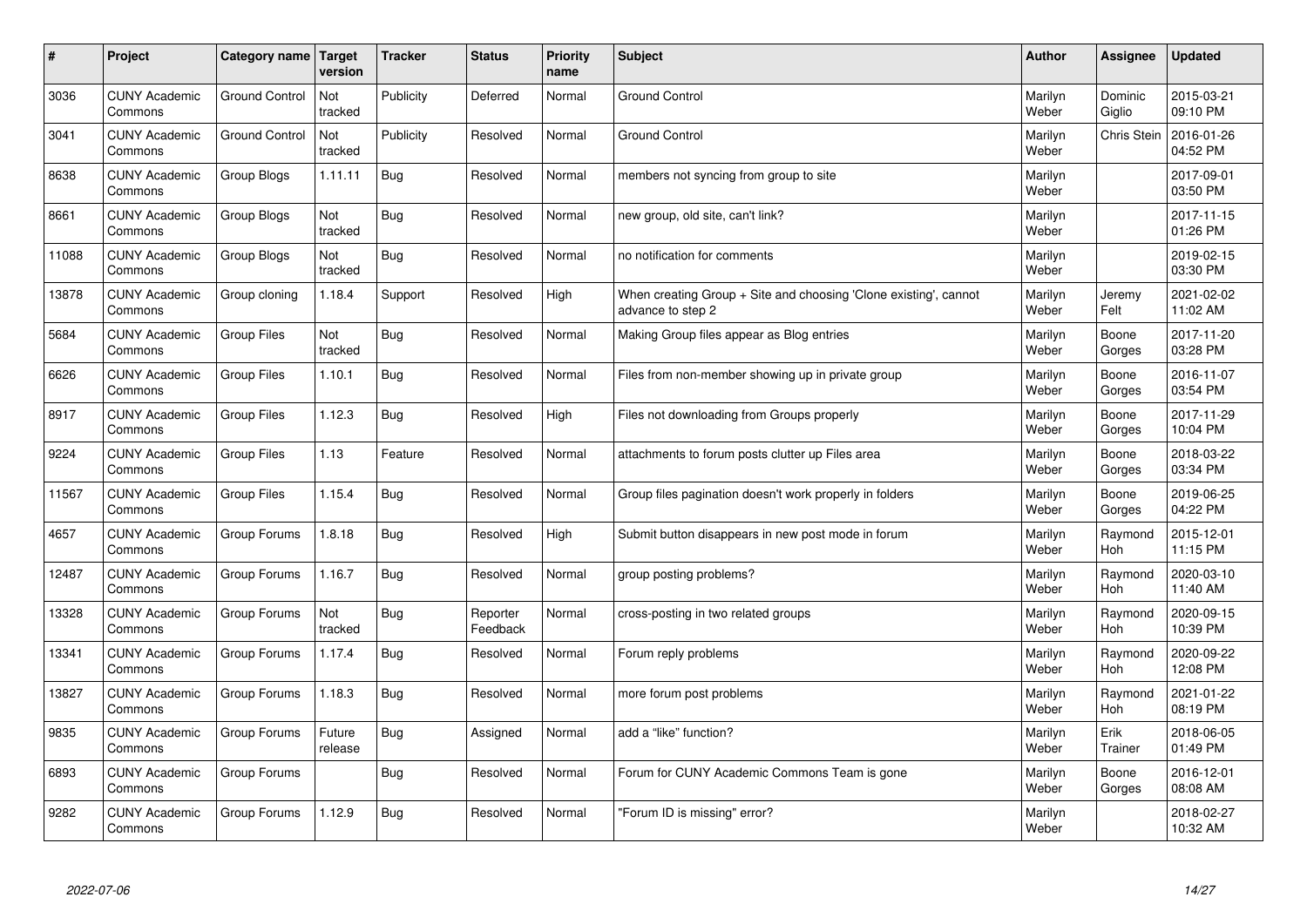| $\sharp$ | Project                         | Category name   Target | version        | <b>Tracker</b> | <b>Status</b> | <b>Priority</b><br>name | <b>Subject</b>                                                              | <b>Author</b>    | Assignee        | <b>Updated</b>         |
|----------|---------------------------------|------------------------|----------------|----------------|---------------|-------------------------|-----------------------------------------------------------------------------|------------------|-----------------|------------------------|
| 10361    | <b>CUNY Academic</b><br>Commons | Group Forums           | 1.13.10        | <b>Bug</b>     | Resolved      | Normal                  | forum post pending oddity                                                   | Marilyn<br>Weber |                 | 2018-09-25<br>10:45 AM |
| 3533     | <b>CUNY Academic</b><br>Commons | Group<br>Invitations   | 1.7.8          | Bug            | Resolved      | Low                     | Trying to invite member to a new group                                      | Marilyn<br>Weber | Boone<br>Gorges | 2015-04-01<br>09:13 PM |
| 6091     | <b>CUNY Academic</b><br>Commons | Group<br>Invitations   | Not<br>tracked | Bug            | Resolved      | Normal                  | User cannot re-join a group                                                 | Marilyn<br>Weber | Boone<br>Gorges | 2016-09-28<br>01:47 PM |
| 12006    | <b>CUNY Academic</b><br>Commons | Group<br>Invitations   | 1.15.13        | Bug            | Resolved      | Immediate               | Invite system is broken.                                                    | Marilyn<br>Weber | Boone<br>Gorges | 2019-10-23<br>10:16 AM |
| 13159    | <b>CUNY Academic</b><br>Commons | Group Library          | Not<br>tracked | Support        | Resolved      | Normal                  | changing folder names?                                                      | Marilyn<br>Weber | Boone<br>Gorges | 2020-08-27<br>08:59 AM |
| 14304    | <b>CUNY Academic</b><br>Commons | Group Library          | 1.18.8         | Bug            | Resolved      | Normal                  | Library items change folders when adding subsequent items in new<br>folders | Marilyn<br>Weber | Boone<br>Gorges | 2021-04-13<br>11:21 AM |
| 13138    | <b>CUNY Academic</b><br>Commons | Group Library          | Not<br>tracked | Support        | Resolved      | Normal                  | moving Library contents for Steve Brier                                     | Marilyn<br>Weber |                 | 2020-08-03<br>04:00 PM |
| 13173    | <b>CUNY Academic</b><br>Commons | Group Library          | 1.17.1         | Support        | Resolved      | High                    | all uploads to the library are silent                                       | Marilyn<br>Weber |                 | 2020-08-10<br>04:12 PM |
| 13227    | <b>CUNY Academic</b><br>Commons | Group Library          | 1.17.2         | Bug            | Resolved      | High                    | folder not appearing in library                                             | Marilyn<br>Weber |                 | 2020-08-21<br>04:22 PM |
| 13675    | <b>CUNY Academic</b><br>Commons | Group Library          | 1.18.1         | Bug            | Resolved      | High                    | broken Library                                                              | Marilyn<br>Weber |                 | 2020-12-09<br>05:02 PM |
| 3197     | <b>CUNY Academic</b><br>Commons | Groups (misc)          | 1.6.4          | <b>Bug</b>     | Resolved      | Normal                  | trying to set up a hidden group blog with no RSS feed                       | Marilyn<br>Weber | Boone<br>Gorges | 2014-05-21<br>09:39 PM |
| 6286     | <b>CUNY Academic</b><br>Commons | Groups (misc)          | Not<br>tracked | <b>Bug</b>     | Resolved      | Immediate               | Groups pages not displaying at all!                                         | Marilyn<br>Weber | Boone<br>Gorges | 2017-11-15<br>10:57 AM |
| 7678     | <b>CUNY Academic</b><br>Commons | Groups (misc)          | Not<br>tracked | Support        | Resolved      | Normal                  | add admin to student group                                                  | Marilyn<br>Weber | Boone<br>Gorges | 2017-02-15<br>11:58 AM |
| 8200     | <b>CUNY Academic</b><br>Commons | Groups (misc)          | Not<br>tracked | Bug            | Resolved      | Normal                  | Announcements has disappeared                                               | Marilyn<br>Weber | Boone<br>Gorges | 2017-05-26<br>04:04 PM |
| 3620     | <b>CUNY Academic</b><br>Commons | Groups (misc)          | Not<br>tracked | Bug            | Resolved      | Normal                  | admins of The Group for Group Admins                                        | Marilyn<br>Weber |                 | 2014-11-03<br>08:38 AM |
| 6313     | <b>CUNY Academic</b><br>Commons | Groups (misc)          |                | <b>Bug</b>     | Duplicate     | Normal                  | group member no longer in group, can't rejoin.                              | Marilyn<br>Weber |                 | 2016-10-14<br>09:27 PM |
| 6575     | <b>CUNY Academic</b><br>Commons | Groups (misc)          |                | Bug            | Rejected      | Normal                  | No papers link for the group "social paper"                                 | Marilyn<br>Weber |                 | 2016-11-02<br>10:39 PM |
| 8978     | <b>CUNY Academic</b><br>Commons | Groups (misc)          | Not<br>tracked | Support        | Resolved      | Normal                  | removing old groups                                                         | Marilyn<br>Weber |                 | 2018-12-10<br>03:52 PM |
| 10772    | <b>CUNY Academic</b><br>Commons | Groups (misc)          | 1.14.2         | <b>Bug</b>     | Resolved      | Normal                  | can't create groups                                                         | Marilyn<br>Weber |                 | 2018-12-04<br>10:42 AM |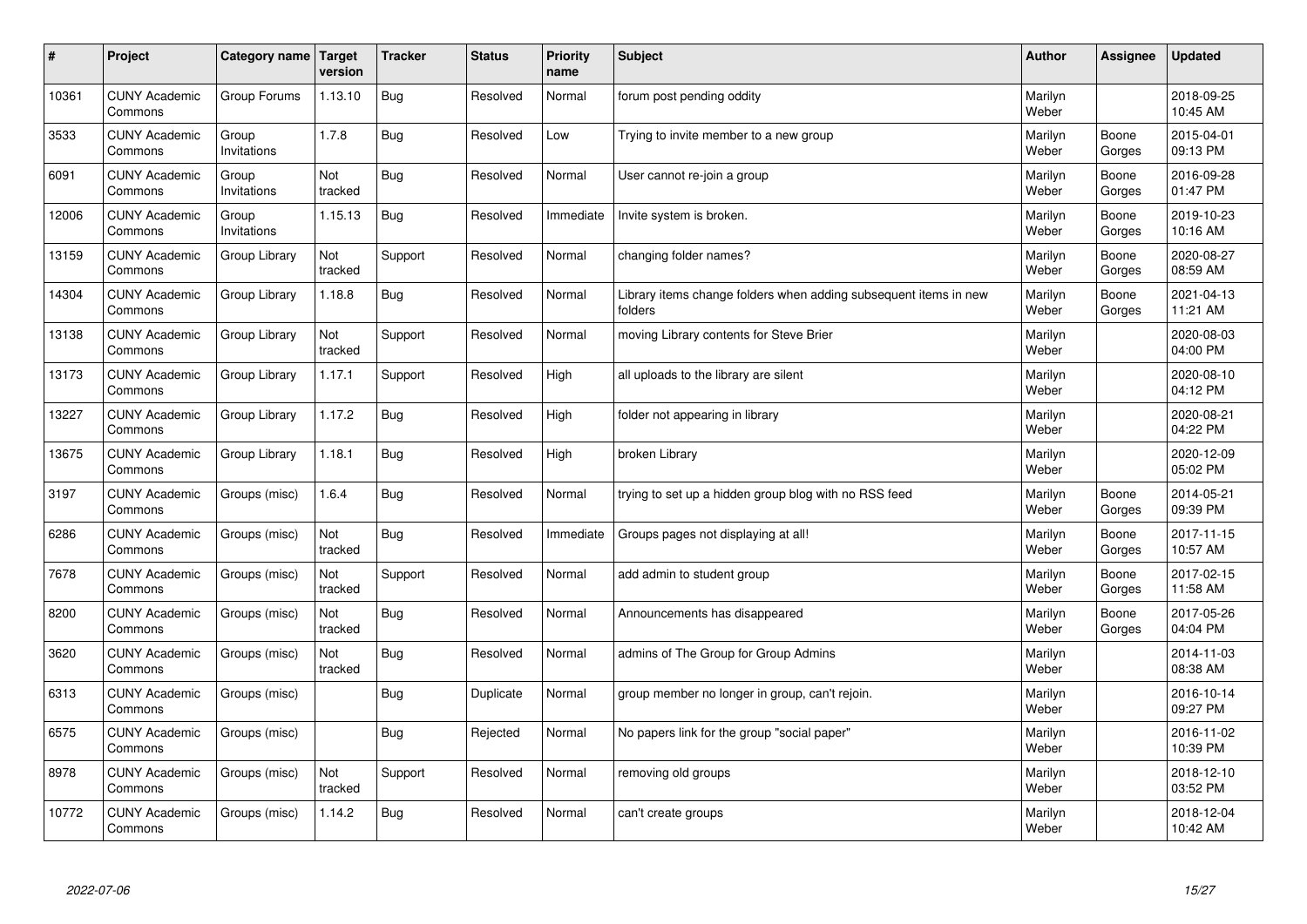| $\pmb{\#}$ | Project                         | Category name             | <b>Target</b><br>version | <b>Tracker</b> | <b>Status</b> | <b>Priority</b><br>name | <b>Subject</b>                                                       | <b>Author</b>    | Assignee              | <b>Updated</b>         |
|------------|---------------------------------|---------------------------|--------------------------|----------------|---------------|-------------------------|----------------------------------------------------------------------|------------------|-----------------------|------------------------|
| 11006      | <b>CUNY Academic</b><br>Commons | Groups (misc)             | 1.14.6                   | Support        | Resolved      | Normal                  | removing members from a group isn't working                          | Marilyn<br>Weber |                       | 2019-01-24<br>03:18 PM |
| 9130       | <b>CUNY Academic</b><br>Commons | Homepage<br><b>Slides</b> | Not<br>tracked           | Bug            | Resolved      | Normal                  | too many redirects                                                   | Marilyn<br>Weber |                       | 2018-01-29<br>10:27 AM |
| 9163       | <b>CUNY Academic</b><br>Commons | Layout                    | 1.12.8                   | Support        | Resolved      | Normal                  | Mobile responsiveness issues                                         | Marilyn<br>Weber | Raymond<br><b>Hoh</b> | 2018-02-13<br>10:49 AM |
| 11964      | <b>CUNY Academic</b><br>Commons | Layout                    | 1.15.12                  | <b>Bug</b>     | Resolved      | Normal                  | https://commons.gc.cuny.edu/create/ not displaying correctly in Edge | Marilyn<br>Weber | Raymond<br><b>Hoh</b> | 2019-10-22<br>11:54 AM |
| 15252      | <b>CUNY Academic</b><br>Commons | Layout                    | Not<br>tracked           | <b>Bug</b>     | Resolved      | Normal                  | visual glitch with the Segal Center webpage                          | Marilyn<br>Weber | Raymond<br>Hoh        | 2022-02-03<br>04:56 PM |
| 5772       | <b>CUNY Academic</b><br>Commons | Membership                | Not<br>tracked           | Support        | Resolved      | Normal                  | User email change and forgotten password                             | Marilyn<br>Weber | Matt Gold             | 2017-11-15<br>06:18 PM |
| 5968       | <b>CUNY Academic</b><br>Commons | Membership                | Not<br>tracked           | <b>Bug</b>     | Resolved      | Normal                  | Deleting account without knowing password                            | Marilyn<br>Weber | Matt Gold             | 2017-11-15<br>06:19 PM |
| 7619       | <b>CUNY Academic</b><br>Commons | Membership                | Not<br>tracked           | Support        | Resolved      | Normal                  | outside users for a site that isn't a class?                         | Marilyn<br>Weber | Matt Gold             | 2017-11-15<br>06:18 PM |
| 9134       | <b>CUNY Academic</b><br>Commons | Membership                | Not<br>tracked           | Support        | Abandoned     | Normal                  | former user                                                          | Marilyn<br>Weber | <b>Matt Gold</b>      | 2019-09-18<br>10:26 AM |
| 9927       | <b>CUNY Academic</b><br>Commons | Membership                | Not<br>tracked           | Support        | Resolved      | Normal                  | wrong email used                                                     | Marilyn<br>Weber | Matt Gold             | 2018-06-14<br>10:21 AM |
| 12382      | <b>CUNY Academic</b><br>Commons | Membership                | Not<br>tracked           | Support        | New           | Normal                  | Email request change                                                 | Marilyn<br>Weber | Marilyn<br>Weber      | 2020-02-06<br>12:56 PM |
| 3466       | <b>CUNY Academic</b><br>Commons | Membership                | 1.6.16                   | Feature        | Resolved      | Normal                  | restricting undergrad registration                                   | Marilyn<br>Weber | Boone<br>Gorges       | 2014-09-18<br>12:02 AM |
| 7223       | <b>CUNY Academic</b><br>Commons | Membership                | Not<br>tracked           | Bug            | Resolved      | Normal                  | User with two profiles would like to merge them                      | Marilyn<br>Weber | Boone<br>Gorges       | 2017-01-10<br>02:07 PM |
| 7349       | <b>CUNY Academic</b><br>Commons | Membership                | Not<br>tracked           | <b>Bug</b>     | Resolved      | Normal                  | LACUNY Institute website                                             | Marilyn<br>Weber | Boone<br>Gorges       | 2017-01-11<br>04:26 PM |
| 7771       | <b>CUNY Academic</b><br>Commons | Membership                | Not<br>tracked           | Support        | Resolved      | Normal                  | User would like to be uncoupled from sites                           | Marilyn<br>Weber | Boone<br>Gorges       | 2017-03-09<br>12:38 PM |
| 8222       | <b>CUNY Academic</b><br>Commons | Membership                | Not<br>tracked           | Support        | Resolved      | Normal                  | Admin for iletc.commons.gc.cuny.edu                                  | Marilyn<br>Weber | Boone<br>Gorges       | 2017-06-08<br>10:06 AM |
| 8401       | <b>CUNY Academic</b><br>Commons | Membership                | Not<br>tracked           | Support        | Resolved      | Normal                  | add me as an admin                                                   | Marilyn<br>Weber | Boone<br>Gorges       | 2017-07-11<br>11:40 AM |
| 8429       | <b>CUNY Academic</b><br>Commons | Membership                | Not<br>tracked           | Support        | Resolved      | Normal                  | Please make me an admin of https://arc.commons.gc.cuny.edu           | Marilyn<br>Weber | Boone<br>Gorges       | 2017-07-24<br>03:33 PM |
| 6039       | <b>CUNY Academic</b><br>Commons | Membership                | 1.9.28                   | Bug            | Resolved      | High                    | User cannot change her email                                         | Marilyn<br>Weber |                       | 2016-09-19<br>03:03 PM |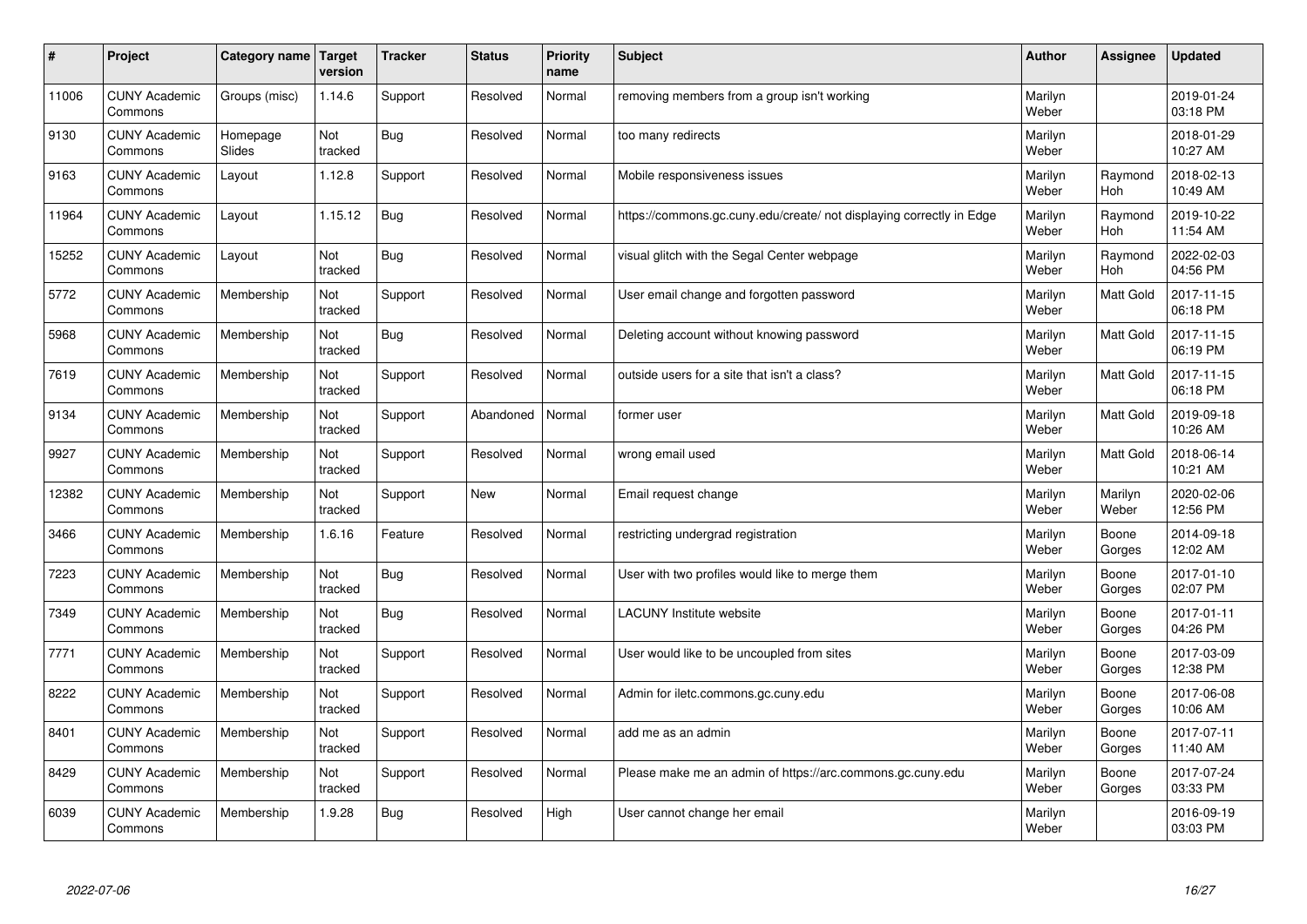| $\sharp$ | Project                         | Category name | Target<br>version | <b>Tracker</b> | <b>Status</b> | <b>Priority</b><br>name | <b>Subject</b>                                              | <b>Author</b>    | Assignee | <b>Updated</b>         |
|----------|---------------------------------|---------------|-------------------|----------------|---------------|-------------------------|-------------------------------------------------------------|------------------|----------|------------------------|
| 7337     | <b>CUNY Academic</b><br>Commons | Membership    | Not<br>tracked    | Bug            | Resolved      | Normal                  | User with new email                                         | Marilyn<br>Weber |          | 2017-01-06<br>11:05 AM |
| 7486     | <b>CUNY Academic</b><br>Commons | Membership    | Not<br>tracked    | Support        | Resolved      | Normal                  | changed email address                                       | Marilyn<br>Weber |          | 2017-01-24<br>10:00 PM |
| 7775     | <b>CUNY Academic</b><br>Commons | Membership    | Not<br>tracked    | Support        | Resolved      | Normal                  | Email change                                                | Marilyn<br>Weber |          | 2017-03-08<br>10:09 PM |
| 7922     | <b>CUNY Academic</b><br>Commons | Membership    | Not<br>tracked    | Support        | Resolved      | Normal                  | add me as an admin to the MALs alumni site?                 | Marilyn<br>Weber |          | 2017-04-06<br>05:19 PM |
| 8120     | <b>CUNY Academic</b><br>Commons | Membership    | Not<br>tracked    | Support        | Resolved      | Normal                  | add me as an admin to https://nyslavery.commons.gc.cuny.edu | Marilyn<br>Weber |          | 2017-05-10<br>02:19 PM |
| 8481     | <b>CUNY Academic</b><br>Commons | Membership    | Not<br>tracked    | Support        | Resolved      | Normal                  | admin of http://swipanalytic.org/organizers/                | Marilyn<br>Weber |          | 2019-02-19<br>01:58 PM |
| 8531     | <b>CUNY Academic</b><br>Commons | Membership    | Not<br>tracked    | Support        | Resolved      | Normal                  | admin of https://admissions.commons.gc.cuny.edu             | Marilyn<br>Weber |          | 2017-08-15<br>04:20 PM |
| 8566     | <b>CUNY Academic</b><br>Commons | Membership    | Not<br>tracked    | Support        | Resolved      | Normal                  | user email change                                           | Marilyn<br>Weber |          | 2017-11-15<br>01:27 PM |
| 8577     | <b>CUNY Academic</b><br>Commons | Membership    | Not<br>tracked    | Support        | Resolved      | Normal                  | another user email change                                   | Marilyn<br>Weber |          | 2017-08-25<br>10:23 AM |
| 8630     | <b>CUNY Academic</b><br>Commons | Membership    | Not<br>tracked    | Support        | Resolved      | Normal                  | Change in email/campus                                      | Marilyn<br>Weber |          | 2017-08-30<br>03:48 PM |
| 9004     | <b>CUNY Academic</b><br>Commons | Membership    | Not<br>tracked    | Support        | Resolved      | Normal                  | email change request                                        | Marilyn<br>Weber |          | 2017-12-14<br>12:27 PM |
| 9779     | <b>CUNY Academic</b><br>Commons | Membership    | Not<br>tracked    | Support        | Resolved      | Normal                  | user not sure if she is registered.                         | Marilyn<br>Weber |          | 2018-12-10<br>03:53 PM |
| 9996     | <b>CUNY Academic</b><br>Commons | Membership    | Not<br>tracked    | Support        | Rejected      | Normal                  | user email change request                                   | Marilyn<br>Weber |          | 2018-07-16<br>10:49 AM |
| 10006    | <b>CUNY Academic</b><br>Commons | Membership    | Not<br>tracked    | Support        | Resolved      | Normal                  | another email change request                                | Marilyn<br>Weber |          | 2018-07-13<br>12:36 PM |
| 10066    | <b>CUNY Academic</b><br>Commons | Membership    | Not<br>tracked    | Support        | Resolved      | Normal                  | add me as an admin to https://pkms.commons.gc.cuny.edu/     | Marilyn<br>Weber |          | 2018-07-26<br>11:54 AM |
| 10257    | <b>CUNY Academic</b><br>Commons | Membership    | Not<br>tracked    | Support        | Resolved      | Normal                  | change the email from @login.cuny.edu to campu email        | Marilyn<br>Weber |          | 2018-12-10<br>03:55 PM |
| 10387    | <b>CUNY Academic</b><br>Commons | Membership    | Not<br>tracked    | Support        | Resolved      | Normal                  | remove user page                                            | Marilyn<br>Weber |          | 2018-09-28<br>02:26 PM |
| 10910    | <b>CUNY Academic</b><br>Commons | Membership    | Not<br>tracked    | Support        | Resolved      | Normal                  | request to be an admin to a prof's site                     | Marilyn<br>Weber |          | 2019-01-04<br>10:45 AM |
| 10941    | <b>CUNY Academic</b><br>Commons | Membership    | Not<br>tracked    | Support        | Resolved      | Normal                  | update user email                                           | Marilyn<br>Weber |          | 2019-02-13<br>02:24 PM |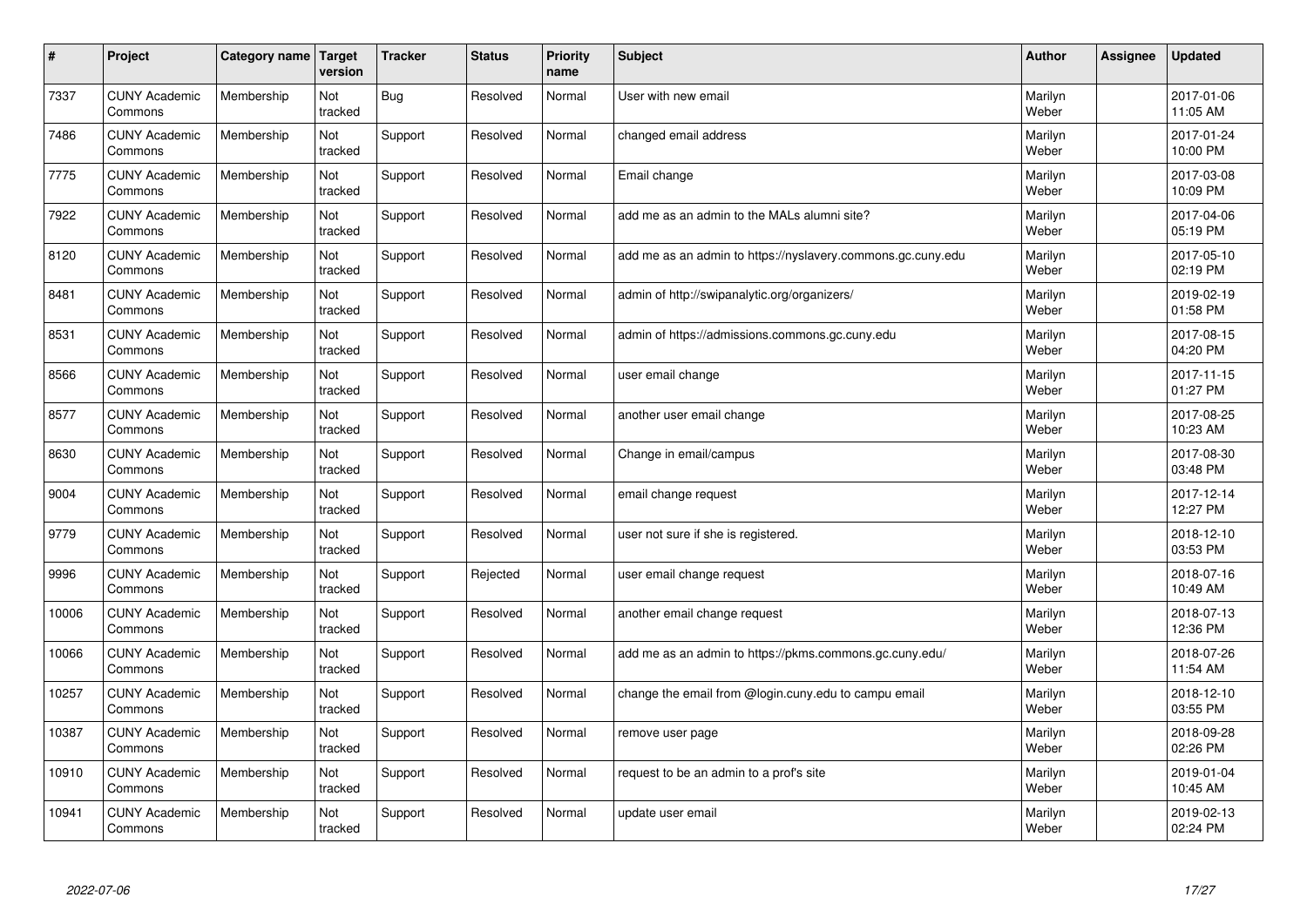| $\sharp$ | Project                         | Category name   Target  | version        | <b>Tracker</b> | <b>Status</b> | <b>Priority</b><br>name | <b>Subject</b>                                                    | <b>Author</b>    | Assignee              | <b>Updated</b>         |
|----------|---------------------------------|-------------------------|----------------|----------------|---------------|-------------------------|-------------------------------------------------------------------|------------------|-----------------------|------------------------|
| 11127    | <b>CUNY Academic</b><br>Commons | Membership              | Not<br>tracked | Support        | Resolved      | Normal                  | user with new campus affiliation                                  | Marilyn<br>Weber |                       | 2019-02-19<br>02:09 PM |
| 11147    | <b>CUNY Academic</b><br>Commons | Membership              | Not<br>tracked | Support        | Resolved      | Normal                  | employee email change                                             | Marilyn<br>Weber |                       | 2019-03-12<br>03:58 PM |
| 11210    | <b>CUNY Academic</b><br>Commons | Membership              | Not<br>tracked | Support        | Resolved      | Normal                  | Please change the email                                           | Marilyn<br>Weber |                       | 2019-03-11<br>04:16 PM |
| 11217    | <b>CUNY Academic</b><br>Commons | Membership              | Not<br>tracked | Support        | Resolved      | Normal                  | Another email update                                              | Marilyn<br>Weber |                       | 2019-03-12<br>03:37 PM |
| 11516    | <b>CUNY Academic</b><br>Commons | Membership              | Not<br>tracked | Support        | Resolved      | Normal                  | request for email change                                          | Marilyn<br>Weber |                       | 2019-06-04<br>01:48 PM |
| 11922    | <b>CUNY Academic</b><br>Commons | Membership              | Not<br>tracked | Support        | Resolved      | Normal                  | https://commons.gc.cuny.edu/members/cunyhealthequity/             | Marilyn<br>Weber |                       | 2019-10-02<br>04:05 PM |
| 11961    | <b>CUNY Academic</b><br>Commons | Membership              | Not<br>tracked | Support        | Resolved      | Normal                  | switch email for student user                                     | Marilyn<br>Weber |                       | 2019-10-09<br>01:56 PM |
| 13521    | <b>CUNY Academic</b><br>Commons | Onboarding              | 1.17.7         | Support        | Resolved      | Normal                  | sent invitations page                                             | Marilyn<br>Weber | Raymond<br><b>Hoh</b> | 2020-11-10<br>10:31 AM |
| 14129    | <b>CUNY Academic</b><br>Commons | Onboarding              | 1.18.6         | Support        | Resolved      | Normal                  | can only see some invites sent                                    | Marilyn<br>Weber | Raymond<br><b>Hoh</b> | 2021-04-09<br>09:00 AM |
| 11865    | <b>CUNY Academic</b><br>Commons | Onboarding              | 1.15.10        | Bug            | Resolved      | Normal                  | Site name not appearing in "Membership" lists of Invitation modal | Marilyn<br>Weber | Boone<br>Gorges       | 2019-09-24<br>11:09 AM |
| 15241    | <b>CUNY Academic</b><br>Commons | Onboarding              | 1.19.3         | Design/UX      | Resolved      | Normal                  | white on gray                                                     | Marilyn<br>Weber | Boone<br>Gorges       | 2022-02-08<br>02:38 PM |
| 14448    | <b>CUNY Academic</b><br>Commons | Password<br>Reset       | Not<br>tracked | Bug            | Rejected      | Normal                  | password reset weirdness                                          | Marilyn<br>Weber | Raymond<br>Hoh        | 2021-05-12<br>01:34 PM |
| 6815     | <b>CUNY Academic</b><br>Commons | Password<br>Reset       | Not<br>tracked | Support        | Resolved      | Normal                  | password reset requested                                          | Marilyn<br>Weber | <b>Matt Gold</b>      | 2016-11-22<br>10:30 AM |
| 7685     | <b>CUNY Academic</b><br>Commons | Password<br>Reset       | Not<br>tracked | Support        | Resolved      | Normal                  | temporary password                                                | Marilyn<br>Weber | Boone<br>Gorges       | 2017-02-15<br>07:36 PM |
| 4880     | <b>CUNY Academic</b><br>Commons | Password<br>Reset       | Not<br>tracked | Support        | Resolved      | High                    | CUNY Central person having password trouble                       | Marilyn<br>Weber |                       | 2015-11-10<br>12:40 PM |
| 12543    | <b>CUNY Academic</b><br>Commons | <b>Public Portfolio</b> | Not<br>tracked | Support        | Resolved      | Normal                  | User cannot find profile edit button                              | Marilyn<br>Weber | scott voth            | 2020-03-22<br>02:49 PM |
| 4831     | <b>CUNY Academic</b><br>Commons | <b>Public Portfolio</b> | 1.9.4          | Bug            | Resolved      | Normal                  | User cannot update profile                                        | Marilyn<br>Weber | Boone<br>Gorges       | 2016-01-11<br>10:46 PM |
| 5176     | <b>CUNY Academic</b><br>Commons | <b>Public Portfolio</b> | 1.9.6          | Bug            | Resolved      | Normal                  | Widgets in Profile not saving                                     | Marilyn<br>Weber | Boone<br>Gorges       | 2016-02-01<br>11:07 AM |
| 5667     | <b>CUNY Academic</b><br>Commons | <b>Public Portfolio</b> | 1.9.18         | Bug            | Resolved      | Normal                  | publication section on my public portfolio won't update           | Marilyn<br>Weber | Boone<br>Gorges       | 2016-06-12<br>10:19 AM |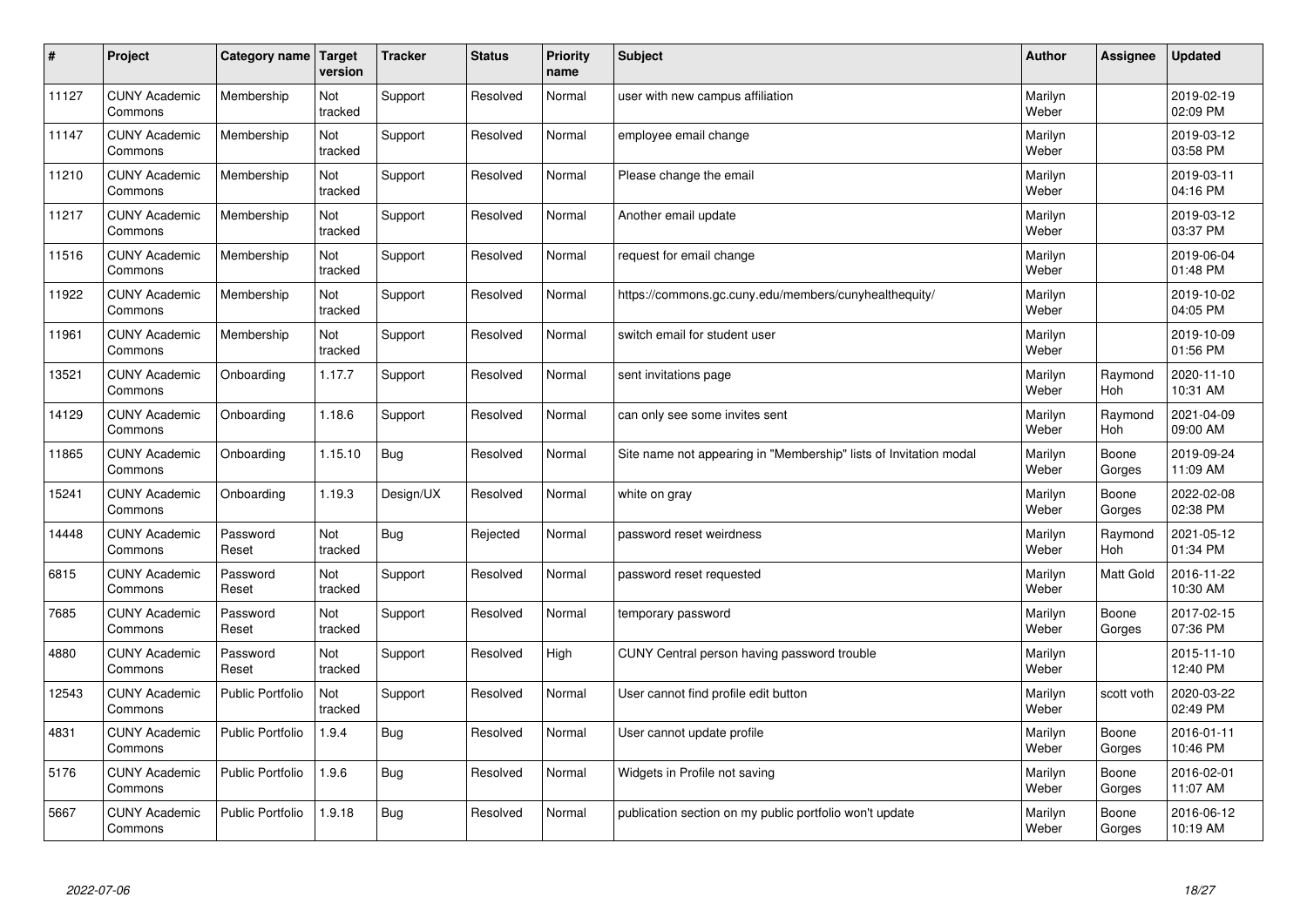| $\sharp$ | Project                         | Category name   Target  | version        | <b>Tracker</b> | <b>Status</b> | <b>Priority</b><br>name | <b>Subject</b>                                             | <b>Author</b>    | Assignee         | <b>Updated</b>         |
|----------|---------------------------------|-------------------------|----------------|----------------|---------------|-------------------------|------------------------------------------------------------|------------------|------------------|------------------------|
| 6101     | <b>CUNY Academic</b><br>Commons | <b>Public Portfolio</b> |                | Bug            | Resolved      | High                    | Profile update problems                                    | Marilyn<br>Weber | Boone<br>Gorges  | 2016-12-01<br>03:50 PM |
| 5629     | <b>CUNY Academic</b><br>Commons | <b>Public Portfolio</b> | 1.10.4         | Support        | Resolved      | Normal                  | Title field in profile can't be edited                     | Marilyn<br>Weber |                  | 2016-12-13<br>11:19 AM |
| 8098     | <b>CUNY Academic</b><br>Commons | <b>Public Portfolio</b> | Not<br>tracked | Bug            | Abandoned     | Normal                  | Widget in profile not working                              | Marilyn<br>Weber |                  | 2017-11-15<br>01:28 PM |
| 11907    | <b>CUNY Academic</b><br>Commons | <b>Public Portfolio</b> | 1.15.13        | Support        | Resolved      | Normal                  | more publications problems (in profile)                    | Marilyn<br>Weber |                  | 2019-11-04<br>11:16 AM |
| 6851     | <b>CUNY Academic</b><br>Commons | Redmine                 | Not<br>tracked | Support        | Resolved      | Normal                  | How do I help users join Redmine?                          | Marilyn<br>Weber | Matt Gold        | 2016-11-28<br>10:16 AM |
| 8906     | <b>CUNY Academic</b><br>Commons | Redmine                 | Not<br>tracked | Support        | Resolved      | Normal                  | Redmine access?                                            | Marilyn<br>Weber | Matt Gold        | 2017-11-13<br>06:02 PM |
| 12346    | <b>CUNY Academic</b><br>Commons | Redmine                 |                | Support        | Resolved      | Normal                  | another Redmine request                                    | Marilyn<br>Weber | Matt Gold        | 2020-01-30<br>08:20 PM |
| 15269    | <b>CUNY Academic</b><br>Commons | Redmine                 | Not<br>tracked | Support        | Resolved      | Normal                  | Segal Theater sites                                        | Marilyn<br>Weber |                  | 2022-02-07<br>04:11 PM |
| 9162     | <b>CUNY Academic</b><br>Commons | Registration            | Not<br>tracked | Support        | Resolved      | Normal                  | email change due to user error                             | Marilyn<br>Weber | <b>Matt Gold</b> | 2018-02-13<br>11:11 AM |
| 9787     | <b>CUNY Academic</b><br>Commons | Registration            |                | Support        | Resolved      | Normal                  | email change request                                       | Marilyn<br>Weber | <b>Matt Gold</b> | 2018-05-16<br>09:55 PM |
| 5019     | <b>CUNY Academic</b><br>Commons | Registration            | Not<br>tracked | Support        | Resolved      | Normal                  | Forgotten password for user with new email address         | Marilyn<br>Weber | Marilyn<br>Weber | 2015-12-11<br>04:18 PM |
| 3593     | <b>CUNY Academic</b><br>Commons | Registration            | 1.7.2          | Bug            | Resolved      | High                    | registration problems                                      | Marilyn<br>Weber | Boone<br>Gorges  | 2014-11-01<br>02:57 PM |
| 4577     | <b>CUNY Academic</b><br>Commons | Registration            | Not<br>tracked | Bug            | Resolved      | Normal                  | New users are not getting their email verification         | Marilyn<br>Weber | Boone<br>Gorges  | 2016-01-26<br>03:30 PM |
| 4649     | <b>CUNY Academic</b><br>Commons | Registration            | Not<br>tracked | Bug            | Resolved      | Urgent                  | Submit button has disappeared                              | Marilyn<br>Weber | Boone<br>Gorges  | 2015-09-22<br>11:47 AM |
| 5037     | <b>CUNY Academic</b><br>Commons | Registration            | Not<br>tracked | Support        | Resolved      | Normal                  | Another Forgotten password for user with new email address | Marilyn<br>Weber | Boone<br>Gorges  | 2015-12-22<br>05:24 PM |
| 5969     | <b>CUNY Academic</b><br>Commons | Registration            | 1.9.27         | Bug            | Resolved      | Normal                  | Queens students unable to join                             | Marilyn<br>Weber | Boone<br>Gorges  | 2016-09-04<br>09:41 PM |
| 7613     | <b>CUNY Academic</b><br>Commons | Registration            | Not<br>tracked | Support        | Resolved      | Normal                  | non-matriculated students                                  | Marilyn<br>Weber | Boone<br>Gorges  | 2017-11-15<br>11:03 AM |
| 7226     | <b>CUNY Academic</b><br>Commons | Registration            | Not<br>tracked | Bug            | Abandoned     | Normal                  | Community college student cannot register?                 | Marilyn<br>Weber |                  | 2017-11-15<br>01:55 PM |
| 7608     | <b>CUNY Academic</b><br>Commons | Registration            | Not<br>tracked | Feature        | Resolved      | Normal                  | create an account                                          | Marilyn<br>Weber |                  | 2017-02-15<br>10:45 PM |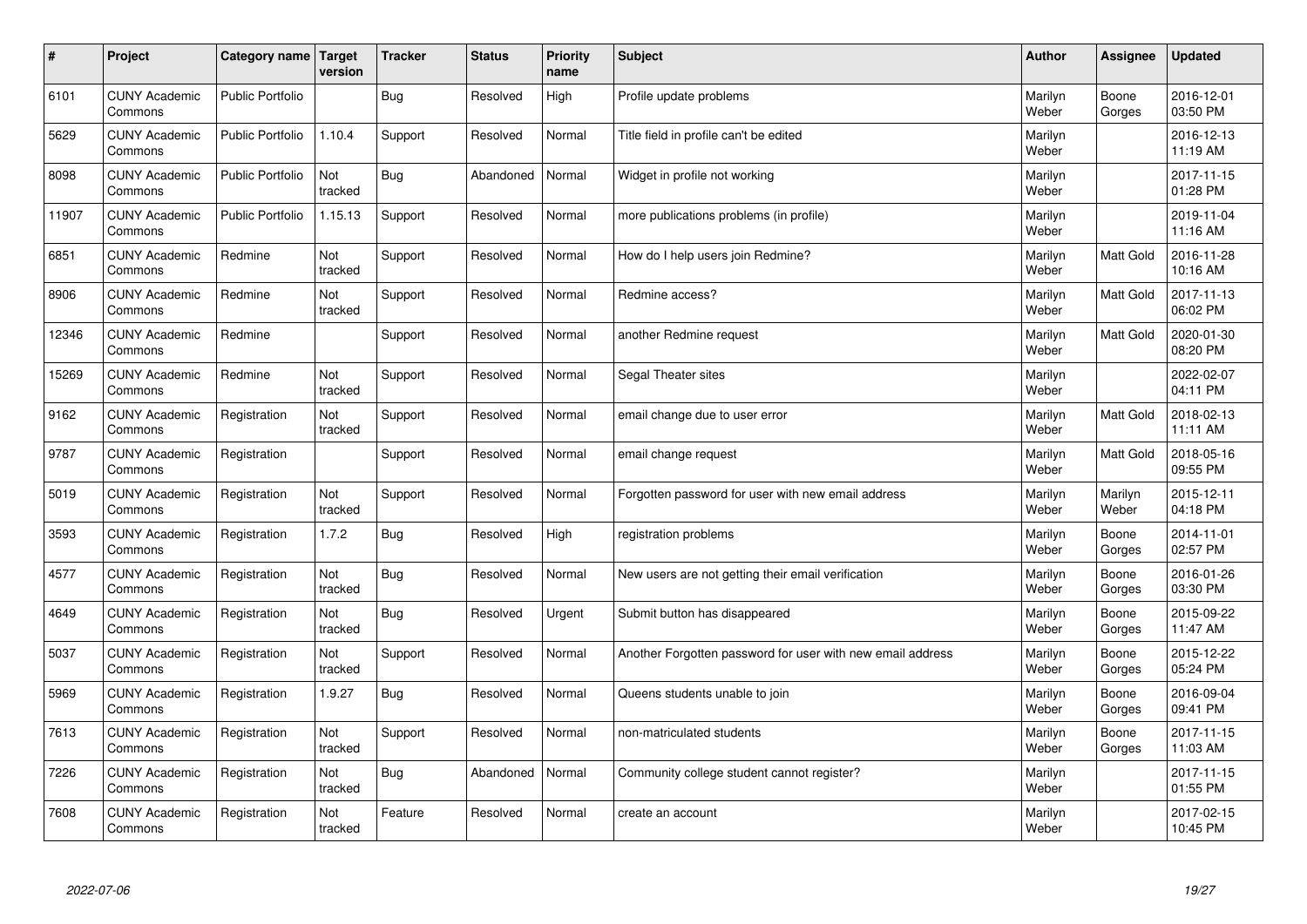| $\pmb{\sharp}$ | Project                         | Category name            | <b>Target</b><br>version | <b>Tracker</b> | <b>Status</b>        | <b>Priority</b><br>name | <b>Subject</b>                                                                                                                                  | <b>Author</b>    | <b>Assignee</b>       | <b>Updated</b>         |
|----------------|---------------------------------|--------------------------|--------------------------|----------------|----------------------|-------------------------|-------------------------------------------------------------------------------------------------------------------------------------------------|------------------|-----------------------|------------------------|
| 9767           | <b>CUNY Academic</b><br>Commons | Registration             | Not<br>tracked           | Support        | Resolved             | Normal                  | user deleted account but now needs one                                                                                                          | Marilyn<br>Weber |                       | 2018-05-11<br>02:39 PM |
| 10273          | <b>CUNY Academic</b><br>Commons | Registration             | Not<br>tracked           | Support        | Reporter<br>Feedback | Normal                  | users combining CF and campus address                                                                                                           | Marilyn<br>Weber |                       | 2019-09-18<br>10:58 AM |
| 14526          | <b>CUNY Academic</b><br>Commons | Registration             | 1.18.12                  | <b>Bug</b>     | Resolved             | High                    | registration interface won't show a space to enter nonCUNY code                                                                                 | Marilyn<br>Weber |                       | 2021-06-03<br>04:02 PM |
| 7684           | <b>CUNY Academic</b><br>Commons | Reply By Email           | 1.10.12                  | Bug            | Resolved             | High                    | trying to post too often error                                                                                                                  | Marilyn<br>Weber | Raymond<br><b>Hoh</b> | 2017-02-28<br>12:43 PM |
| 8934           | <b>CUNY Academic</b><br>Commons | Reply By Email           | 1.12.4                   | Support        | Resolved             | High                    | RBE "could not post" email should have info about attempted From<br>address                                                                     | Marilyn<br>Weber | Raymond<br>Hoh        | 2017-12-12<br>11:25 AM |
| 6025           | <b>CUNY Academic</b><br>Commons | Search                   | Not<br>tracked           | <b>Bug</b>     | Resolved             | Normal                  | Search function not working                                                                                                                     | Marilyn<br>Weber | Boone<br>Gorges       | 2016-10-12<br>09:41 AM |
| 3530           | <b>CUNY Academic</b><br>Commons | Server                   | Not<br>tracked           | <b>Bug</b>     | Resolved             | High                    | Commons running very slowly/ "connection lost"                                                                                                  | Marilyn<br>Weber | <b>Matt Gold</b>      | 2014-10-08<br>09:34 AM |
| 5872           | <b>CUNY Academic</b><br>Commons | Server                   | Not<br>tracked           | <b>Bug</b>     | Resolved             | Immediate               | Whole Commons is down                                                                                                                           | Marilyn<br>Weber | Boone<br>Gorges       | 2016-08-12<br>12:04 AM |
| 6106           | <b>CUNY Academic</b><br>Commons | Server                   | Not<br>tracked           | Bug            | Resolved             | Normal                  | 504 error                                                                                                                                       | Marilyn<br>Weber |                       | 2017-11-15<br>01:55 PM |
| 13016          | <b>CUNY Academic</b><br>Commons | Shortcodes and<br>embeds | 1.16.15                  | Support        | Resolved             | Normal                  | possible to run code examples, like in Jupyter Notebooks?                                                                                       | Marilyn<br>Weber |                       | 2020-07-16<br>11:52 AM |
| 16291          | <b>CUNY Academic</b><br>Commons | Site cloning             | 2.0.2                    | Support        | Resolved             | Normal                  | Images coming up blank in Media Library                                                                                                         | Marilyn<br>Weber | Raymond<br>Hoh        | 2022-06-29<br>11:31 AM |
| 13134          | <b>CUNY Academic</b><br>Commons | Site cloning             | 1.17.1                   | Support        | Resolved             | Normal                  | New site (a clone) point to old dashboard                                                                                                       | Marilyn<br>Weber |                       | 2020-08-12<br>03:22 PM |
| 5050           | <b>CUNY Academic</b><br>Commons | Social Paper             | Future<br>release        | Feature        | <b>New</b>           | Low                     | Making comments visible in SP editing mode (SP suggestion #1)                                                                                   | Marilyn<br>Weber | Samantha<br>Raddatz   | 2019-09-17<br>11:10 PM |
| 5051           | <b>CUNY Academic</b><br>Commons | Social Paper             |                          | Feature        | Rejected             | Low                     | Visual cues for comments (SP suggestion #2)                                                                                                     | Marilyn<br>Weber | Samantha<br>Raddatz   | 2016-02-10<br>10:01 AM |
| 5053           | <b>CUNY Academic</b><br>Commons | Social Paper             | Future<br>release        | Feature        | <b>New</b>           | Low                     | Scrollable menu to add readers (SP suggestion #4)                                                                                               | Marilyn<br>Weber | Samantha<br>Raddatz   | 2016-04-21<br>05:21 PM |
| 5058           | <b>CUNY Academic</b><br>Commons | Social Paper             | Future<br>release        | Feature        | <b>New</b>           | Low                     | Can there be a clearer signal that even when comments have already<br>been made you add comments by clicking on the side? (SP suggestion<br>#5) | Marilyn<br>Weber | Samantha<br>Raddatz   | 2016-02-11<br>10:24 PM |
| 5397           | <b>CUNY Academic</b><br>Commons | Social Paper             | Future<br>release        | Feature        | <b>New</b>           | Normal                  | frustrating to have to enable/disable in SP                                                                                                     | Marilyn<br>Weber | Samantha<br>Raddatz   | 2016-04-20<br>03:39 PM |
| 5282           | <b>CUNY Academic</b><br>Commons | Social Paper             | Future<br>release        | Bug            | <b>New</b>           | Normal                  | Replying via email directs to paper but not individual comment.                                                                                 | Marilyn<br>Weber | Raymond<br>Hoh        | 2016-03-02<br>01:48 PM |
| 5345           | <b>CUNY Academic</b><br>Commons | Social Paper             | 1.9.17                   | Feature        | Rejected             | Normal                  | Plus symbol problem in SP                                                                                                                       | Marilyn<br>Weber | Christian<br>Wach     | 2016-05-27<br>04:26 AM |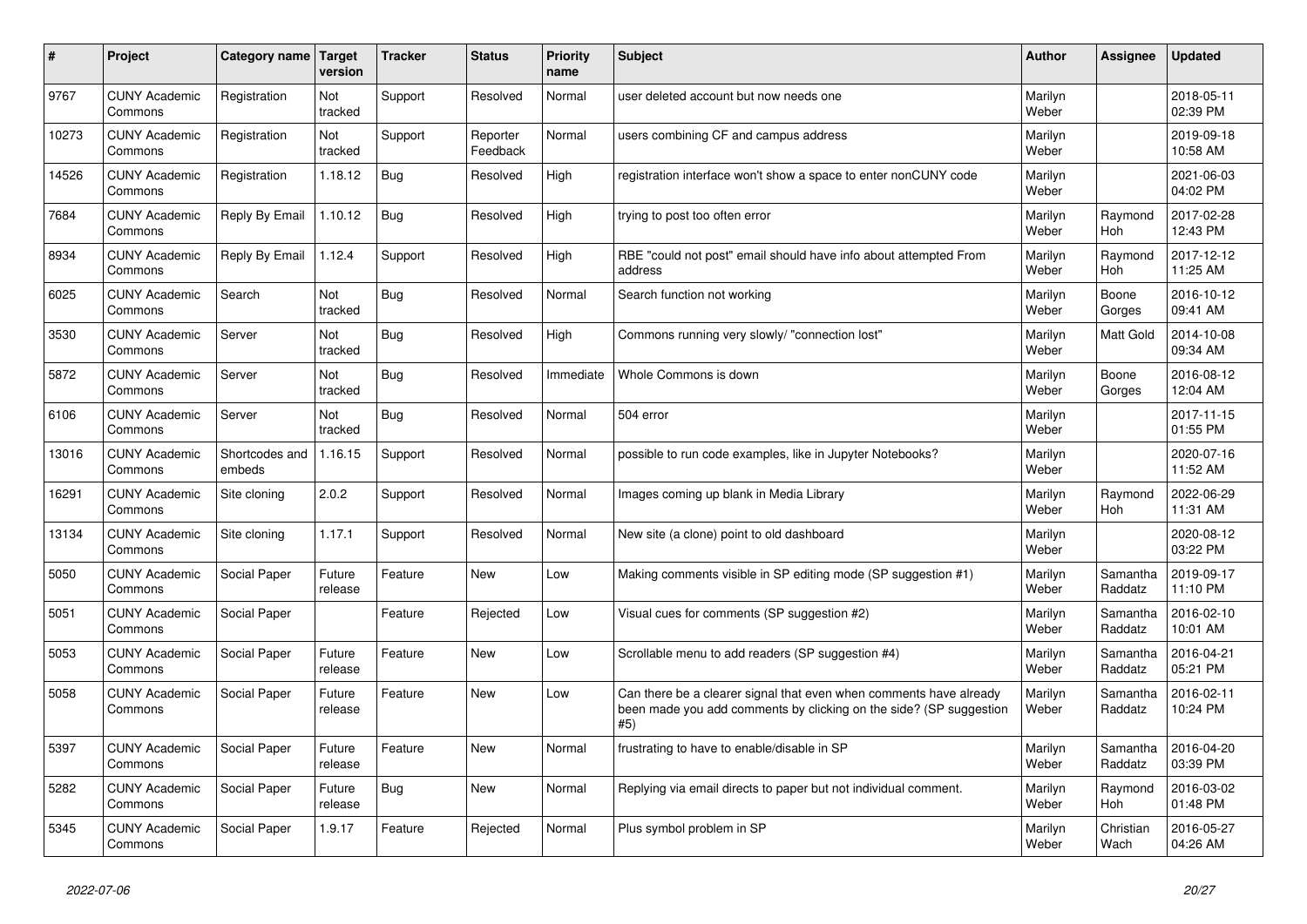| $\sharp$ | Project                         | Category name   Target  | version           | <b>Tracker</b> | <b>Status</b>        | <b>Priority</b><br>name | <b>Subject</b>                                                              | <b>Author</b>    | <b>Assignee</b>       | <b>Updated</b>         |
|----------|---------------------------------|-------------------------|-------------------|----------------|----------------------|-------------------------|-----------------------------------------------------------------------------|------------------|-----------------------|------------------------|
| 5052     | <b>CUNY Academic</b><br>Commons | Social Paper            | Future<br>release | Feature        | <b>New</b>           | Low                     | Sentence by sentence or line by line comments (SP suggestion #3)            | Marilyn<br>Weber | Boone<br>Gorges       | 2016-02-11<br>10:24 PM |
| 5184     | <b>CUNY Academic</b><br>Commons | Social Paper            |                   | Bug            | Rejected             | Normal                  | Problem linking SP to a group                                               | Marilyn<br>Weber | Boone<br>Gorges       | 2016-02-21<br>12:27 PM |
| 5199     | <b>CUNY Academic</b><br>Commons | Social Paper            | Future<br>release | Feature        | New                  | Normal                  | add tables to the SP editor                                                 | Marilyn<br>Weber |                       | 2016-10-24<br>11:27 AM |
| 5205     | <b>CUNY Academic</b><br>Commons | Social Paper            | Future<br>release | Feature        | <b>New</b>           | Normal                  | Social Paper folders                                                        | Marilyn<br>Weber |                       | 2016-02-11<br>10:24 PM |
| 7836     | <b>CUNY Academic</b><br>Commons | Social Paper            | Not<br>tracked    | Support        | Resolved             | Normal                  | missing Social Paper                                                        | Marilyn<br>Weber |                       | 2017-11-15<br>01:31 PM |
| 8893     | <b>CUNY Academic</b><br>Commons | Social Paper            | 1.12.1            | Support        | Resolved             | Normal                  | Social paper won't connect to group?                                        | Marilyn<br>Weber |                       | 2017-12-11<br>01:16 PM |
| 13975    | <b>CUNY Academic</b><br>Commons | Social Paper            | Not<br>tracked    | Support        | Reporter<br>Feedback | Normal                  | can't approve comments on Social Paper paper                                | Marilyn<br>Weber |                       | 2021-02-12<br>09:33 AM |
| 11908    | <b>CUNY Academic</b><br>Commons | Spam/Spam<br>Prevention | 1.17.7            | Support        | Resolved             | Normal                  | overeager spam filter                                                       | Marilyn<br>Weber | Raymond<br>Hoh        | 2020-11-05<br>04:36 PM |
| 12395    | <b>CUNY Academic</b><br>Commons | Spam/Spam<br>Prevention | Not<br>tracked    | Support        | Resolved             | Normal                  | comments again being blocked                                                | Marilyn<br>Weber | Raymond<br>Hoh        | 2020-03-10<br>11:13 AM |
| 6656     | <b>CUNY Academic</b><br>Commons | Support                 | Not<br>tracked    | Support        | Resolved             | Normal                  | Remove user profile                                                         | Marilyn<br>Weber | <b>Matt Gold</b>      | 2016-11-10<br>02:18 PM |
| 5985     | <b>CUNY Academic</b><br>Commons | Support                 | Not<br>tracked    | Support        | Resolved             | Normal                  | change user's email address (she cannot access old)                         | Marilyn<br>Weber | Boone<br>Gorges       | 2016-09-07<br>01:43 PM |
| 5988     | <b>CUNY Academic</b><br>Commons | Support                 |                   | Support        | Rejected             | Normal                  | Forbidden error when trying to join                                         | Marilyn<br>Weber | Boone<br>Gorges       | 2016-09-08<br>01:42 PM |
| 5177     | <b>CUNY Academic</b><br>Commons | Toolbar                 | 1.9.6             | Bug            | Resolved             | Normal                  | No "My Papers" tab                                                          | Marilyn<br>Weber | Raymond<br><b>Hoh</b> | 2016-01-29<br>08:37 AM |
| 5346     | <b>CUNY Academic</b><br>Commons | Toolbar                 | 1.9.11            | Bug            | Resolved             | Normal                  | possible dynamic HTML code bug?                                             | Marilyn<br>Weber | Boone<br>Gorges       | 2016-03-22<br>10:53 AM |
| 4102     | <b>CUNY Academic</b><br>Commons | User<br>Experience      | 1.8.1             | Design/UX      | Resolved             | Normal                  | Username rules                                                              | Marilyn<br>Weber | Samantha<br>Raddatz   | 2015-06-01<br>01:23 PM |
| 6860     | <b>CUNY Academic</b><br>Commons | User<br>Onboarding      | 1.12              | Bug            | Resolved             | Normal                  | Invitation to join a group is appearing as an invitiation to join the site! | Marilyn<br>Weber | Boone<br>Gorges       | 2017-10-30<br>10:03 AM |
| 13238    | <b>CUNY Academic</b><br>Commons | WordPress -<br>Media    | 1.17.3            | Support        | Resolved             | Normal                  | allow ppsx file?                                                            | Marilyn<br>Weber | Raymond<br>Hoh        | 2020-09-10<br>11:46 AM |
| 15978    | <b>CUNY Academic</b><br>Commons | WordPress -<br>Media    | 2.0.2             | Support        | Resolved             | Normal                  | tex files?                                                                  | Marilyn<br>Weber | Raymond<br>Hoh        | 2022-06-28<br>09:09 PM |
| 4340     | <b>CUNY Academic</b><br>Commons | WordPress -<br>Media    | 1.8.14            | Feature        | Resolved             | Normal                  | embedding a video                                                           | Marilyn<br>Weber | Daniel<br>Jones       | 2015-10-20<br>12:01 AM |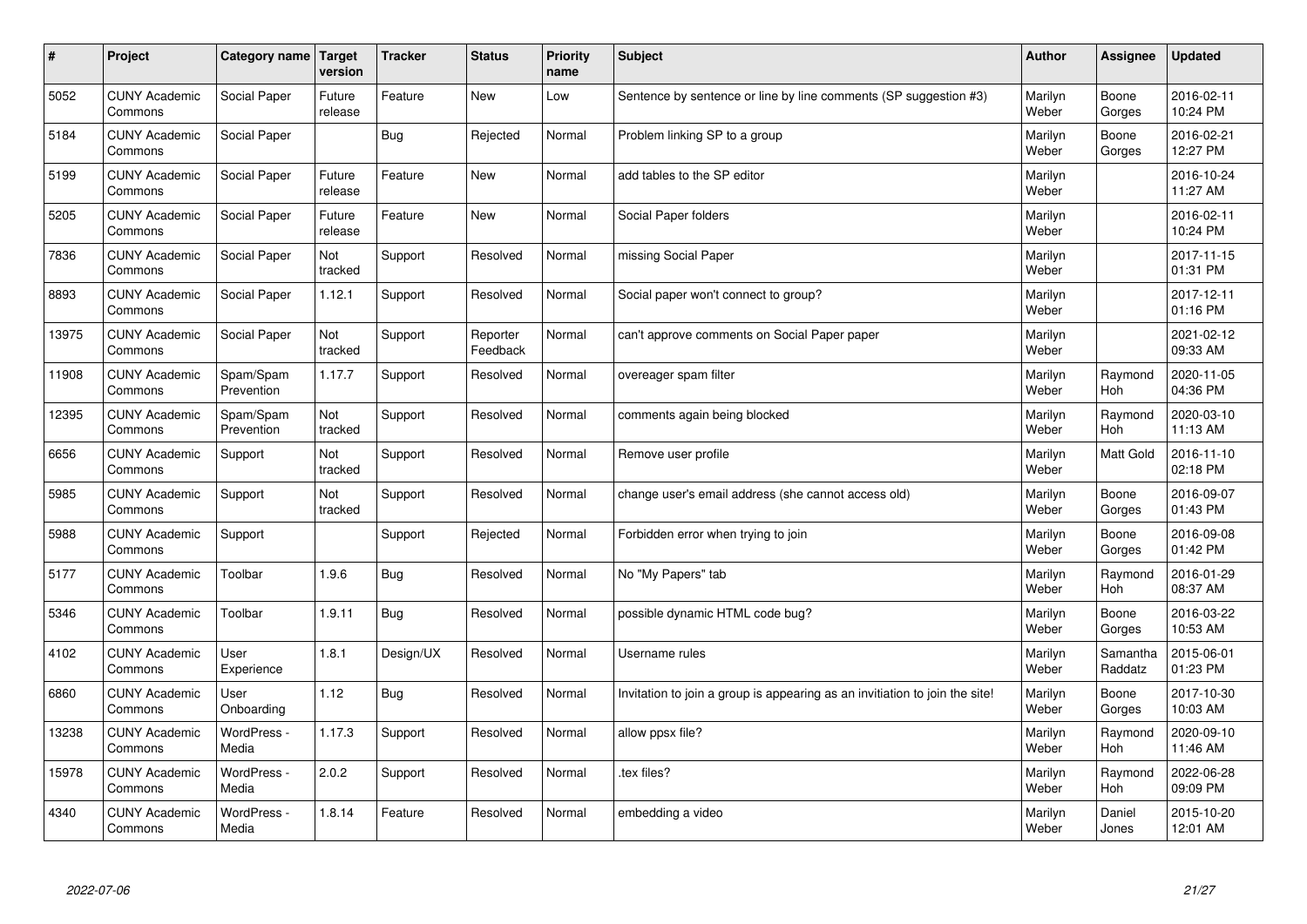| $\sharp$ | Project                         | Category name   Target            | version        | <b>Tracker</b> | <b>Status</b>        | <b>Priority</b><br>name | <b>Subject</b>                                                                 | <b>Author</b>    | Assignee              | <b>Updated</b>         |
|----------|---------------------------------|-----------------------------------|----------------|----------------|----------------------|-------------------------|--------------------------------------------------------------------------------|------------------|-----------------------|------------------------|
| 14369    | <b>CUNY Academic</b><br>Commons | WordPress -<br>Media              | Not<br>tracked | Support        | Resolved             | Normal                  | renewed problem with ppsx files                                                | Marilyn<br>Weber |                       | 2021-04-27<br>12:44 PM |
| 9499     | <b>CUNY Academic</b><br>Commons | <b>WordPress</b><br>(misc)        | Not<br>tracked | Support        | Resolved             | Normal                  | tiny question - preventing dates on posts?                                     | Marilyn<br>Weber | Raymond<br>Hoh        | 2018-04-04<br>03:55 PM |
| 9541     | <b>CUNY Academic</b><br>Commons | <b>WordPress</b><br>(misc)        | Not<br>tracked | Support        | Resolved             | Normal                  | repeating header banner                                                        | Marilyn<br>Weber | Raymond<br><b>Hoh</b> | 2018-04-06<br>12:33 PM |
| 11453    | <b>CUNY Academic</b><br>Commons | <b>WordPress</b><br>(misc)        | 1.15.2         | Bug            | Resolved             | Normal                  | 403 error on Firefox                                                           | Marilyn<br>Weber | Raymond<br><b>Hoh</b> | 2019-05-28<br>11:46 AM |
| 11634    | <b>CUNY Academic</b><br>Commons | <b>WordPress</b><br>(misc)        | Not<br>tracked | Bug            | Rejected             | Normal                  | "Insert Read More Tag" working oddly                                           | Marilyn<br>Weber | Raymond<br>Hoh        | 2019-07-15<br>11:48 PM |
| 13012    | <b>CUNY Academic</b><br>Commons | WordPress<br>(misc)               |                | Support        | Rejected             | Normal                  | icon image associated with the teaching template's Creative Commons<br>License | Marilyn<br>Weber | Raymond<br>Hoh        | 2020-08-25<br>10:56 AM |
| 16172    | <b>CUNY Academic</b><br>Commons | <b>WordPress</b><br>(misc)        | 2.0.2          | Bug            | Resolved             | Normal                  | 'Lost your password" link not in error messge                                  | Marilyn<br>Weber | Raymond<br>Hoh        | 2022-06-14<br>09:21 PM |
| 2777     | <b>CUNY Academic</b><br>Commons | <b>WordPress</b><br>(misc)        | Not<br>tracked | Bug            | Resolved             | Normal                  | Hero slide access                                                              | Marilyn<br>Weber | Boone<br>Gorges       | 2013-09-07<br>12:26 PM |
| 3001     | <b>CUNY Academic</b><br>Commons | <b>WordPress</b><br>(misc)        | Not<br>tracked | Support        | Resolved             | Normal                  | shortlink requested                                                            | Marilyn<br>Weber | Boone<br>Gorges       | 2014-01-30<br>01:26 PM |
| 5713     | <b>CUNY Academic</b><br>Commons | WordPress<br>(misc)               | Not<br>tracked | Bug            | Abandoned            | High                    | Site freezing                                                                  | Marilyn<br>Weber | Boone<br>Gorges       | 2017-11-15<br>10:58 AM |
| 5753     | <b>CUNY Academic</b><br>Commons | WordPress<br>(misc)               | Not<br>tracked | Support        | Resolved             | Normal                  | merging blogs and groups                                                       | Marilyn<br>Weber | Boone<br>Gorges       | 2016-08-29<br>03:09 PM |
| 7607     | <b>CUNY Academic</b><br>Commons | <b>WordPress</b><br>(misc)        | Not<br>tracked | Feature        | Resolved             | Normal                  | mp4 files                                                                      | Marilyn<br>Weber |                       | 2017-02-15<br>07:37 PM |
| 7994     | <b>CUNY Academic</b><br>Commons | WordPress<br>(misc)               | 1.10.17        | Bug            | Resolved             | Urgent                  | Comments not appearing                                                         | Marilyn<br>Weber |                       | 2017-04-20<br>11:16 AM |
| 10133    | <b>CUNY Academic</b><br>Commons | WordPress<br>(misc)               | Not<br>tracked | Support        | Resolved             | Normal                  | two Commons sites to be migrated elsewhere                                     | Marilyn<br>Weber |                       | 2018-12-10<br>03:54 PM |
| 10810    | <b>CUNY Academic</b><br>Commons | <b>WordPress</b><br>(misc)        | 1.14.2         | Bug            | Resolved             | Normal                  | Sites set as public are becoming private                                       | Marilyn<br>Weber |                       | 2018-12-11<br>10:15 AM |
| 12393    | <b>CUNY Academic</b><br>Commons | <b>WordPress</b><br>(misc)        |                | Support        | Resolved             | High                    | size limit for files                                                           | Marilyn<br>Weber |                       | 2020-02-18<br>10:13 AM |
| 14074    | <b>CUNY Academic</b><br>Commons | WordPress<br>(misc)               | Not<br>tracked | Support        | Reporter<br>Feedback | Normal                  | page password protection problem                                               | Marilyn<br>Weber |                       | 2021-03-02<br>11:03 AM |
| 14606    | <b>CUNY Academic</b><br>Commons | WordPress<br>(misc)               | Not<br>tracked | Support        | Rejected             | Normal                  | calendar wrong month                                                           | Marilyn<br>Weber |                       | 2021-07-23<br>12:11 PM |
| 3116     | <b>CUNY Academic</b><br>Commons | <b>WordPress</b><br>(Permissions) |                | Bug            | Resolved             | Normal                  | Updating the FAQ page                                                          | Marilyn<br>Weber | Boone<br>Gorges       | 2014-04-01<br>10:12 PM |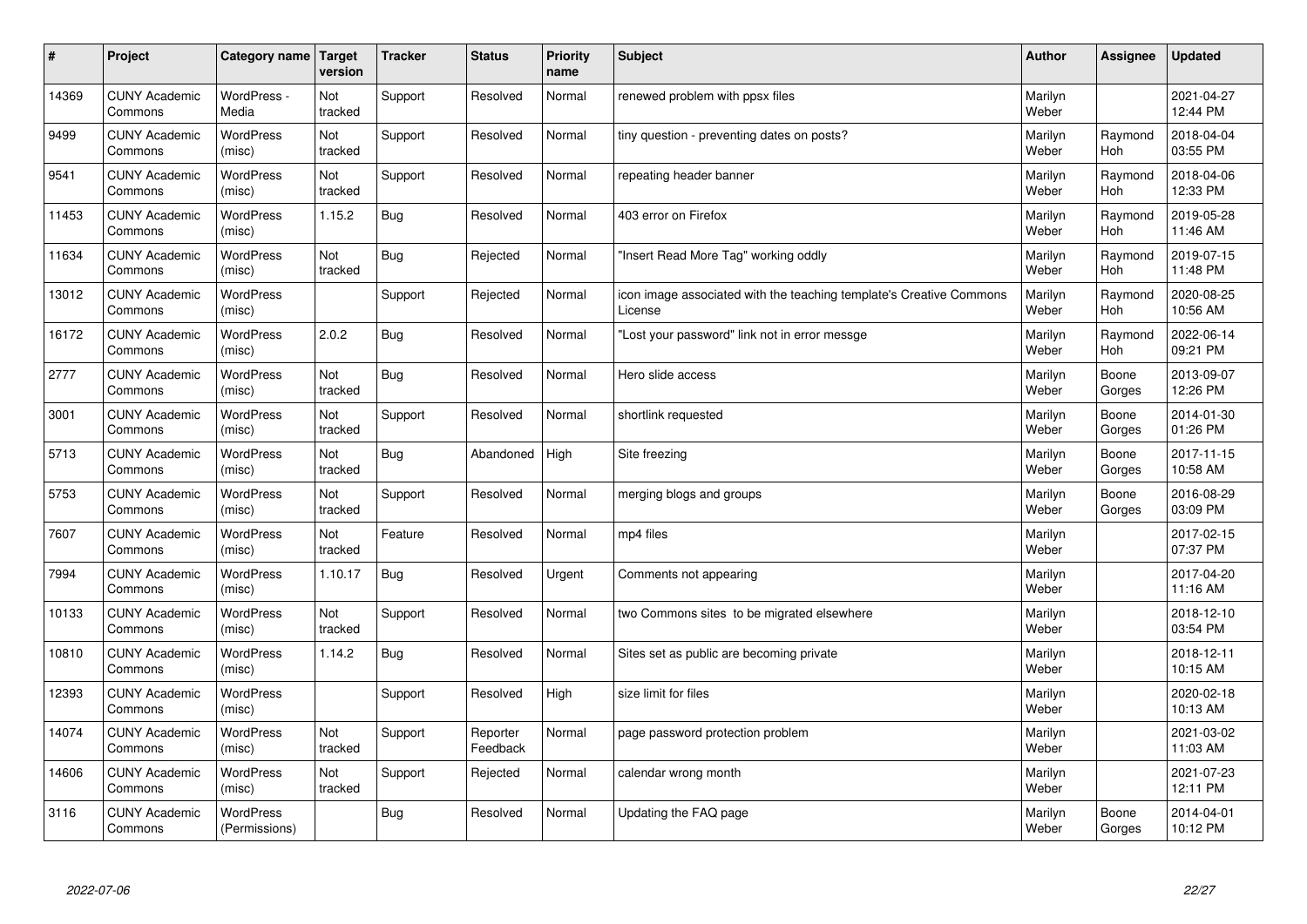| $\sharp$ | Project                         | Category name   Target            | version           | <b>Tracker</b> | <b>Status</b>        | <b>Priority</b><br>name | <b>Subject</b>                                                                          | <b>Author</b>    | Assignee          | <b>Updated</b>         |
|----------|---------------------------------|-----------------------------------|-------------------|----------------|----------------------|-------------------------|-----------------------------------------------------------------------------------------|------------------|-------------------|------------------------|
| 3592     | <b>CUNY Academic</b><br>Commons | <b>WordPress</b><br>(Permissions) | Not<br>tracked    | Publicity      | Resolved             | Normal                  | Oops - Announcing 1.6!                                                                  | Marilyn<br>Weber | Boone<br>Gorges   | 2014-10-22<br>03:03 PM |
| 6533     | <b>CUNY Academic</b><br>Commons | <b>WordPress</b><br>Plugins       | Future<br>release | Support        | Duplicate            | Low                     | very old plugins?                                                                       | Marilyn<br>Weber | <b>Tahir Butt</b> | 2018-10-04<br>12:27 PM |
| 7328     | <b>CUNY Academic</b><br>Commons | <b>WordPress</b><br>Plugins       | Not<br>tracked    | <b>Bug</b>     | Resolved             | Normal                  | technical issue with the Events Manager plugin                                          | Marilyn<br>Weber | Raymond<br>Hoh    | 2017-11-15<br>06:19 PM |
| 9078     | <b>CUNY Academic</b><br>Commons | <b>WordPress</b><br>Plugins       | 1.12.7            | Support        | Resolved             | Normal                  | arcgis web maps?                                                                        | Marilyn<br>Weber | Raymond<br>Hoh    | 2018-01-23<br>11:11 AM |
| 9340     | <b>CUNY Academic</b><br>Commons | <b>WordPress</b><br>Plugins       | 1.12.10           | <b>Bug</b>     | Resolved             | Normal                  | change the web preview?                                                                 | Marilyn<br>Weber | Raymond<br>Hoh    | 2018-03-13<br>11:50 AM |
| 9500     | <b>CUNY Academic</b><br>Commons | WordPress<br>Plugins              | 1.12.12           | Support        | Resolved             | Normal                  | PowerPoint in the media library?                                                        | Marilyn<br>Weber | Raymond<br>Hoh    | 2018-04-12<br>02:28 PM |
| 9965     | <b>CUNY Academic</b><br>Commons | WordPress<br>Plugins              | 1.13.4            | Support        | Resolved             | Normal                  | plug-in request for OneTone Companion                                                   | Marilyn<br>Weber | Raymond<br>Hoh    | 2018-06-26<br>12:00 PM |
| 11205    | <b>CUNY Academic</b><br>Commons | <b>WordPress</b><br>Plugins       | Not<br>tracked    | Support        | Resolved             | Normal                  | problems with Google calendar                                                           | Marilyn<br>Weber | Raymond<br>Hoh    | 2019-03-11<br>02:17 PM |
| 12354    | <b>CUNY Academic</b><br>Commons | <b>WordPress</b><br>Plugins       | 1.16.5            | Bug            | Resolved             | Urgent                  | sites (including Net-Art) are reporting critical issues                                 | Marilyn<br>Weber | Raymond<br>Hoh    | 2020-02-02<br>03:16 PM |
| 12363    | <b>CUNY Academic</b><br>Commons | WordPress<br>Plugins              | 1.16.5            | Bug            | Resolved             | Urgent                  | more bbPress problems - now students unable to post either a new<br>thread or a comment | Marilyn<br>Weber | Raymond<br>Hoh    | 2020-03-17<br>03:07 PM |
| 12741    | <b>CUNY Academic</b><br>Commons | <b>WordPress</b><br>Plugins       | Not<br>tracked    | Support        | Reporter<br>Feedback | Normal                  | Tableau Public Viz Block                                                                | Marilyn<br>Weber | Raymond<br>Hoh    | 2020-05-12<br>11:00 AM |
| 13947    | <b>CUNY Academic</b><br>Commons | <b>WordPress</b><br>Plugins       | 1.18.4            | Bug            | Resolved             | Normal                  | Elementor plugin problem                                                                | Marilyn<br>Weber | Raymond<br>Hoh    | 2021-02-08<br>09:34 PM |
| 14077    | <b>CUNY Academic</b><br>Commons | <b>WordPress</b><br>Plugins       | 1.18.7            | Support        | Resolved             | Normal                  | Elementor Pro plugin for the slider                                                     | Marilyn<br>Weber | Raymond<br>Hoh    | 2021-03-23<br>11:43 AM |
| 14885    | <b>CUNY Academic</b><br>Commons | WordPress<br>Plugins              | 1.18.22           | <b>Bug</b>     | Resolved             | Normal                  | Long Loading Times -- Wordpress Admin Site                                              | Marilyn<br>Weber | Raymond<br>Hoh    | 2021-10-26<br>12:28 PM |
| 15610    | <b>CUNY Academic</b><br>Commons | <b>WordPress</b><br>Plugins       | Not<br>tracked    | Support        | Rejected             | Normal                  | Loops & Logic plugin                                                                    | Marilyn<br>Weber | Raymond<br>Hoh    | 2022-03-19<br>11:16 AM |
| 8924     | <b>CUNY Academic</b><br>Commons | WordPress<br>Plugins              | 1.12.4            | <b>Bug</b>     | Resolved             | Normal                  | auto-remove feature on http://pcp.gc.cuny.edu                                           | Marilyn<br>Weber | Matt Gold         | 2017-12-04<br>10:18 AM |
| 5083     | <b>CUNY Academic</b><br>Commons | WordPress<br>Plugins              | 1.9.5             | Support        | Rejected             | Normal                  | creating a shortcode for the iframe code of the google form                             | Marilyn<br>Weber | Marilyn<br>Weber  | 2016-01-12<br>04:25 PM |
| 5875     | <b>CUNY Academic</b><br>Commons | WordPress<br>Plugins              | Not<br>tracked    | <b>Bug</b>     | Resolved             | Normal                  | Events Calendar garbled in IE                                                           | Marilyn<br>Weber | Marilyn<br>Weber  | 2017-11-15<br>05:45 PM |
| 3093     | <b>CUNY Academic</b><br>Commons | <b>WordPress</b><br>Plugins       |                   | Bug            | Rejected             | Normal                  | <b>Custom Google Maps</b>                                                               | Marilyn<br>Weber | Boone<br>Gorges   | 2014-05-02<br>10:52 AM |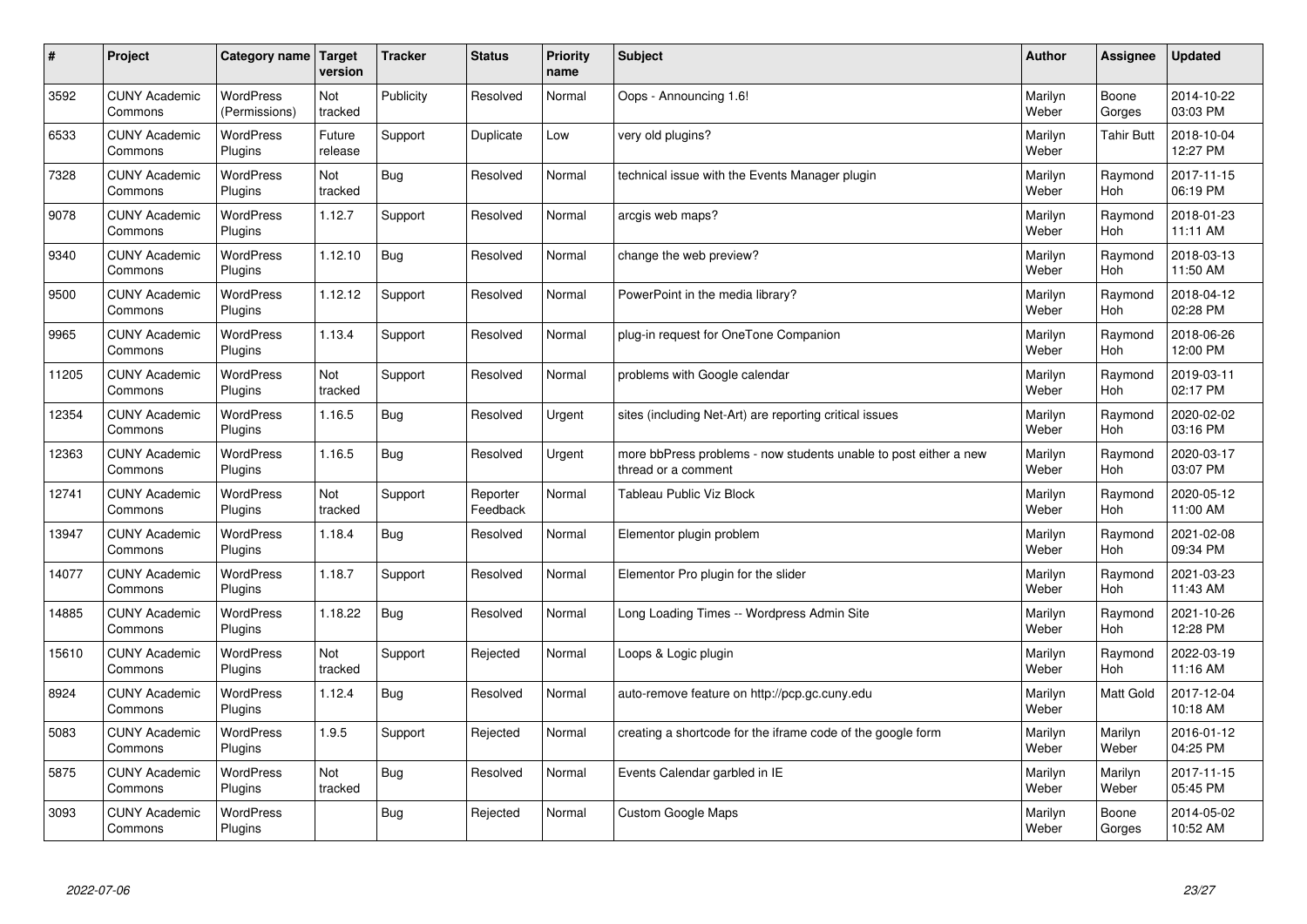| $\sharp$ | Project                         | Category name   Target      | version        | <b>Tracker</b> | <b>Status</b> | <b>Priority</b><br>name | <b>Subject</b>                              | <b>Author</b>    | Assignee        | <b>Updated</b>         |
|----------|---------------------------------|-----------------------------|----------------|----------------|---------------|-------------------------|---------------------------------------------|------------------|-----------------|------------------------|
| 3136     | <b>CUNY Academic</b><br>Commons | <b>WordPress</b><br>Plugins |                | Bug            | Rejected      | Normal                  | The Easy Rotator                            | Marilyn<br>Weber | Boone<br>Gorges | 2014-04-01<br>10:26 PM |
| 4542     | <b>CUNY Academic</b><br>Commons | <b>WordPress</b><br>Plugins | 1.8.10         | Bug            | Resolved      | Normal                  | Emailing group users problem                | Marilyn<br>Weber | Boone<br>Gorges | 2015-09-11<br>11:16 AM |
| 4997     | <b>CUNY Academic</b><br>Commons | <b>WordPress</b><br>Plugins | 1.9.4          | Feature        | Resolved      | Normal                  | ability to embed maps from StoryMapJS?      | Marilyn<br>Weber | Boone<br>Gorges | 2016-01-07<br>12:34 PM |
| 5036     | <b>CUNY Academic</b><br>Commons | <b>WordPress</b><br>Plugins | 1.9.1.1        | Feature        | Resolved      | Normal                  | <b>Embeds request</b>                       | Marilyn<br>Weber | Boone<br>Gorges | 2015-12-18<br>10:12 PM |
| 5302     | <b>CUNY Academic</b><br>Commons | <b>WordPress</b><br>Plugins | 1.9.10         | Feature        | Resolved      | Normal                  | request for WP Gallery Custom Links plug-in | Marilyn<br>Weber | Boone<br>Gorges | 2016-03-11<br>09:20 PM |
| 5522     | <b>CUNY Academic</b><br>Commons | WordPress<br>Plugins        | 1.9.15         | Feature        | Resolved      | Normal                  | plugin request                              | Marilyn<br>Weber | Boone<br>Gorges | 2016-05-09<br>10:36 AM |
| 5621     | <b>CUNY Academic</b><br>Commons | WordPress<br>Plugins        | 1.9.17         | Feature        | Resolved      | Normal                  | Taxonomy plugin request                     | Marilyn<br>Weber | Boone<br>Gorges | 2016-06-01<br>11:28 PM |
| 5657     | <b>CUNY Academic</b><br>Commons | WordPress<br>Plugins        | 1.9.18         | Feature        | Resolved      | Normal                  | Plugin Reguest - Instagram Feed WD          | Marilyn<br>Weber | Boone<br>Gorges | 2016-06-08<br>12:36 PM |
| 7100     | <b>CUNY Academic</b><br>Commons | <b>WordPress</b><br>Plugins | 1.10.5         | Bug            | Resolved      | High                    | Cincopa plugin problem                      | Marilyn<br>Weber | Boone<br>Gorges | 2016-12-19<br>10:32 AM |
| 8131     | <b>CUNY Academic</b><br>Commons | WordPress<br>Plugins        | 1.11           | Bug            | Resolved      | Normal                  | Newsletters plug-in                         | Marilyn<br>Weber | Boone<br>Gorges | 2017-05-11<br>09:42 PM |
| 9192     | <b>CUNY Academic</b><br>Commons | WordPress<br>Plugins        | 1.12.8         | Bug            | Resolved      | Normal                  | problems with the Leaflet plug -in          | Marilyn<br>Weber | Boone<br>Gorges | 2018-02-13<br>11:07 AM |
| 13841    | <b>CUNY Academic</b><br>Commons | <b>WordPress</b><br>Plugins | 1.18.3         | Support        | Resolved      | Normal                  | Folders plugin request                      | Marilyn<br>Weber | Boone<br>Gorges | 2021-01-26<br>04:43 PM |
| 14012    | <b>CUNY Academic</b><br>Commons | <b>WordPress</b><br>Plugins | 1.18.5         | Support        | Resolved      | Normal                  | Open External Links in a New Window plugin? | Marilyn<br>Weber | Boone<br>Gorges | 2021-03-02<br>02:07 PM |
| 14019    | <b>CUNY Academic</b><br>Commons | WordPress<br>Plugins        | 1.18.5         | <b>Bug</b>     | Resolved      | Normal                  | smorales.commons.gc.cuny.edu                | Marilyn<br>Weber | Boone<br>Gorges | 2021-02-23<br>11:06 AM |
| 14075    | <b>CUNY Academic</b><br>Commons | <b>WordPress</b><br>Plugins | Not<br>tracked | Bug            | Resolved      | Normal                  | sludigitalportfolios.commons.gc.cuny.edu    | Marilyn<br>Weber | Boone<br>Gorges | 2021-03-01<br>10:46 AM |
| 14265    | <b>CUNY Academic</b><br>Commons | WordPress<br>Plugins        | 1.18.10        | Support        | Resolved      | Normal                  | separate the tag cloud in the blog sidebar  | Marilyn<br>Weber | Boone<br>Gorges | 2021-05-12<br>05:19 PM |
| 15545    | <b>CUNY Academic</b><br>Commons | WordPress<br>Plugins        | 1.19.5         | Feature        | Resolved      | Normal                  | 'ZI Hide Featured Image" plugin request     | Marilyn<br>Weber | Boone<br>Gorges | 2022-03-09<br>10:09 AM |
| 15654    | <b>CUNY Academic</b><br>Commons | WordPress<br>Plugins        | 1.19.6         | Support        | Resolved      | Normal                  | Numerous Copies of Events showing up        | Marilyn<br>Weber | Boone<br>Gorges | 2022-03-22<br>11:30 AM |
| 7668     | <b>CUNY Academic</b><br>Commons | <b>WordPress</b><br>Plugins |                | Support        | Rejected      | Normal                  | Iframes question                            | Marilyn<br>Weber |                 | 2017-04-11<br>09:29 PM |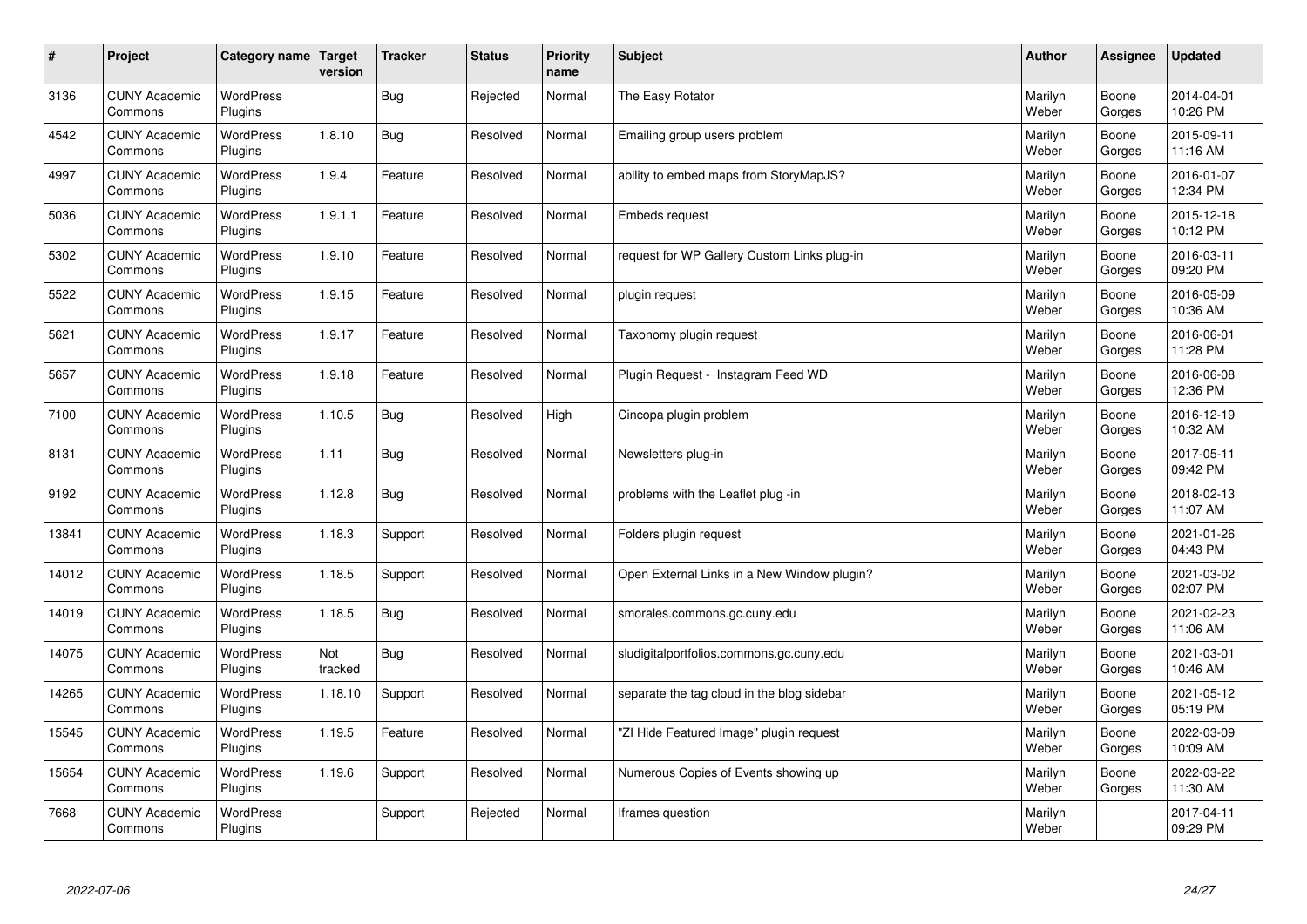| $\sharp$ | Project                         | Category name               | Target<br>version | <b>Tracker</b> | <b>Status</b> | <b>Priority</b><br>name | <b>Subject</b>                                           | <b>Author</b>    | Assignee | <b>Updated</b>         |
|----------|---------------------------------|-----------------------------|-------------------|----------------|---------------|-------------------------|----------------------------------------------------------|------------------|----------|------------------------|
| 7745     | <b>CUNY Academic</b><br>Commons | <b>WordPress</b><br>Plugins | 1.10.13           | Support        | Resolved      | Normal                  | Featured Video Plus plugin requested                     | Marilyn<br>Weber |          | 2017-03-03<br>01:51 PM |
| 7770     | <b>CUNY Academic</b><br>Commons | <b>WordPress</b><br>Plugins | Not<br>tracked    | Bug            | Abandoned     | Normal                  | Timeline.js problem                                      | Marilyn<br>Weber |          | 2017-11-15<br>01:43 PM |
| 8071     | <b>CUNY Academic</b><br>Commons | <b>WordPress</b><br>Plugins | Not<br>tracked    | Support        | Rejected      | Normal                  | Anthologize                                              | Marilyn<br>Weber |          | 2017-05-10<br>10:15 AM |
| 8308     | <b>CUNY Academic</b><br>Commons | <b>WordPress</b><br>Plugins | Not<br>tracked    | Support        | Resolved      | Normal                  | WP Migration plugin                                      | Marilyn<br>Weber |          | 2017-11-15<br>01:27 PM |
| 8446     | <b>CUNY Academic</b><br>Commons | <b>WordPress</b><br>Plugins | 1.11.14           | Support        | Resolved      | Normal                  | request for multiple accordion menu plugins              | Marilyn<br>Weber |          | 2018-05-07<br>09:57 PM |
| 8552     | <b>CUNY Academic</b><br>Commons | <b>WordPress</b><br>Plugins | 1.11.10           | <b>Bug</b>     | Resolved      | Normal                  | Events Calendar problem                                  | Marilyn<br>Weber |          | 2017-08-18<br>04:36 PM |
| 8576     | <b>CUNY Academic</b><br>Commons | <b>WordPress</b><br>Plugins | 1.11.11           | Support        | Resolved      | Normal                  | Digital Measures plugin request                          | Marilyn<br>Weber |          | 2017-09-01<br>03:44 PM |
| 8693     | <b>CUNY Academic</b><br>Commons | <b>WordPress</b><br>Plugins |                   | Support        | Resolved      | Normal                  | Existing blog wants to replace Mailpoet with Newsletters | Marilyn<br>Weber |          | 2017-09-12<br>02:24 PM |
| 8721     | <b>CUNY Academic</b><br>Commons | <b>WordPress</b><br>Plugins | 1.11.13           | Bug            | Resolved      | Normal                  | more problems with Events calendar                       | Marilyn<br>Weber |          | 2017-09-21<br>10:35 AM |
| 8908     | <b>CUNY Academic</b><br>Commons | <b>WordPress</b><br>Plugins | 1.12.2            | Support        | Resolved      | Normal                  | Plugin request from Steve Brier                          | Marilyn<br>Weber |          | 2017-11-27<br>11:39 AM |
| 9026     | <b>CUNY Academic</b><br>Commons | <b>WordPress</b><br>Plugins | 1.12.6            | Support        | Resolved      | Normal                  | plugin request from Carlos Guevara                       | Marilyn<br>Weber |          | 2018-01-03<br>09:33 AM |
| 9087     | <b>CUNY Academic</b><br>Commons | <b>WordPress</b><br>Plugins | 1.12.7            | Support        | Resolved      | Normal                  | request for WP Social Sharing                            | Marilyn<br>Weber |          | 2018-01-23<br>11:17 AM |
| 9330     | <b>CUNY Academic</b><br>Commons | <b>WordPress</b><br>Plugins | 1.12.10           | <b>Bug</b>     | Resolved      | Normal                  | part 2 of problems with the Leaflet plug -in             | Marilyn<br>Weber |          | 2018-03-04<br>05:58 PM |
| 9726     | <b>CUNY Academic</b><br>Commons | WordPress<br>Plugins        | Not<br>tracked    | Support        | Abandoned     | Normal                  | technical error on Contact page                          | Marilyn<br>Weber |          | 2018-12-10<br>03:53 PM |
| 9888     | <b>CUNY Academic</b><br>Commons | <b>WordPress</b><br>Plugins | 1.13.3            | Support        | Resolved      | Normal                  | Business directory Plug-in request                       | Marilyn<br>Weber |          | 2018-06-12<br>11:52 AM |
| 9955     | <b>CUNY Academic</b><br>Commons | <b>WordPress</b><br>Plugins | 1.13.4            | Support        | Rejected      | Normal                  | docx converter plugin?                                   | Marilyn<br>Weber |          | 2018-06-26<br>11:39 AM |
| 10240    | <b>CUNY Academic</b><br>Commons | WordPress<br>Plugins        | 1.13.8            | Support        | Resolved      | Normal                  | require-featured-image plug-in request                   | Marilyn<br>Weber |          | 2018-08-29<br>05:15 PM |
| 11813    | <b>CUNY Academic</b><br>Commons | WordPress<br>Plugins        | 1.15.9            | Support        | Resolved      | Normal                  | 'Change Password Protected Message" plugin requests      | Marilyn<br>Weber |          | 2019-09-10<br>05:57 PM |
| 11832    | <b>CUNY Academic</b><br>Commons | WordPress<br>Plugins        | 1.15.11           | Support        | Resolved      | Normal                  | Yoast SEO premium for sexgenlab.org                      | Marilyn<br>Weber |          | 2019-10-08<br>11:22 AM |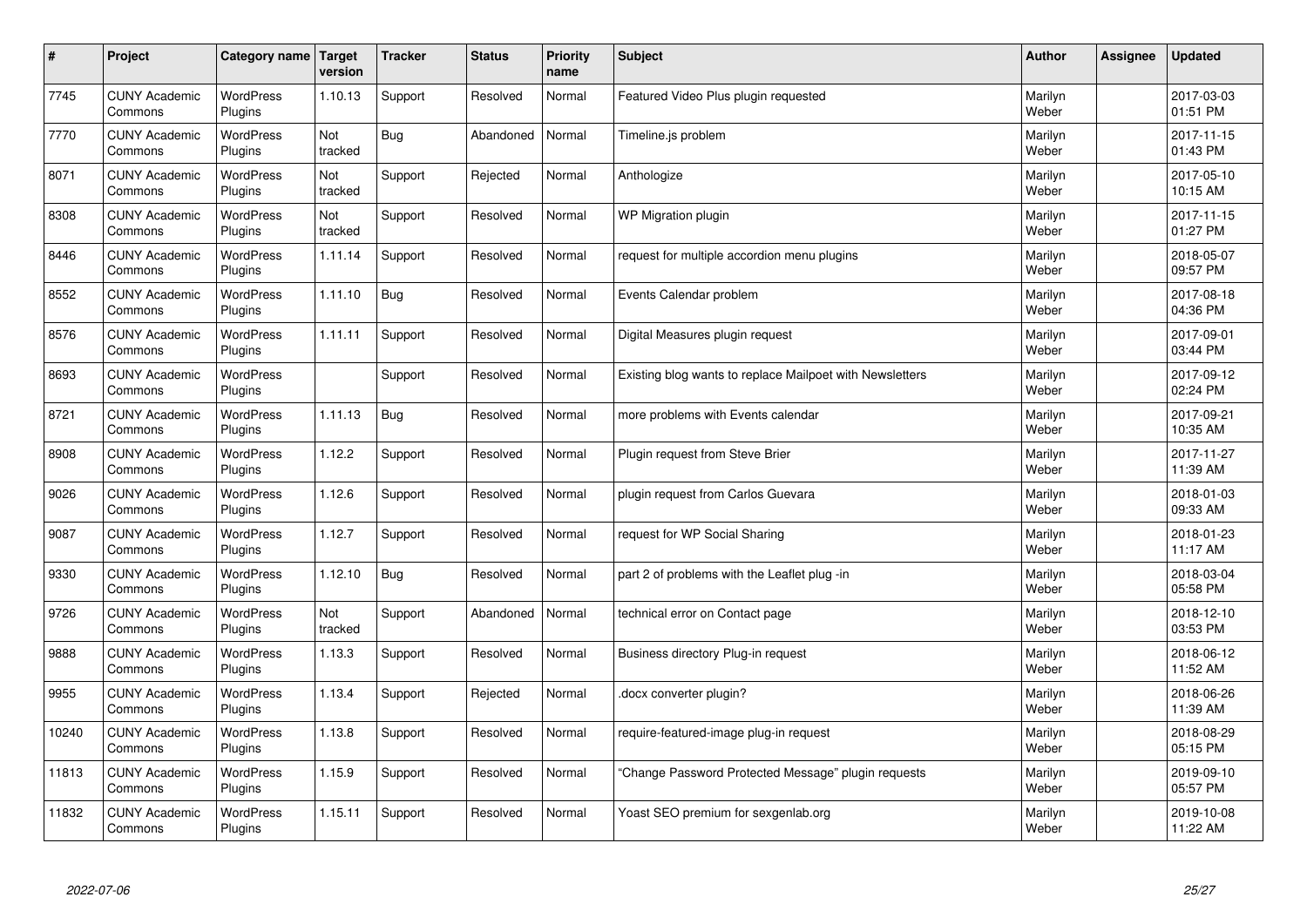| $\pmb{\#}$ | Project                         | Category name                     | Target<br>version | <b>Tracker</b> | <b>Status</b> | <b>Priority</b><br>name | <b>Subject</b>                                                                          | <b>Author</b>    | Assignee        | <b>Updated</b>         |
|------------|---------------------------------|-----------------------------------|-------------------|----------------|---------------|-------------------------|-----------------------------------------------------------------------------------------|------------------|-----------------|------------------------|
| 12676      | <b>CUNY Academic</b><br>Commons | <b>WordPress</b><br>Plugins       | 1.16.10           | Support        | Resolved      | Normal                  | request for Require Post Category plug-in                                               | Marilyn<br>Weber |                 | 2020-04-28<br>11:03 AM |
| 13184      | <b>CUNY Academic</b><br>Commons | <b>WordPress</b><br>Plugins       | 1.17.2            | Support        | Resolved      | Normal                  | google translate plugin                                                                 | Marilyn<br>Weber |                 | 2020-08-25<br>11:36 AM |
| 13741      | <b>CUNY Academic</b><br>Commons | <b>WordPress</b><br>Plugins       | 1.18.3            | Support        | Resolved      | Normal                  | Ensemble Video Plugin                                                                   | Marilyn<br>Weber |                 | 2021-01-26<br>04:43 PM |
| 13846      | <b>CUNY Academic</b><br>Commons | <b>WordPress</b><br>Plugins       | 1.18.3            | Support        | Resolved      | Normal                  | Yoast SEO plugin problem                                                                | Marilyn<br>Weber |                 | 2021-01-19<br>05:34 PM |
| 13935      | <b>CUNY Academic</b><br>Commons | <b>WordPress</b><br>Plugins       | 1.18.4            | Support        | Resolved      | Low                     | Add Users sidebar widget not working                                                    | Marilyn<br>Weber |                 | 2021-02-09<br>11:05 AM |
| 13944      | <b>CUNY Academic</b><br>Commons | WordPress<br>Plugins              | 1.18.4            | Support        | Resolved      | Normal                  | 3D FlipBook request                                                                     | Marilyn<br>Weber |                 | 2021-02-09<br>11:05 AM |
| 14509      | <b>CUNY Academic</b><br>Commons | WordPress<br>Plugins              | 1.18.12           | <b>Bug</b>     | Resolved      | Normal                  | Elementor Editor problem                                                                | Marilyn<br>Weber |                 | 2021-06-08<br>09:55 AM |
| 14534      | <b>CUNY Academic</b><br>Commons | <b>WordPress</b><br>Plugins       | 1.18.12           | Support        | Resolved      | Normal                  | Share This Image plugin?                                                                | Marilyn<br>Weber |                 | 2021-06-08<br>11:50 AM |
| 11866      | <b>CUNY Academic</b><br>Commons | <b>WordPress</b><br><b>Themes</b> | 1.15.10           | Support        | Resolved      | Normal                  | problem with project widget and the 'skills' to generate tags                           | Marilyn<br>Weber | Raymond<br>Hoh  | 2019-09-19<br>03:20 PM |
| 12302      | <b>CUNY Academic</b><br>Commons | <b>WordPress</b><br><b>Themes</b> | 1.16.4            | Support        | Resolved      | Normal                  | Pictorio theme request                                                                  | Marilyn<br>Weber | Raymond<br>Hoh  | 2020-01-28<br>11:44 AM |
| 14734      | <b>CUNY Academic</b><br>Commons | WordPress<br>Themes               | 1.18.18           | Support        | Resolved      | Normal                  | missing section of Sujatha Fernandes' site                                              | Marilyn<br>Weber | Raymond<br>Hoh  | 2021-09-06<br>04:15 PM |
| 3071       | <b>CUNY Academic</b><br>Commons | <b>WordPress</b><br><b>Themes</b> | 1.5.22            | Bug            | Resolved      | Normal                  | Twenty Fourteen theme differences                                                       | Marilyn<br>Weber | Boone<br>Gorges | 2014-04-01<br>08:18 PM |
| 3121       | <b>CUNY Academic</b><br>Commons | <b>WordPress</b><br><b>Themes</b> | 1.5.21            | <b>Bug</b>     | Resolved      | High                    | Add Academica theme?                                                                    | Marilyn<br>Weber | Boone<br>Gorges | 2014-03-24<br>11:04 AM |
| 4965       | <b>CUNY Academic</b><br>Commons | <b>WordPress</b><br><b>Themes</b> | Not<br>tracked    | Feature        | Resolved      | Normal                  | Theme requested                                                                         | Marilyn<br>Weber | Boone<br>Gorges | 2016-02-24<br>09:46 PM |
| 5630       | <b>CUNY Academic</b><br>Commons | <b>WordPress</b><br>Themes        | 1.9.17            | Feature        | Resolved      | Normal                  | Bavota magazine Pro theme                                                               | Marilyn<br>Weber | Boone<br>Gorges | 2016-06-02<br>12:09 AM |
| 7460       | <b>CUNY Academic</b><br>Commons | <b>WordPress</b><br><b>Themes</b> | 1.10.8            | Support        | Resolved      | Normal                  | install Independent Publisher theme?                                                    | Marilyn<br>Weber | Boone<br>Gorges | 2017-01-21<br>09:34 PM |
| 9335       | <b>CUNY Academic</b><br>Commons | <b>WordPress</b><br>Themes        | 1.12.10           | <b>Bug</b>     | Resolved      | Normal                  | clone http://digitalscholarship.ccny.cuny.edu site?                                     | Marilyn<br>Weber | Boone<br>Gorges | 2018-03-14<br>12:43 PM |
| 8125       | <b>CUNY Academic</b><br>Commons | WordPress<br>Themes               | 1.10.19           | Bug            | Resolved      | High                    | careerplan admin page failing to load with "currently unable to handle<br>this request" | Marilyn<br>Weber |                 | 2017-07-13<br>12:54 PM |
| 8941       | <b>CUNY Academic</b><br>Commons | <b>WordPress</b><br><b>Themes</b> | 1.13.1            | Support        | Resolved      | Normal                  | Theme request: ColorNews                                                                | Marilyn<br>Weber |                 | 2018-05-08<br>10:42 AM |